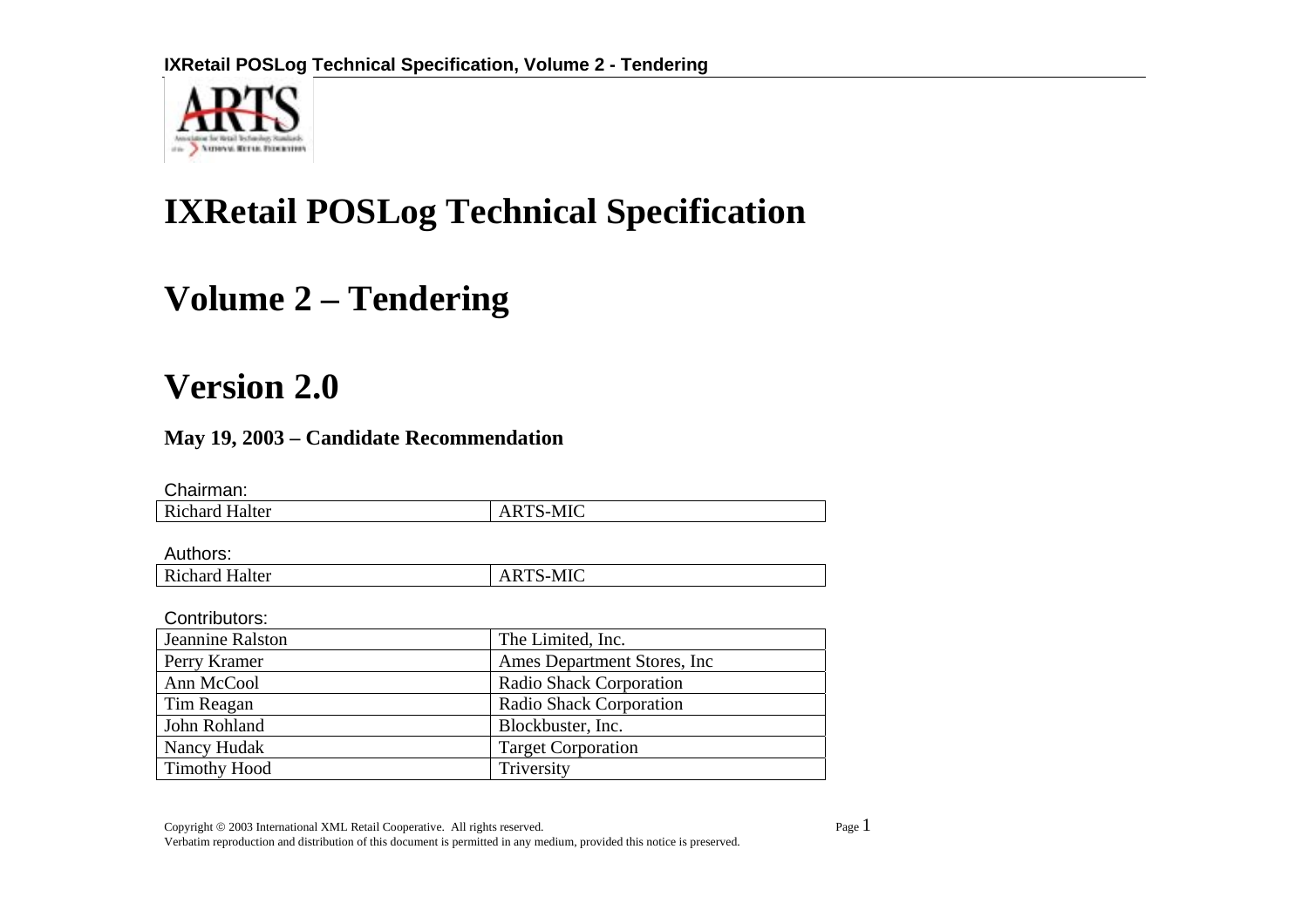| Jim Galloway           | AfterBOT                   |
|------------------------|----------------------------|
| John Fluke             | <b>IBM</b>                 |
| Ellen McCubbin         | <b>IBM</b>                 |
| Michael Maximilian     | <b>IBM</b>                 |
| <b>Barry Henderson</b> | <b>ISS Retail</b>          |
| Paul Olson             | <b>Blue Martini</b>        |
| Yoko Nakagawa          | Drummond Group             |
| Mike Dillon            | Drummond Group             |
| John Hervey            | <b>NACS</b>                |
| <b>Brian Blauvelt</b>  | <b>CRS</b> Retail Systems  |
| Jerry Rightmer         | 360 Commerce               |
| <b>Steve Gannon</b>    | 360 Commerce               |
| Aaron Link             | <b>SIVA Corp</b>           |
| Ed Shirey              | ELSWare Technologies, Inc. |
| <b>Richard Mader</b>   | <b>ARTS</b>                |
| <b>Stuart McGrigor</b> | <b>ARTS</b>                |

Copyright © National Retail Federation 2003. All rights reserved.

This document and translations of it may be copied and furnished to others, and derivative works that comment on or otherwise explain it or assist in its implementation may be prepared, copied, published and distributed, in whole or in part, without restriction of any kind, provided that the above copyright notice and this paragraph are included on all such copies and derivative works. However, this document itself may not be modified in any way, such as by removing the copyright notice or references to the NRF, ARTS, or its committees, except as needed for the purpose of developing ARTS standards using procedures approved by the NRF, or as required to translate it into languages other than English.

The limited permissions granted above are perpetual and will not be revoked by the National Retail Federation or its successors or assigns.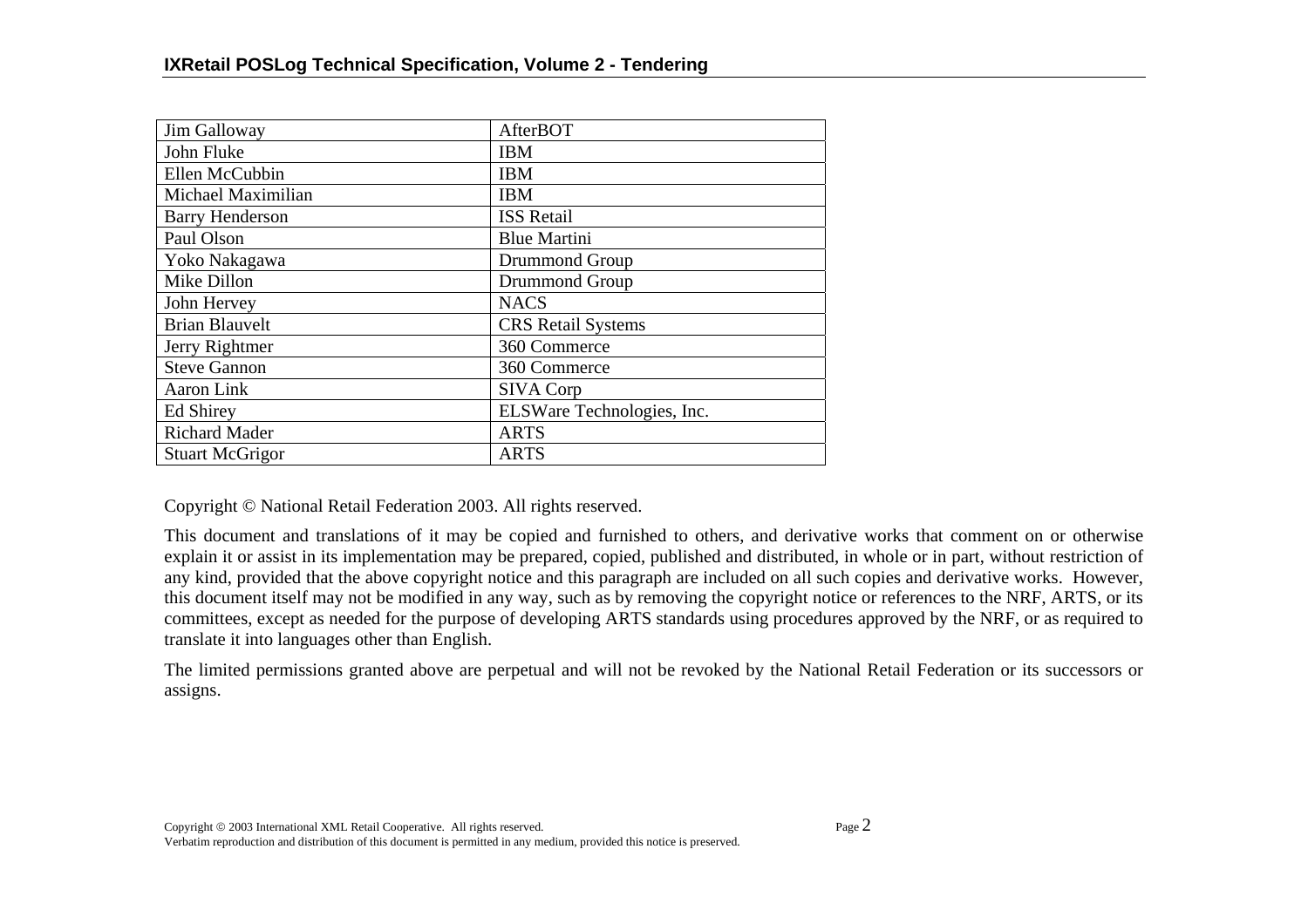# **TABLE OF CONTENTS**

| 1.   |                                                                                                                                 |
|------|---------------------------------------------------------------------------------------------------------------------------------|
| 1.1  |                                                                                                                                 |
| 1.2  |                                                                                                                                 |
| 1.3  |                                                                                                                                 |
| 1.4  |                                                                                                                                 |
| 2.   |                                                                                                                                 |
| 3.   |                                                                                                                                 |
| 3.1  |                                                                                                                                 |
| 3.2  |                                                                                                                                 |
| 3.3  | 12                                                                                                                              |
| 3.4  |                                                                                                                                 |
| 3.5  |                                                                                                                                 |
| 3.6  |                                                                                                                                 |
| 3.7  |                                                                                                                                 |
| 3.8  |                                                                                                                                 |
| 3.9  |                                                                                                                                 |
| 3.10 |                                                                                                                                 |
| 3.11 |                                                                                                                                 |
| 3.12 | SCENARIO: CUSTOMER TENDER'S PURCHASE WITH VOUCHER, GIFT CERTIFICATE OR OTHER STORED VALUE MEDIA WITH CHANGE AS VOUCHER          |
|      |                                                                                                                                 |
| 3.13 | SCENARIO: CUSTOMER TENDER'S PURCHASE WITH VOUCHER, GIFT CERTIFICATE OR OTHER STORED VALUE MEDIA WITH CHANGE AS VOUCHER          |
| ONLY | 39                                                                                                                              |
| 3.14 | SCENARIO: CUSTOMER TENDER'S PURCHASE WITH VOUCHER, GIFT CERTIFICATE OR OTHER STORED VALUE MEDIA WITH CHANGE AS CASH ONLY.<br>42 |
| 3.15 | SCENARIO: CUSTOMER TENDER'S PURCHASE WITH VOUCHER, GIFT CERTIFICATE OR OTHER STORED VALUE MEDIA WITH NO CHANGE  44              |
| 3.16 |                                                                                                                                 |
| 3.17 |                                                                                                                                 |
| 3.18 |                                                                                                                                 |
| 4.   |                                                                                                                                 |
| 4.1  |                                                                                                                                 |
|      |                                                                                                                                 |

Verbatim reproduction and distribution of this document is permitted in any medium, provided this notice is preserved.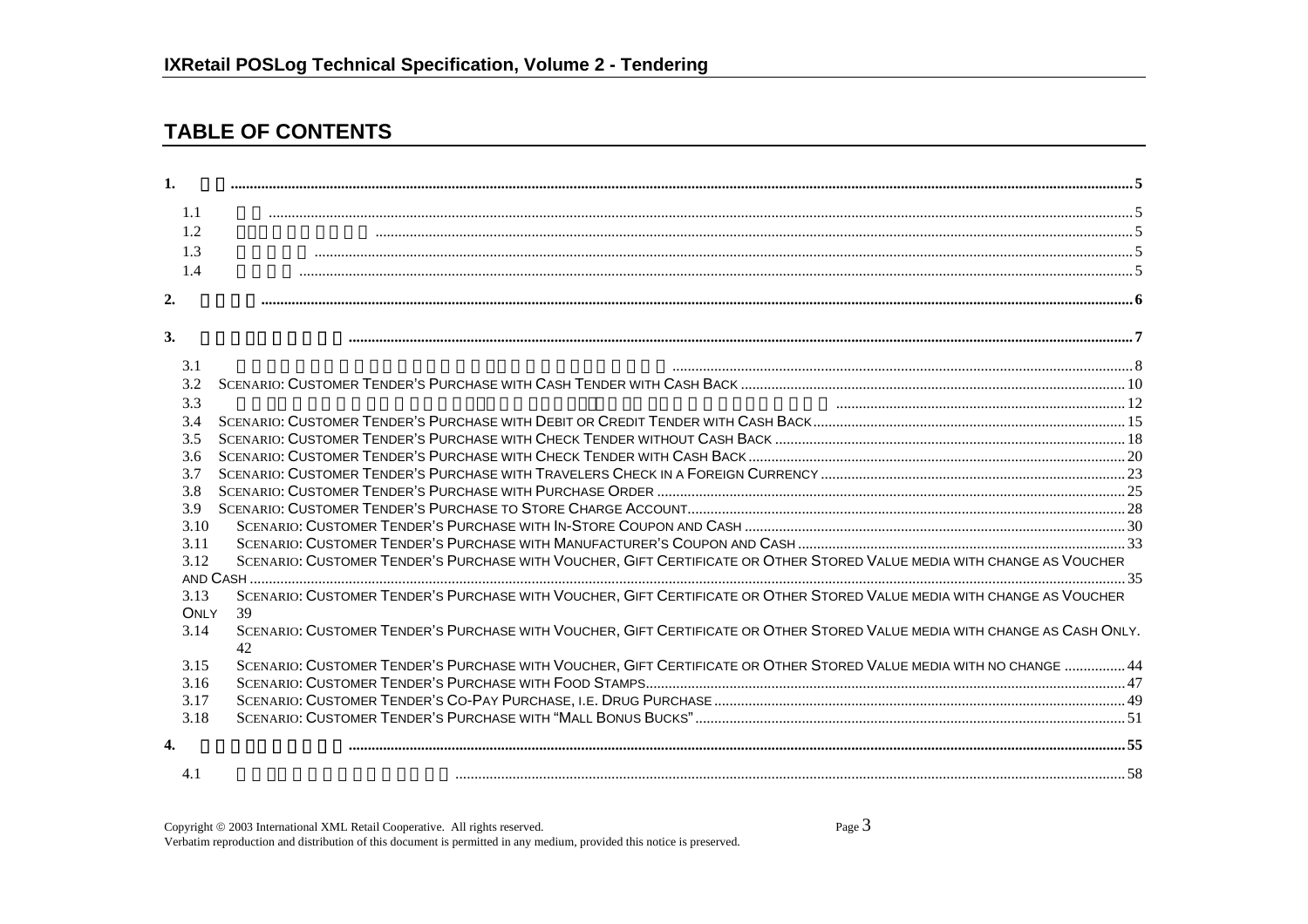# **IXRetail POSLog Technical Specification, Volume 2 - Tendering**

|    | 4.4<br>4.5 |  |
|----|------------|--|
|    |            |  |
|    |            |  |
| 6. |            |  |
|    |            |  |
| 7. |            |  |
| 8. |            |  |
| 9. |            |  |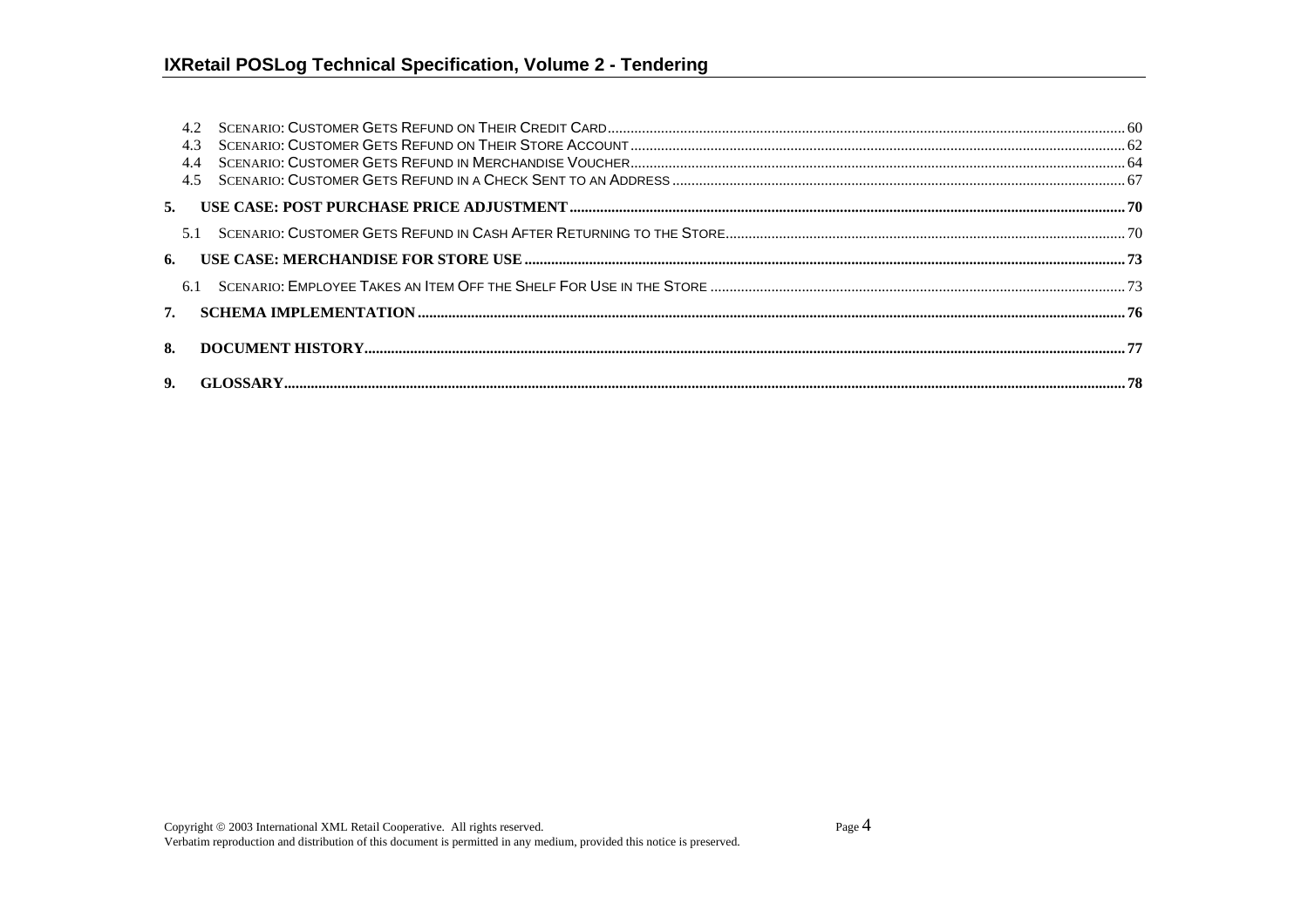| 1.    |        |
|-------|--------|
| $1.1$ | POSLog |
| $1.2$ |        |
| $1.3$ |        |
|       |        |
| $1.4$ |        |
| 1.    |        |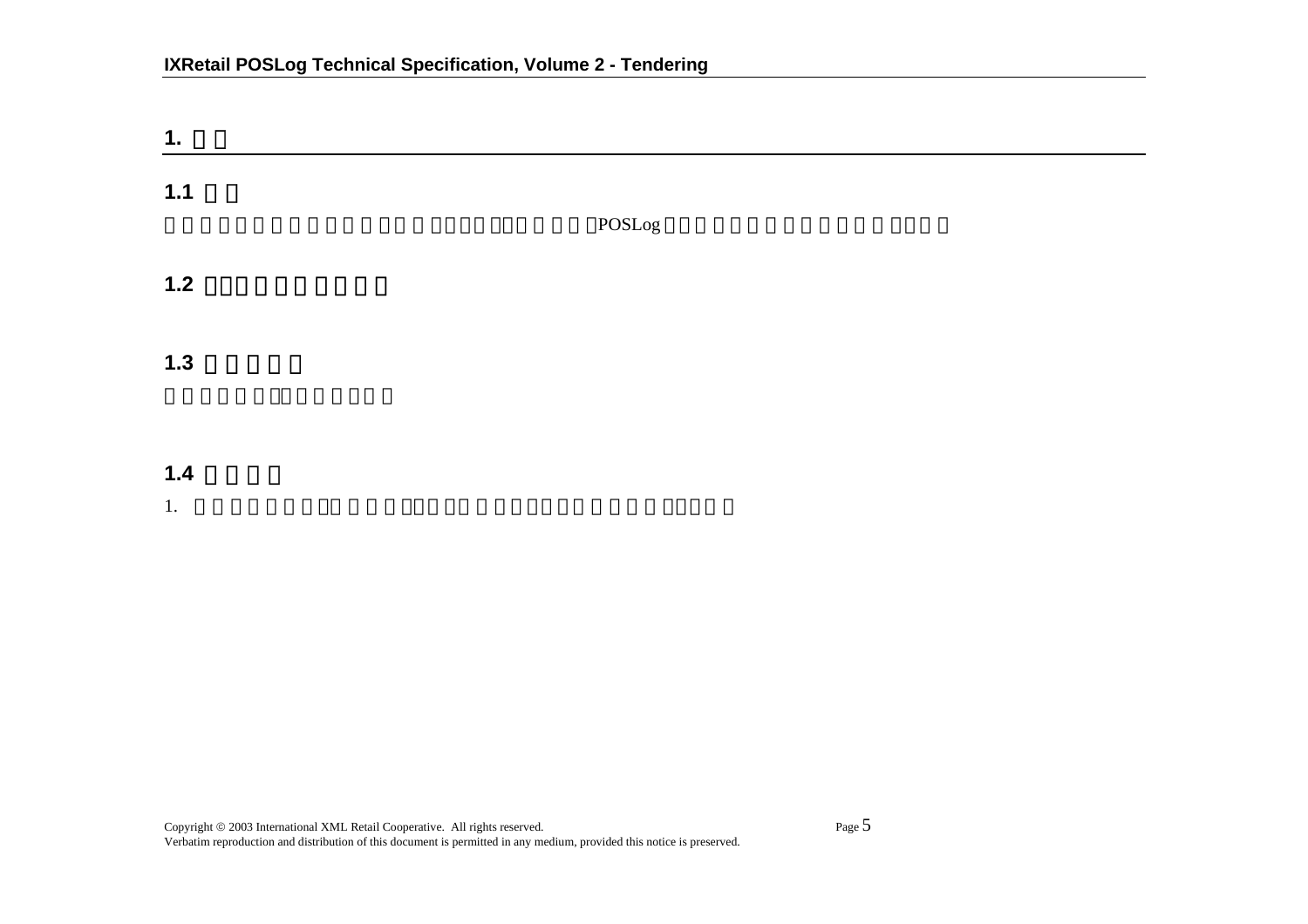## **2.** 参考文書

http://www.bipm.fr Bureau International des Poids et Mesures (BIPM)

#### **IXRetail**

| IXRetail POSLog Technical Specification Volume 1.0.doc (Sale and Return) [IXRetail POSLog |     | 0.1 |
|-------------------------------------------------------------------------------------------|-----|-----|
|                                                                                           |     |     |
| IXRetail POSLog Technical Specification Volume 3.0.doc (Taxation) [IXRetail POSLog        | 3.0 |     |
| IXRetail Extending Schemas Technical Report [IXRetail]                                    |     |     |

国際標準化機構(**ISO**)

ISO 7812-7816

(DNS)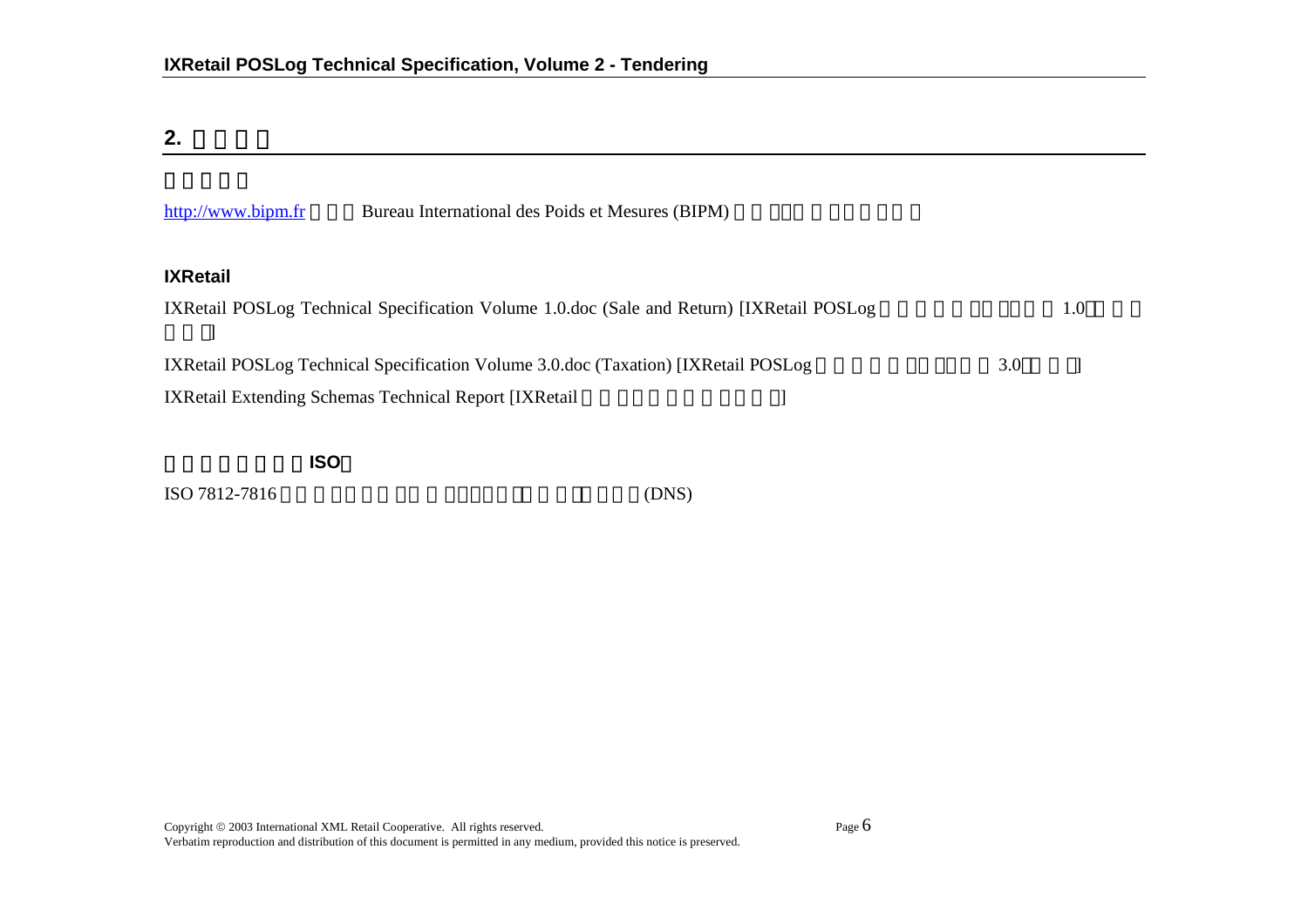**3.** 使用例:

•



## •

- •
- •
- •
- 
- •
- •
- •
- • $\bullet$  x x  $\pmb{\mathsf{X}}$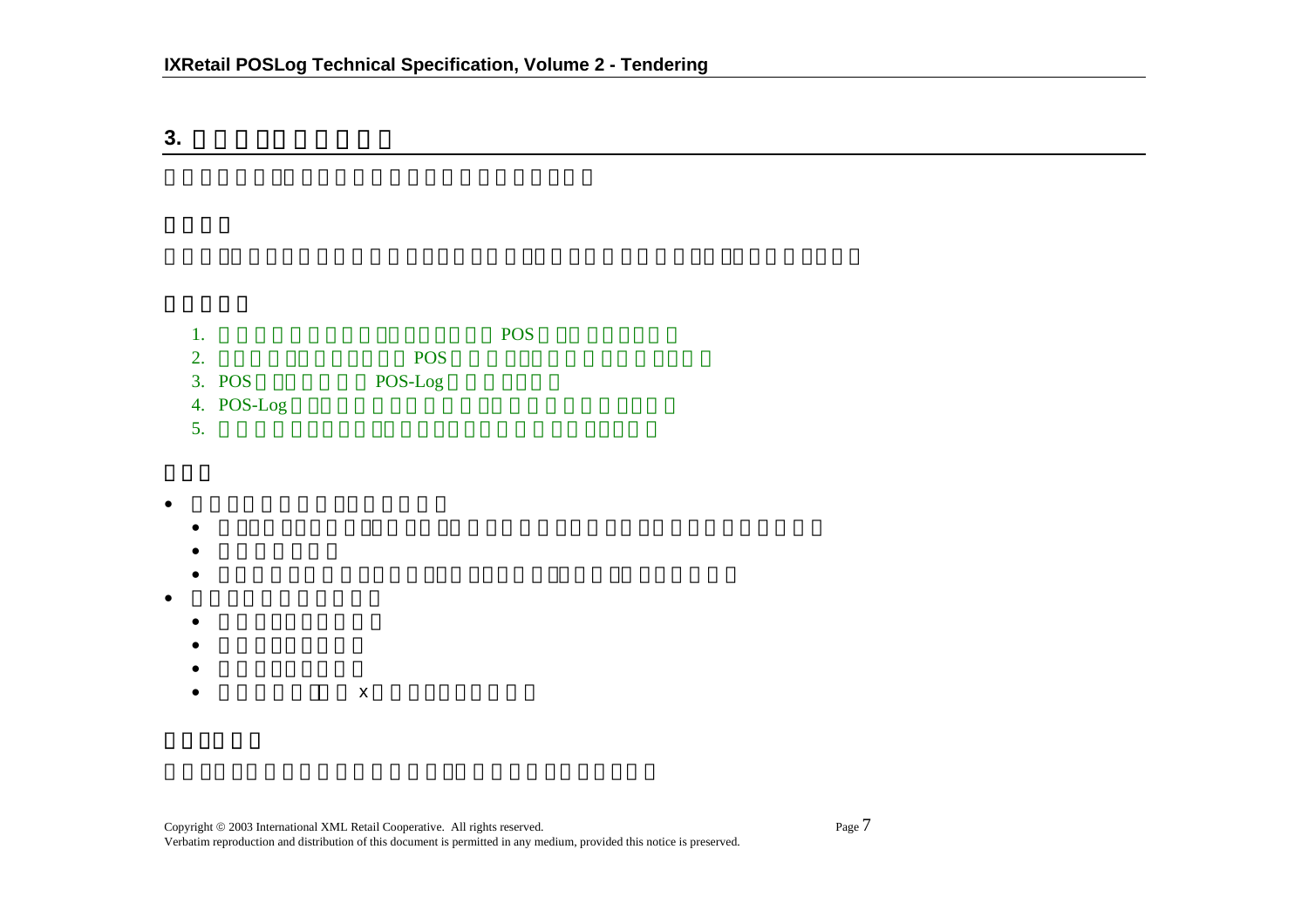

**3.1** 状況:

•=

- •=
- •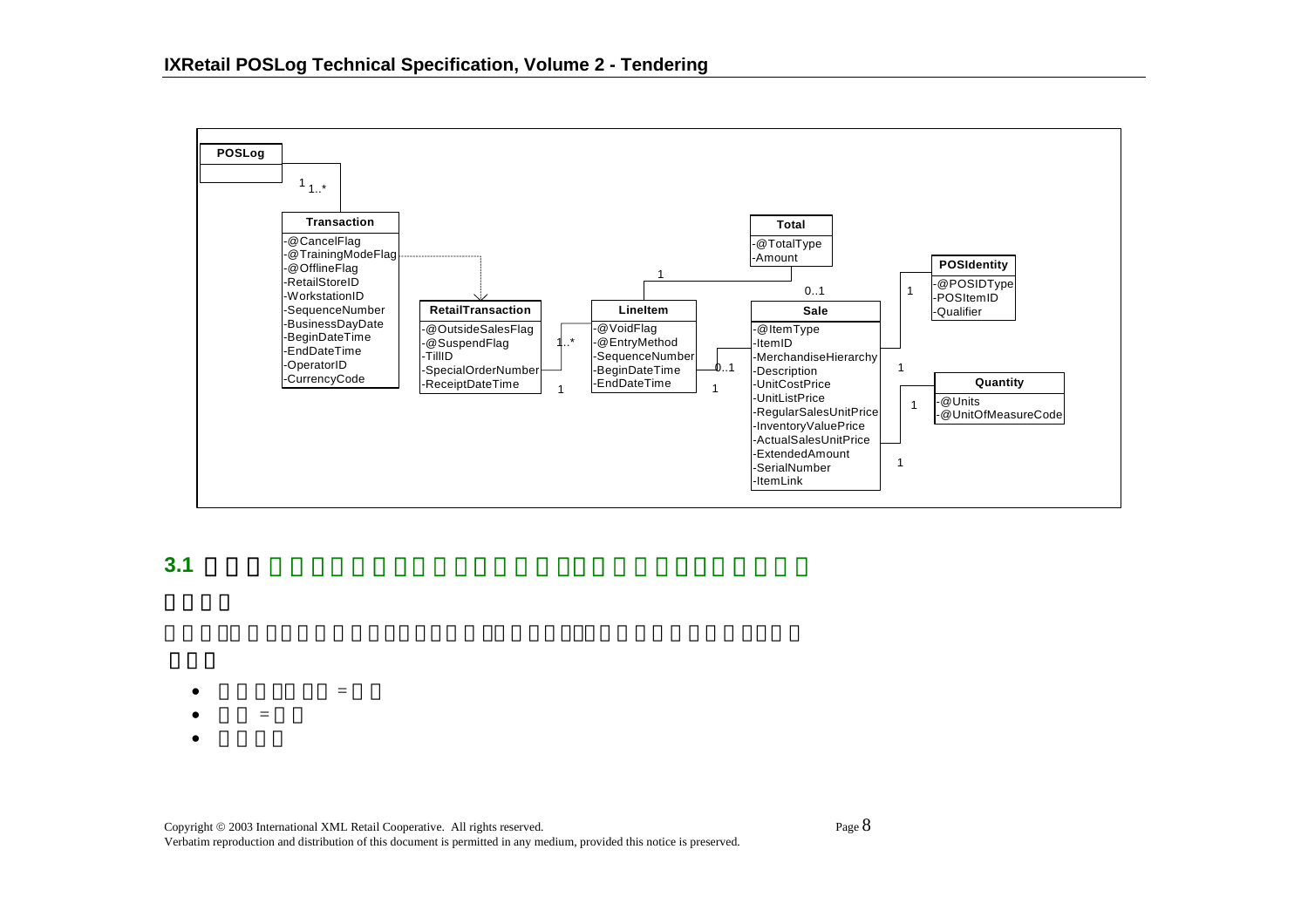

**XML**

<?xml version="1.0" encoding="UTF-8"?> <!-- UseCase: Item Purchase from shelf --> <POSLog xmlns="http://www.nrf-arts.org/IXRetail/namespace/" xmlns:xsi="http://www.w3.org/2001/XMLSchema-instance" xsi:schemaLocation="http://www.nrf-arts.org/IXRetail/namespace/ POSLogRetailTransactionStockView.xsd"> <Transaction> <RetailTransaction Version="1.0"> <RetailStoreID>HighStreet</RetailStoreID> <WorkstationID>POS5</WorkstationID> <SequenceNumber>4294967295</SequenceNumber> <BusinessDayDate>2001-08-13</BusinessDayDate> <BeginDateTime>2001-08-13T09:03:00</BeginDateTime> <LineItem>

Copyright © 2003 International XML Retail Cooperative. All rights reserved. The example of the example of the Page

Verbatim reproduction and distribution of this document is permitted in any medium, provided this notice is preserved.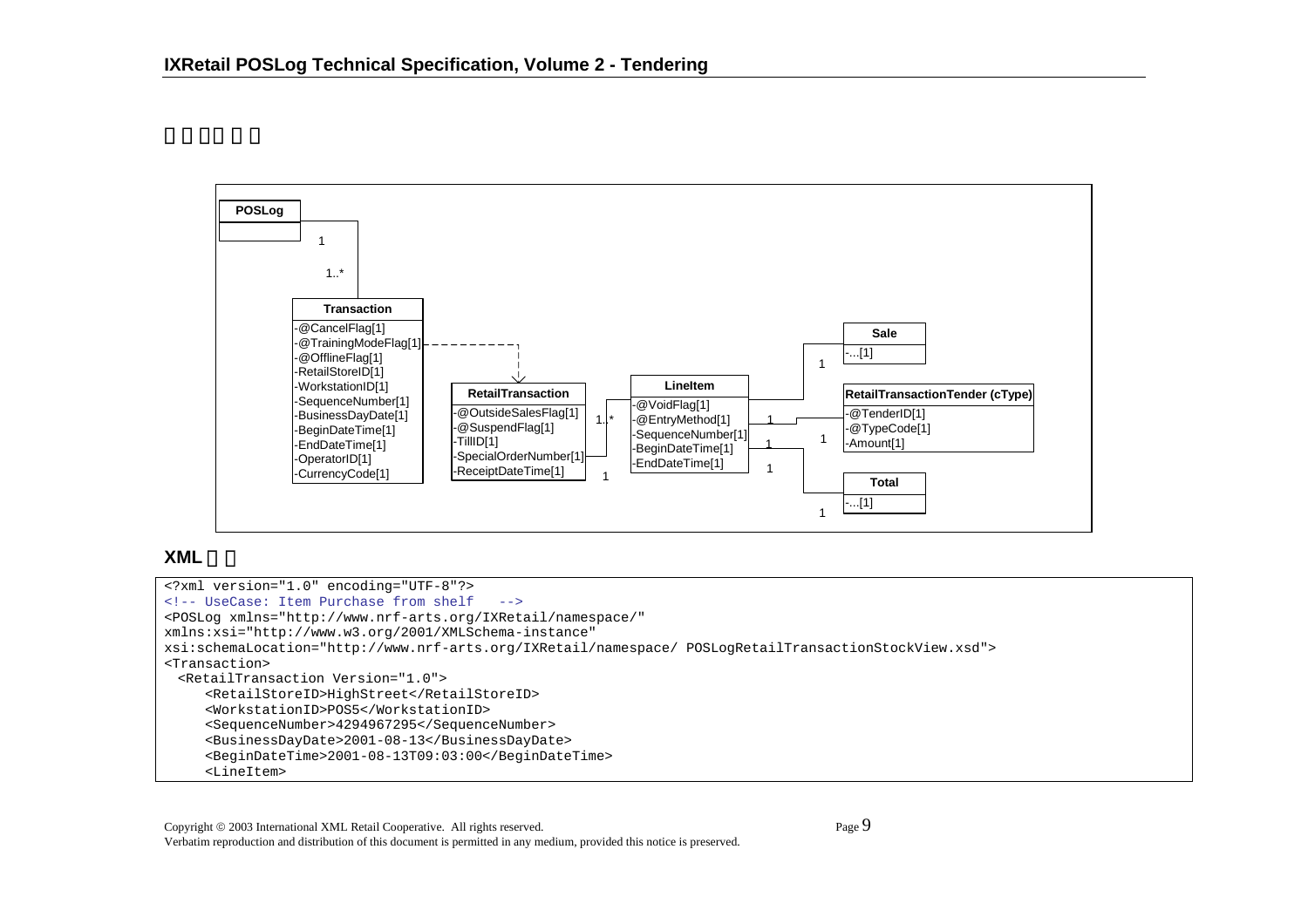```
 <SequenceNumber>1</SequenceNumber> 
         <Sale ItemType="Stock"> 
             <POSIdentity> 
                 <POSItemID>01234567890123</POSItemID> 
             </POSIdentity> 
             <ActualSalesUnitPrice>1.63</ActualSalesUnitPrice> 
             <ExtendedAmount>4.89</ExtendedAmount> 
             <Quantity>3</Quantity> 
         </Sale> 
      </LineItem> 
      <LineItem>  <SequenceNumber>2</SequenceNumber> 
         <Tender TenderID="Cash" TypeCode="Sale"> 
             <Amount>4.89</Amount> 
         </Tender> 
      </LineItem> 
     <Total TotalType="TransactionGrandAmount"> 
         <Amount>4.89</Amount> 
      </Total> 
    </RetailTransaction> 
  </Transaction> 
</POSLog>
```
# **3.2 Scenario: Customer Tender's Purchase with Cash Tender with Cash Back**

#### **Brief Description**

Customer selects one or more items and purchases them with cash getting cash back.

- Tender Type  $=$  Cash
- Type  $=$  Sale
- Amount Tendered
- Amount of Change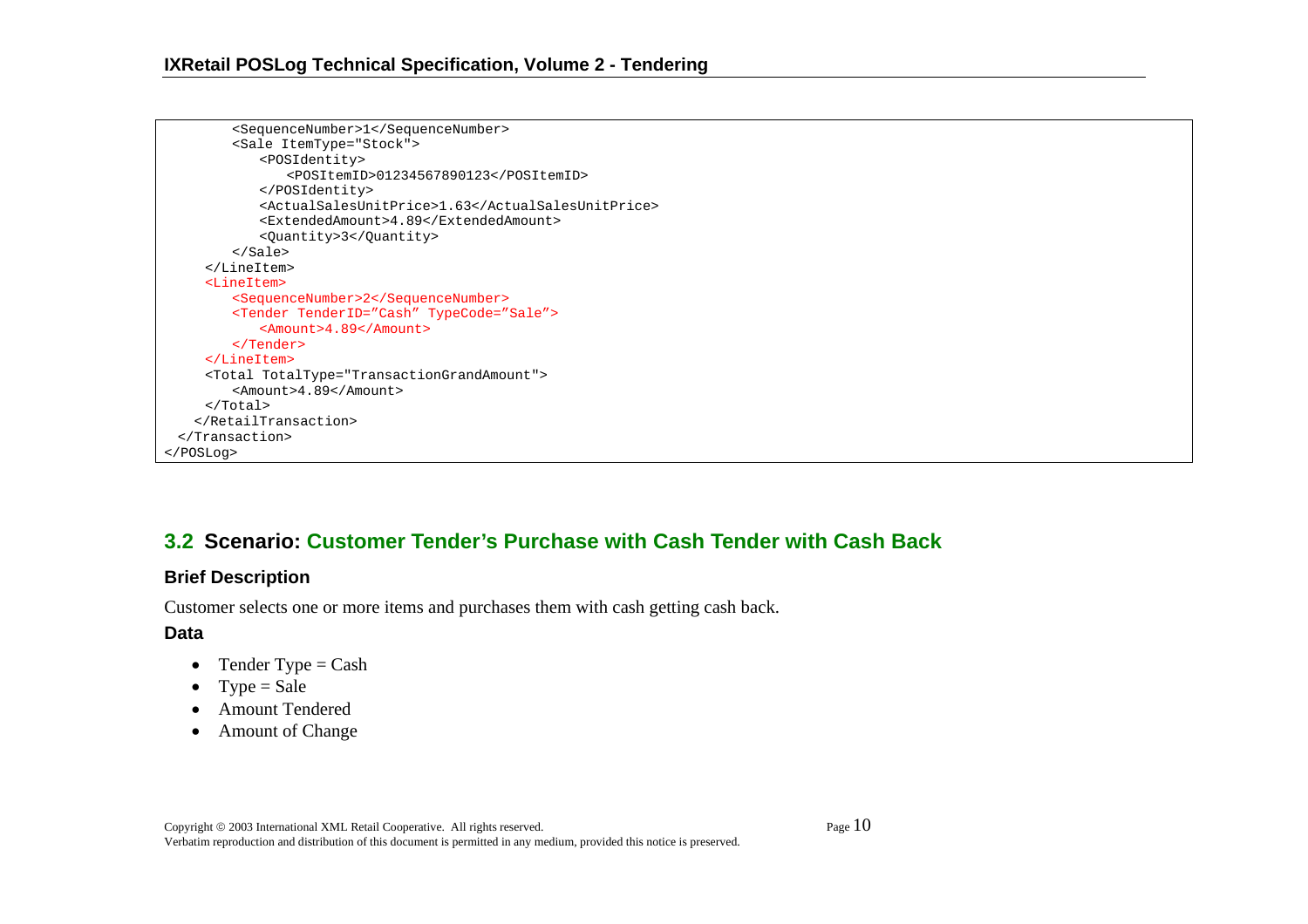

#### **Example XML**



Copyright © 2003 International XML Retail Cooperative. All rights reserved.  $\qquad \qquad \qquad$  Page  $11$ 

Verbatim reproduction and distribution of this document is permitted in any medium, provided this notice is preserved.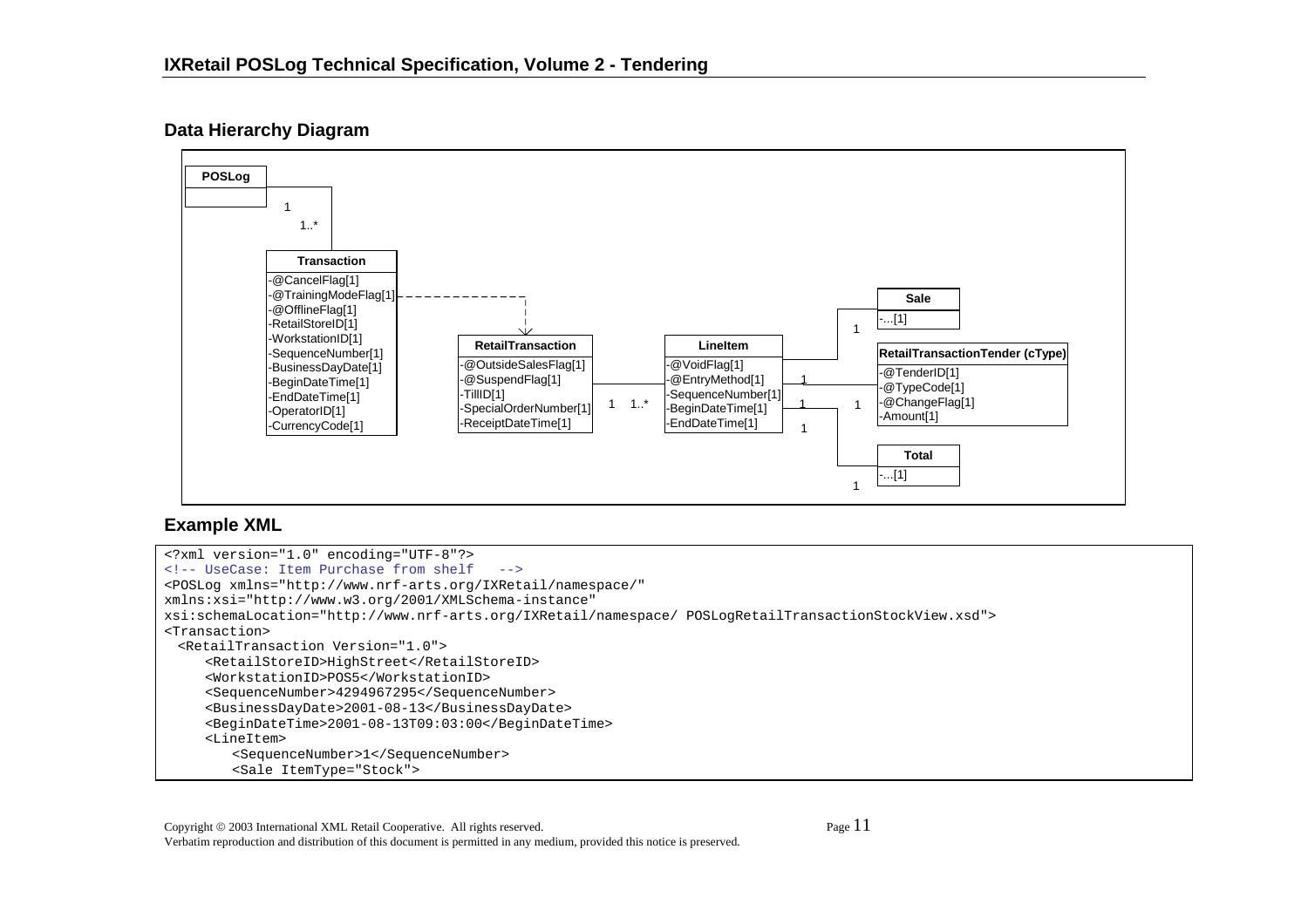```
 <POSIdentity> 
                 <POSItemID>01234567890123</POSItemID> 
             </POSIdentity> 
             <ActualSalesUnitPrice>1.63</ActualSalesUnitPrice> 
             <ExtendedAmount>4.89</ExtendedAmount> 
             <Quantity>3</Quantity> 
         </Sale> 
      </LineItem> 
      <LineItem>  <SequenceNumber>2</SequenceNumber> 
         <Tender TenderID="Cash" TypeCode="Sale"> 
             <Amount>5.00</Amount> 
         </Tender> 
      </LineItem> 
      <LineItem>  <SequenceNumber>3</SequenceNumber> 
         <Tender TenderID="Cash" TypeCode="Sale" ChangeFlag="true"> 
             <Amount>.11</Amount> 
         </Tender> 
      </LineItem> 
     <Total TotalType="TransactionGrandAmount"> 
          <Amount>4.89</Amount> 
      </Total> 
    </RetailTransaction> 
  </Transaction> 
</POSLog>
```
## **3.3** 状況:

```
• =
```
- •=
- •
- •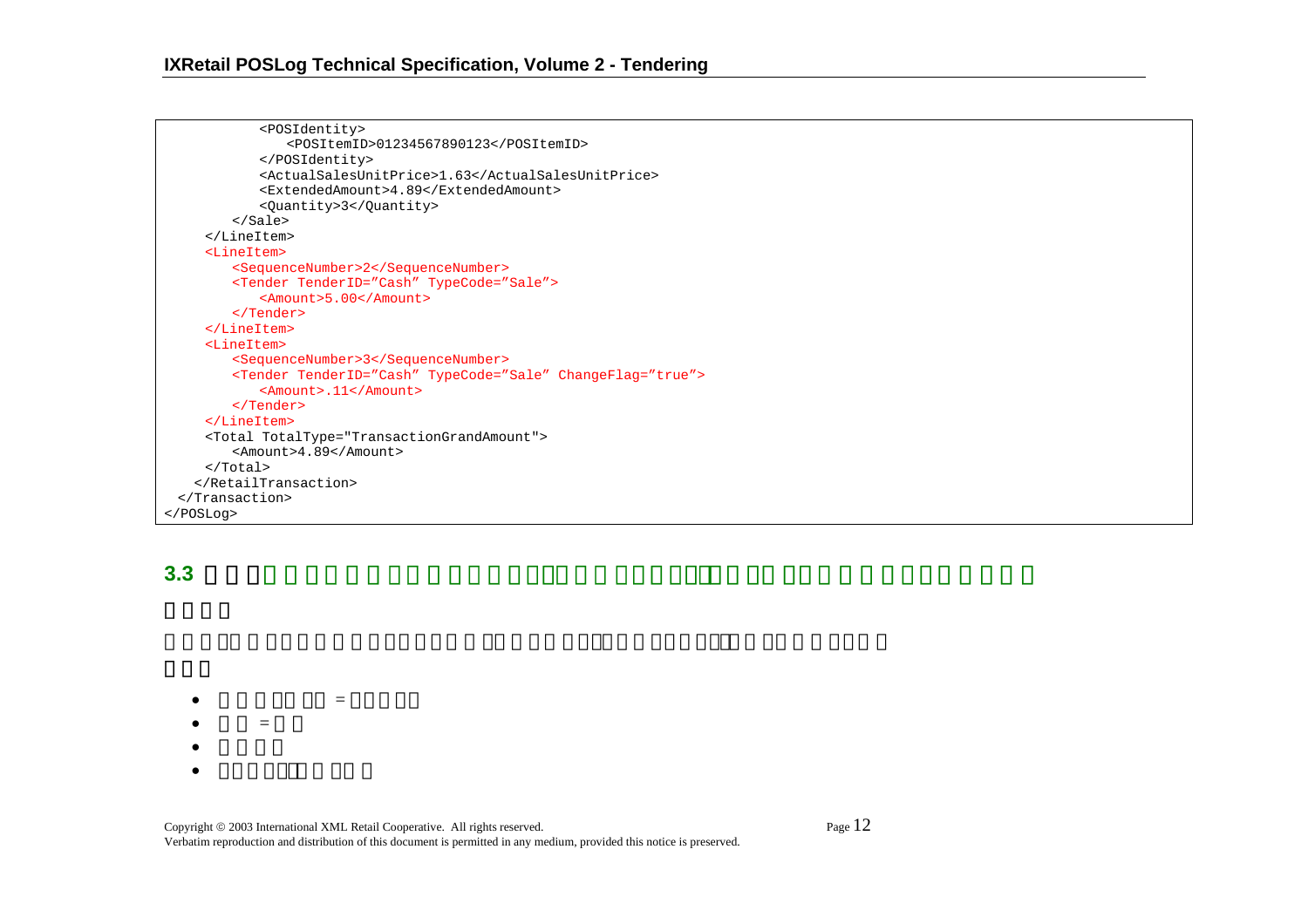



Copyright 2003 International XML Retail Cooperative. All rights reserved. Page 13 Verbatim reproduction and distribution of this document is permitted in any medium, provided this notice is preserved.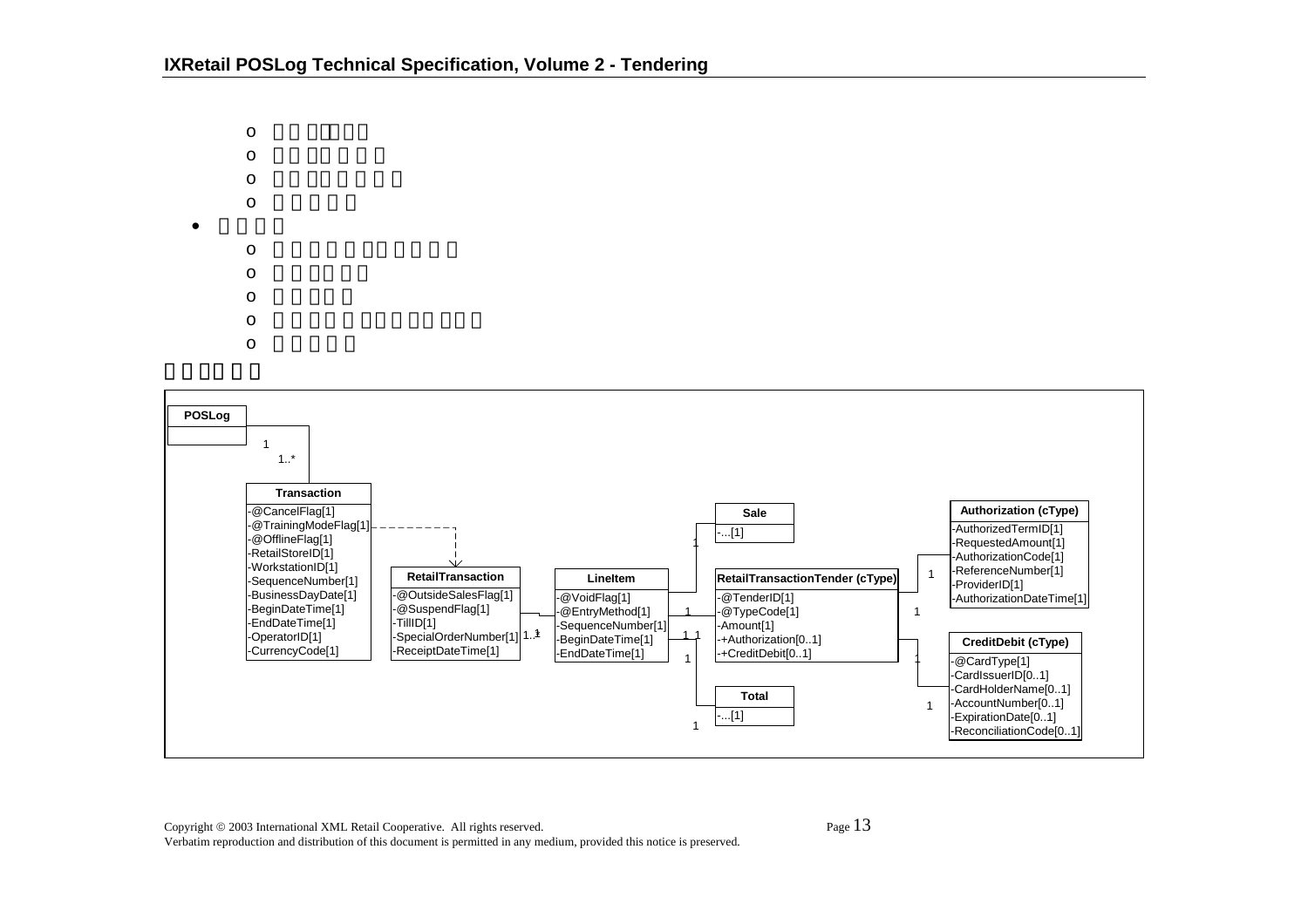#### $XM$

```
<?xml version="1.0" encoding="UTF-8"?> 
<!-- UseCase: Item Purchase from shelf --> <POSLog xmlns="http://www.nrf-arts.org/IXRetail/namespace/" 
xmlns:xsi="http://www.w3.org/2001/XMLSchema-instance" 
xsi:schemaLocation="http://www.nrf-arts.org/IXRetail/namespace/ POSLogRetailTransactionStockView.xsd"> 
<Transaction>  <RetailTransaction Version="1.0">  <RetailStoreID>HighStreet</RetailStoreID> 
      <WorkstationID>POS5</WorkstationID> 
      <SequenceNumber>4294967295</SequenceNumber> 
      <BusinessDayDate>2001-08-13</BusinessDayDate> 
      <BeginDateTime>2001-08-13T09:03:00</BeginDateTime> 
      <LineItem>  <SequenceNumber>1</SequenceNumber> 
         <Sale ItemType="Stock"> 
             <POSIdentity> 
                 <POSItemID>01234567890123</POSItemID> 
             </POSIdentity> 
             <ActualSalesUnitPrice>1.63</ActualSalesUnitPrice> 
             <ExtendedAmount>4.89</ExtendedAmount> 
             <Quantity>3</Quantity> 
         </Sale> 
      </LineItem> 
      <LineItem>  <SequenceNumber>2</SequenceNumber> 
         <Tender TenderID="CreditDebit" TypeCode="Sale"> 
             <Amount>4.89</Amount> 
             <Authorization>  <AuthorizedTermID>asdf</AuthorizedTermID> 
                 <RequestedAmount>4.89</RequestedAmount> 
                 <AuthorizationCode>234</AuthorizationCode> 
                 <ReferenceNumber>1234</ReferenceNumber> 
                 <ProviderID>asdf</ProviderID> 
                 <AuthorizationDateTime>2001-08-13T09:02:50</AuthorizationDateTime> 
             </Authorization> 
             <CreditDebit CardType="Credit"> 
                 <IssuerIdentificationNumber>12345678</IssuerIdentificationNumber> 
                 <CardHolderName>Joe Cool</CardHolderName> 
                 <PrimaryAccountNumber>12345678</PrimaryAccountNumber> 
                 <ExpirationDate>2005-08</ExpirationDate> 
                 <ReconcilliationCode>1234asdf</ReconcilliationCode>
```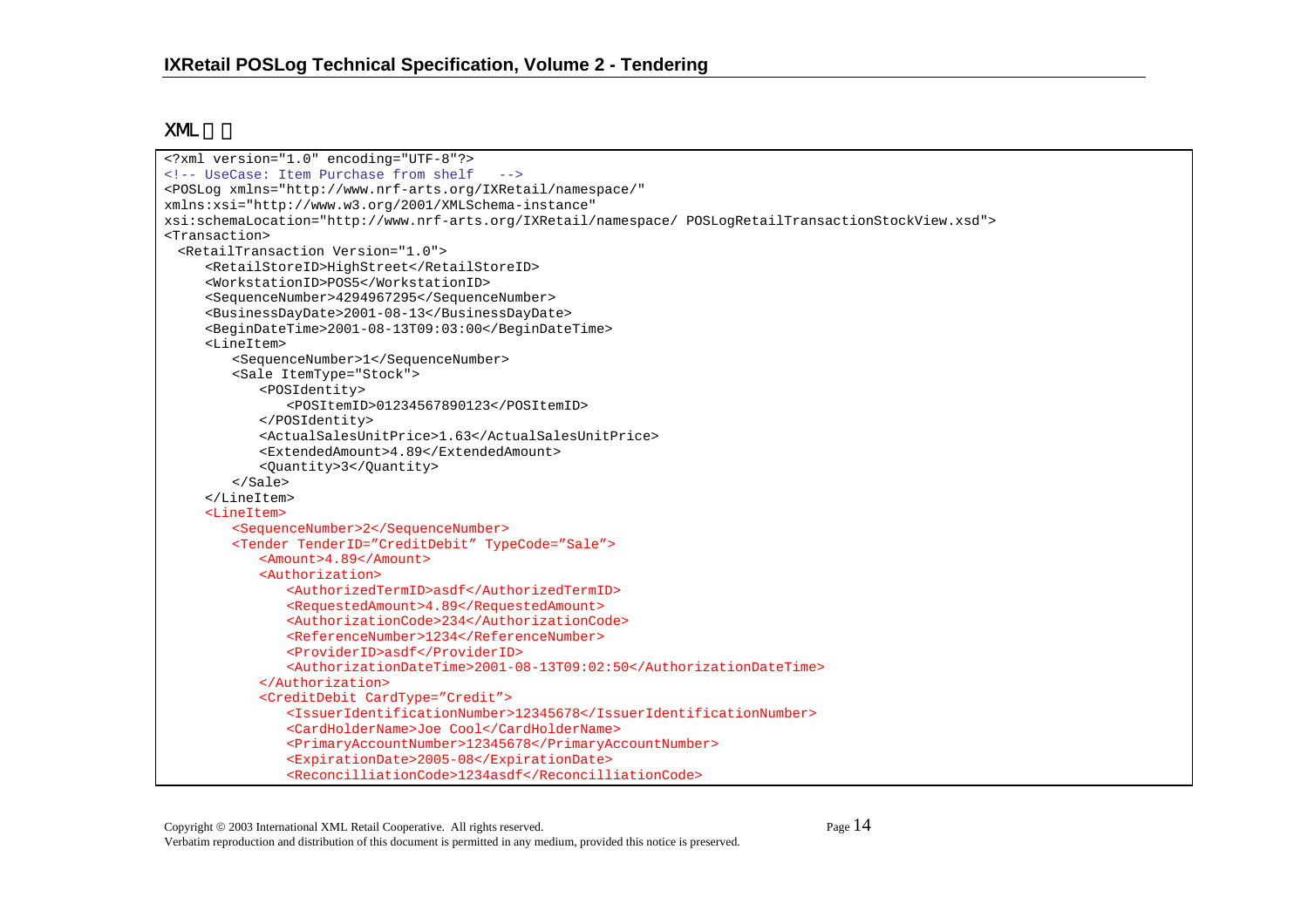```
 </CreditDebit> 
          </Tender> 
      </LineItem> 
     <Total TotalType="TransactionGrandAmount"> 
          <Amount>4.89</Amount> 
      </Total> 
    </RetailTransaction> 
  </Transaction> 
</POSLog>
```
# **3.4 Scenario: Customer Tender's Purchase with Debit or Credit Tender with Cash Back**

#### **Brief Description**

Customer selects one or more items and purchases them with debit or credit card getting cash back.

- Tender Type = Debit
- • $Type = Sale$
- •Tender Amount
- Credit Card Information
	- o Card Type
	- o Card Holder Name
	- o Account Number
	- o Expiration Date
- Authorization Information
	- o Terminal where Transaction was Authorized
	- o Amount Authorized
	- o Authorization Code
	- o Provider who Authorized Transaction
	- o Date Time of Authorization
- Change Back to the Customer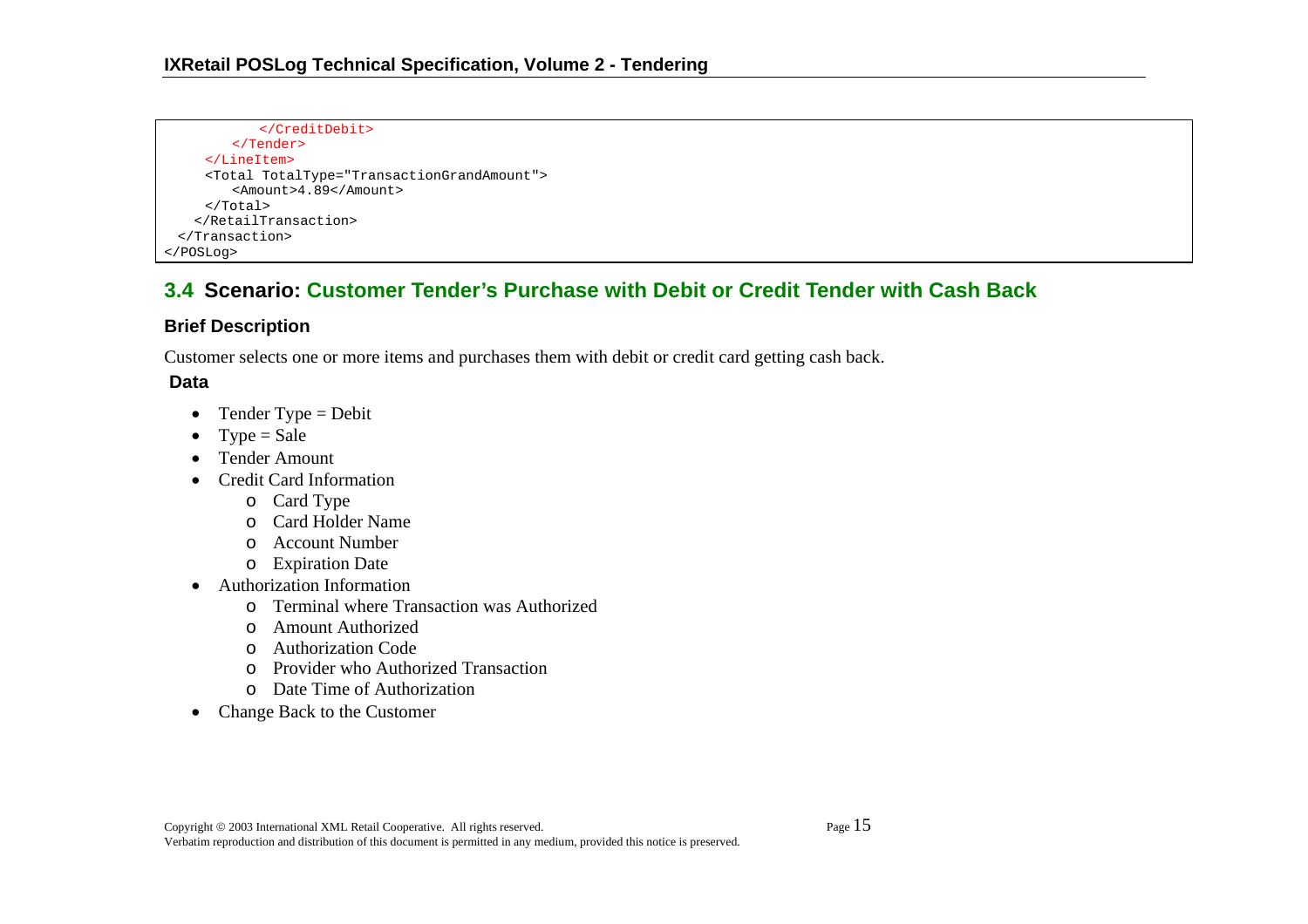

#### **Example XML**

| xml version="1.0" encoding="UTF-8"?                                                                    |
|--------------------------------------------------------------------------------------------------------|
| <!-- UseCase: Item Purchase from shelf<br> $--$                                                        |
| <poslog <="" td="" xmlns="http://www.nrf-arts.org/IXRetail/namespace/"></poslog>                       |
| xmlns:xsi="http://www.w3.org/2001/XMLSchema-instance"                                                  |
| xsi:schemaLocation="http://www.nrf-arts.org/IXRetail/namespace/ POSLogRetailTransactionStockView.xsd"> |
| <transaction></transaction>                                                                            |
| <retailtransaction version="1.0"></retailtransaction>                                                  |
| <retailstoreid>HighStreet</retailstoreid>                                                              |
| <workstationid>POS5</workstationid>                                                                    |
| <sequencenumber>4294967295</sequencenumber>                                                            |
| <businessdaydate>2001-08-13</businessdaydate>                                                          |
| <begindatetime>2001-08-13T09:03:00</begindatetime>                                                     |
| <lineitem></lineitem>                                                                                  |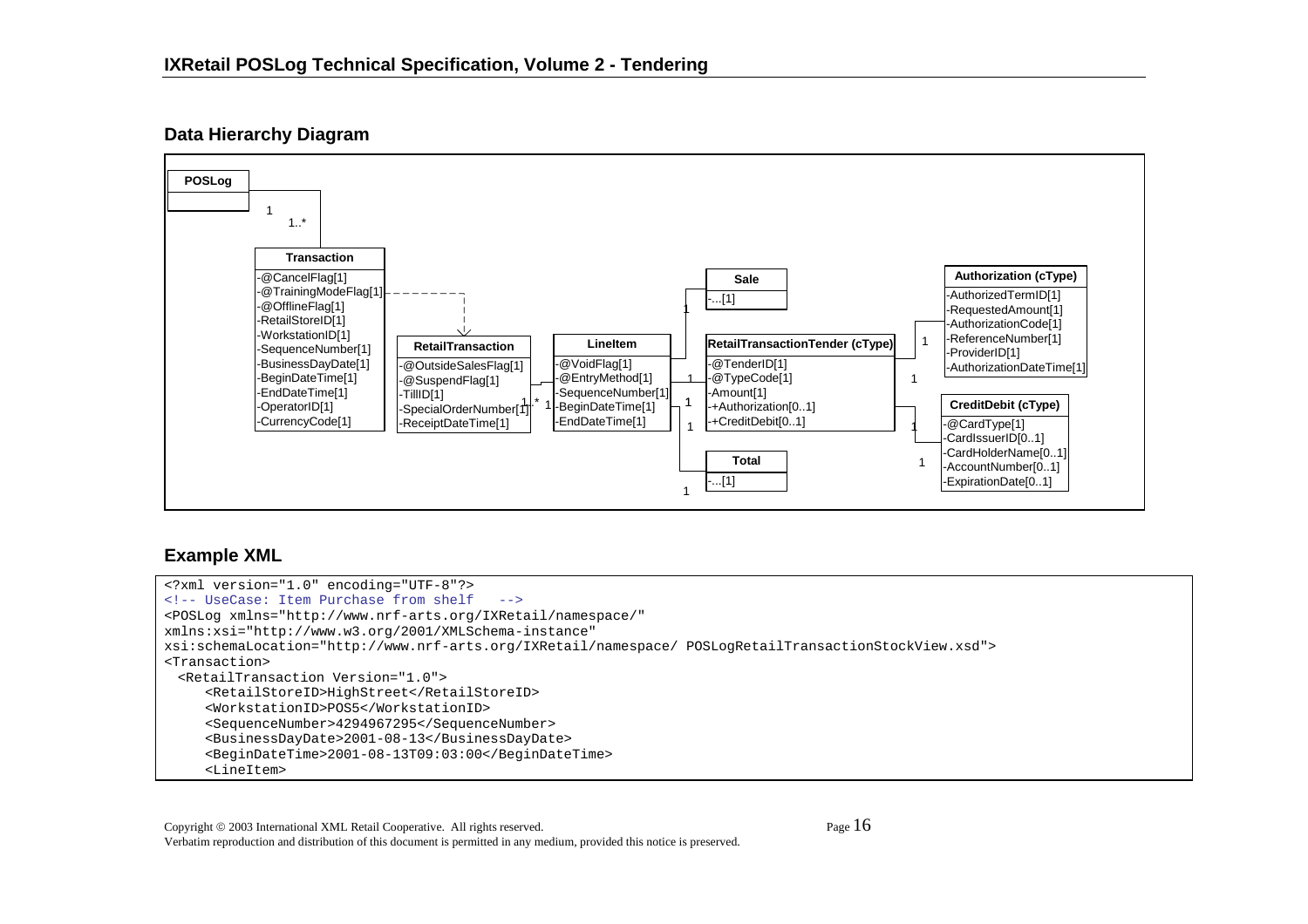```
 <SequenceNumber>1</SequenceNumber> 
         <Sale ItemType="Stock"> 
             <POSIdentity> 
                 <POSItemID>01234567890123</POSItemID> 
             </POSIdentity> 
             <ActualSalesUnitPrice>1.63</ActualSalesUnitPrice> 
             <ExtendedAmount>4.89</ExtendedAmount> 
             <Quantity>3</Quantity> 
         </Sale> 
      </LineItem> 
      <LineItem>  <SequenceNumber>2</SequenceNumber> 
         <Tender TenderID="CreditDebit" TypeCode="Sale"> 
             <Amount>9.89</Amount> 
             <Authorization>  <AuthorizedTermID>asdf</AuthorizedTermID> 
                 <RequestedAmount>9.89</RequestedAmount> 
                 <AuthorizationCode>234</AuthorizationCode> 
                 <ReferenceNumber>1234</ReferenceNumber> 
                 <ProviderID>asdf</ProviderID> 
                 <AuthorizationDateTime>2001-08-13T09:02:50</AuthorizationDateTime> 
             </Authorization> 
             <CreditDebit CardType="Debit"> 
                 <IssuerIdentificationNumber>123456789</IssuerIdentificationNumber> 
                 <CardHolderName>Joe Cool</CardHolderName> 
                 <PrimaryAccountNumber>12345678</PrimaryAccountNumber> 
                 <ExpirationDate>2005-08</ExpirationDate> 
             </CreditDebit> 
         </Tender> 
      </LineItem> 
      <LineItem>  <SequenceNumber>2</SequenceNumber> 
         <Tender TenderID="Cash" TypeCode="Sale" ChangeFlag="true"> 
             <Amount>5.00</Amount> 
         </Tender> 
      </LineItem> 
     <Total TotalType="TransactionGrandAmount"> 
         <Amount>4.89</Amount> 
      </Total> 
    </RetailTransaction> 
  </Transaction> 
</POSLog>
```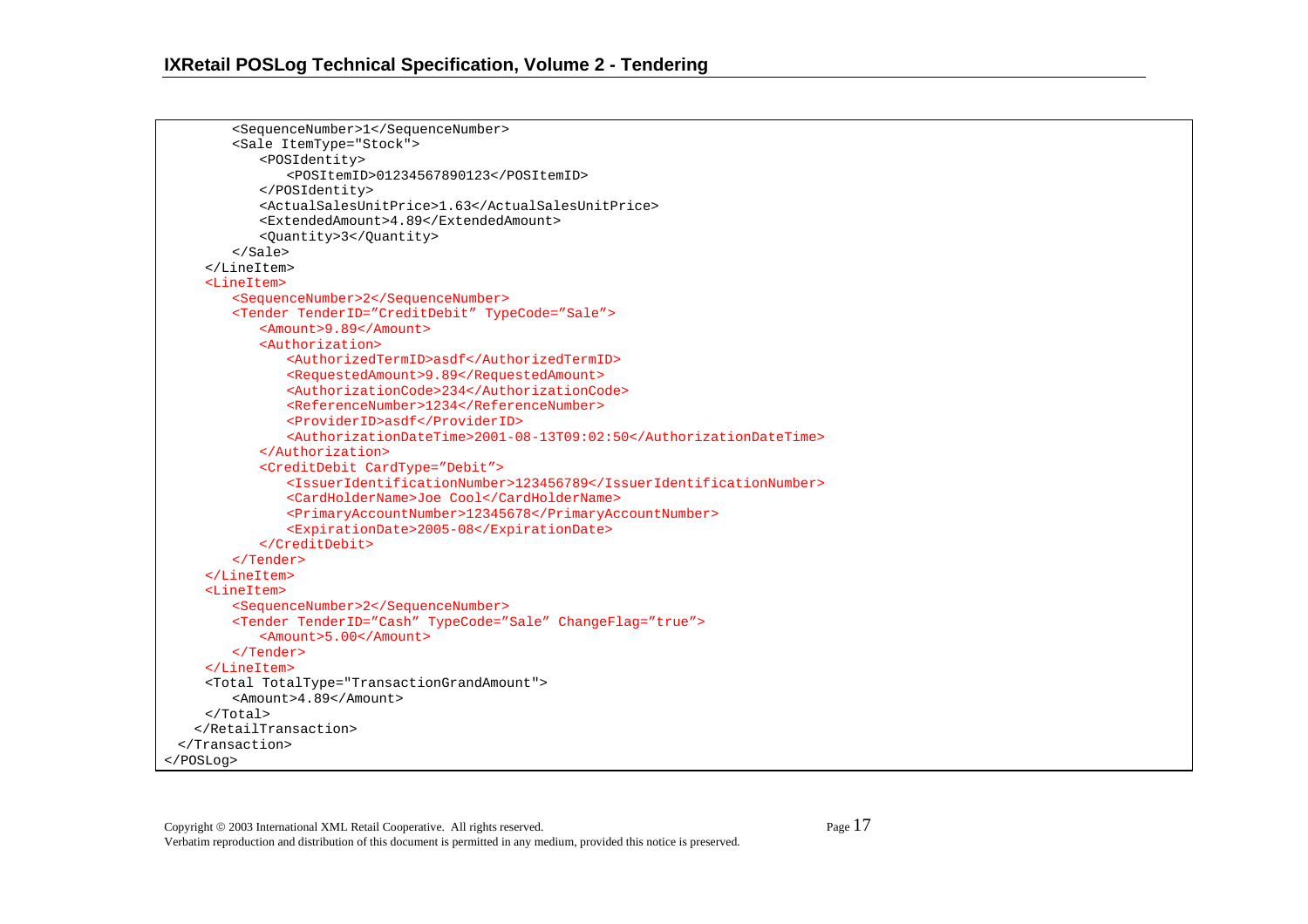# **3.5 Scenario: Customer Tender's Purchase with Check Tender without Cash Back**

#### **Brief Description**

Customer selects one or more items and purchases them with a check.

- Tender Type  $=$  Check
- $\bullet$  $Type = Sale$
- Tender Amount
- Check Information
	- o Bank
	- o Check Number
- Customer Verification Information
	- o ID Type
	- o Personal ID Number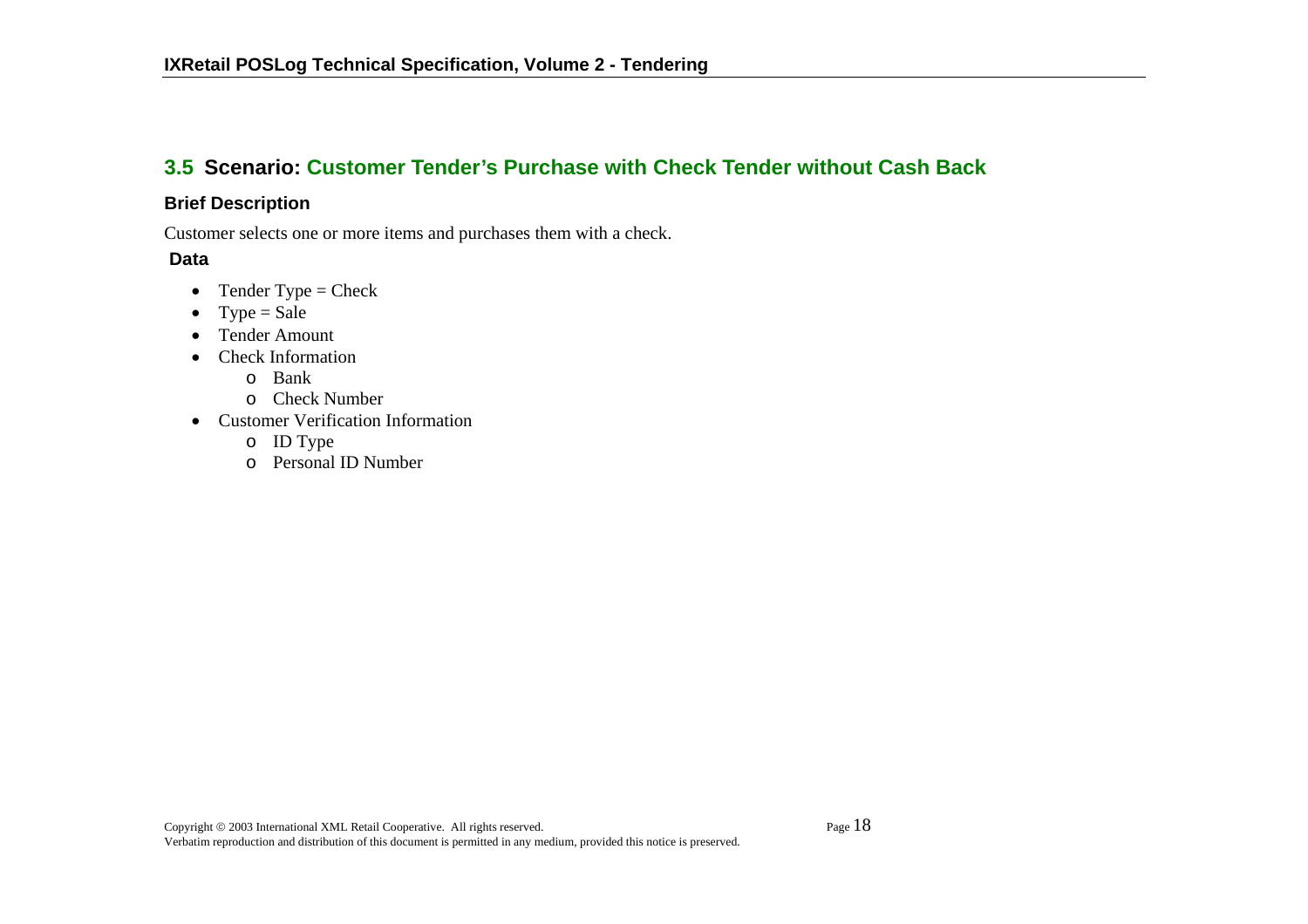

#### **Example XML**

| xml version="1.0" encoding="UTF-8"?                                                                    |
|--------------------------------------------------------------------------------------------------------|
| UseCase: Item Purchase from shelf                                                                      |
| <poslog <="" td="" xmlns="http://www.nrf-arts.org/IXRetail/namespace/"></poslog>                       |
| xmlns:xsi="http://www.w3.org/2001/XMLSchema-instance"                                                  |
| xsi:schemaLocation="http://www.nrf-arts.org/IXRetail/namespace/ POSLogRetailTransactionStockView.xsd"> |
| <transaction></transaction>                                                                            |
| <retailtransaction version="1.0"></retailtransaction>                                                  |
| <retailstoreid>HighStreet</retailstoreid>                                                              |
| <workstationid>POS5</workstationid>                                                                    |
| <sequencenumber>4294967295</sequencenumber>                                                            |
| <businessdaydate>2001-08-13</businessdaydate>                                                          |
| <begindatetime>2001-08-13T09:03:00</begindatetime>                                                     |
| <lineitem></lineitem>                                                                                  |
| <sequencenumber>1</sequencenumber>                                                                     |
| <sale itemtype="Stock"></sale>                                                                         |

Copyright 2003 International XML Retail Cooperative. All rights reserved. Page 19 Verbatim reproduction and distribution of this document is permitted in any medium, provided this notice is preserved.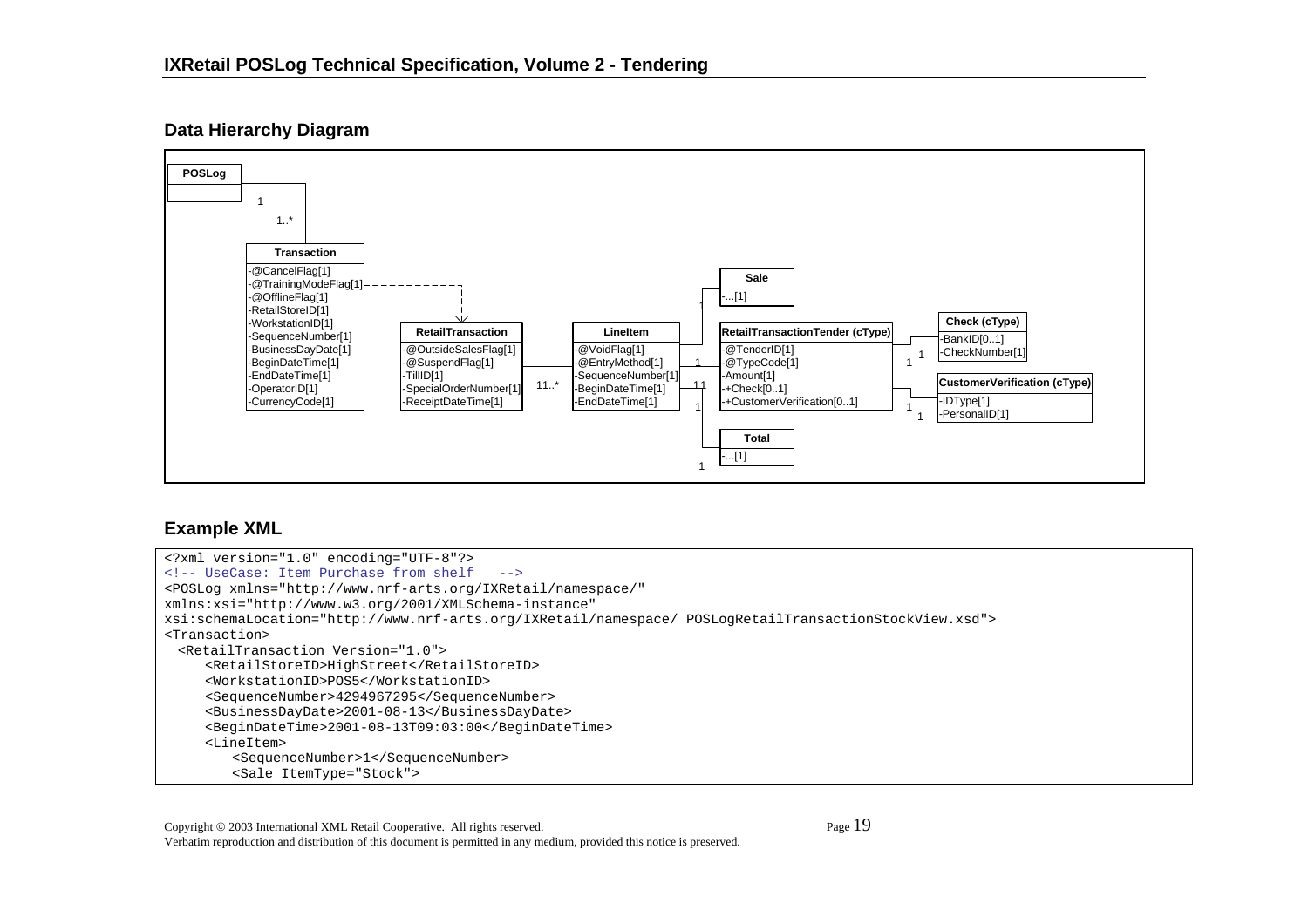```
 <POSIdentity> 
                 <POSItemID>01234567890123</POSItemID> 
             </POSIdentity> 
             <ActualSalesUnitPrice>1.63</ActualSalesUnitPrice> 
             <ExtendedAmount>4.89</ExtendedAmount> 
             <Quantity>3</Quantity> 
         </Sale> 
      </LineItem> 
      <LineItem>  <SequenceNumber>2</SequenceNumber> 
         <Tender TenderID="Check" TypeCode="Sale"> 
             <Amount>4.89</Amount> 
             <Check>  <BankID>1234</BankID> 
                 <CheckNumber>1234</CheckNumber> 
             </Check> 
             <CustomerVerification>  <IDType>Driver's License</IDType> 
                 <PersonalID>1234-56-7890</PersonalID> 
             </CustomerVerification> 
         </Tender> 
      </LineItem> 
     <Total TotalType="TransactionGrandAmount"> 
         <Amount>4.89</Amount> 
      </Total> 
    </RetailTransaction> 
  </Transaction> 
</POSLog>
```
# **3.6 Scenario: Customer Tender's Purchase with Check Tender with Cash Back**

## **Brief Description**

Customer selects one or more items and purchases them with a check getting cash back.

## **Data**

- Tender Type  $=$  Check
- $\bullet$  $Type = Sale$
- Tender Amount
- Check Information

Copyright 2003 International XML Retail Cooperative. All rights reserved. Page 20 Verbatim reproduction and distribution of this document is permitted in any medium, provided this notice is preserved.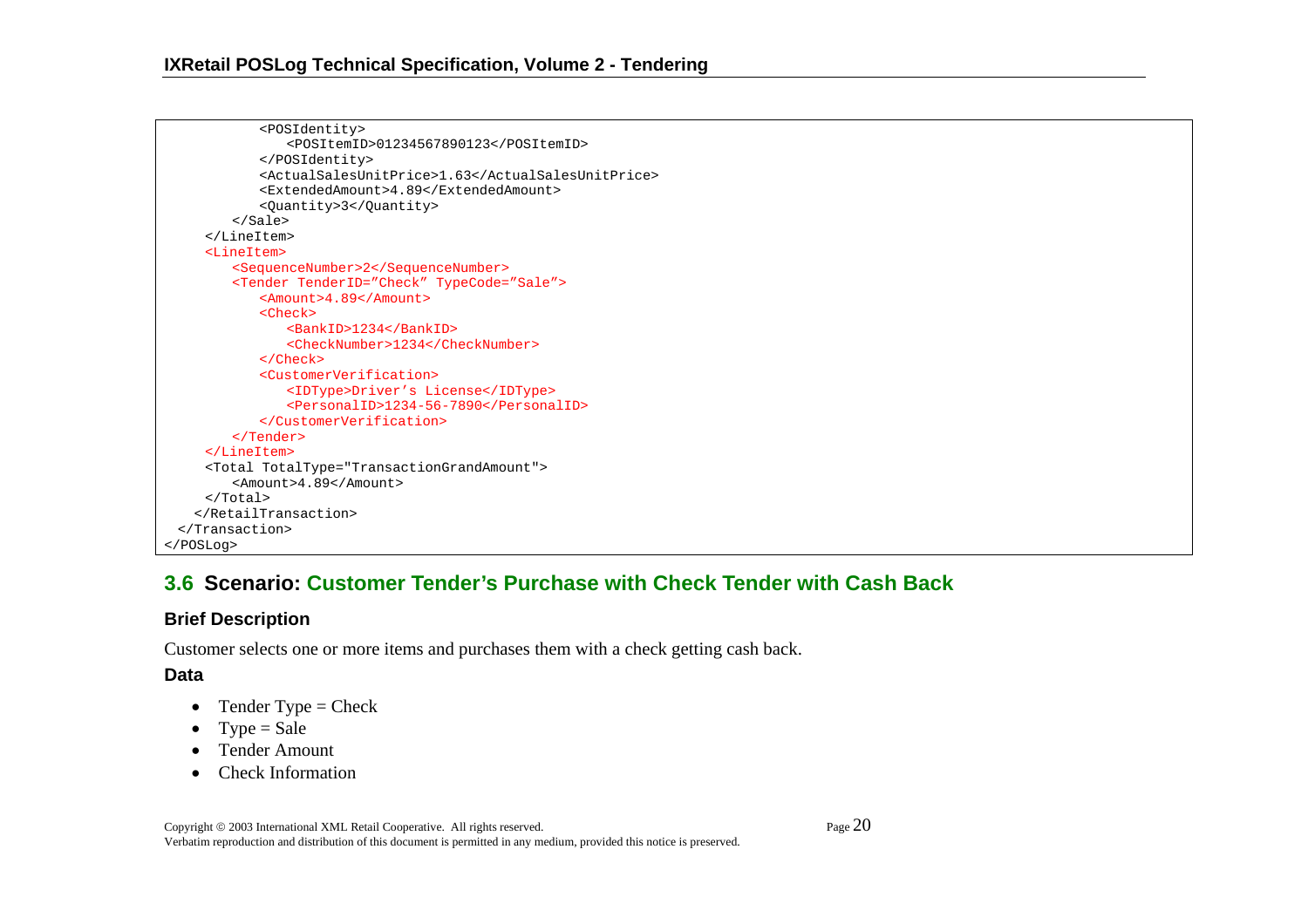- oBank
- o Check Number
- Customer Verification Information
	- o ID Type
	- o Personal ID Number
- Change Back to the Customer



#### **Example XML**

<?xml version="1.0" encoding="UTF-8"?> <!-- UseCase: Item Purchase from shelf --> <POSLog xmlns="http://www.nrf-arts.org/IXRetail/namespace/" xmlns:xsi="http://www.w3.org/2001/XMLSchema-instance" xsi:schemaLocation="http://www.nrf-arts.org/IXRetail/namespace/ POSLogRetailTransactionStockView.xsd"> <Transaction> <RetailTransaction Version="1.0">

Copyright 2003 International XML Retail Cooperative. All rights reserved. Page 21

Verbatim reproduction and distribution of this document is permitted in any medium, provided this notice is preserved.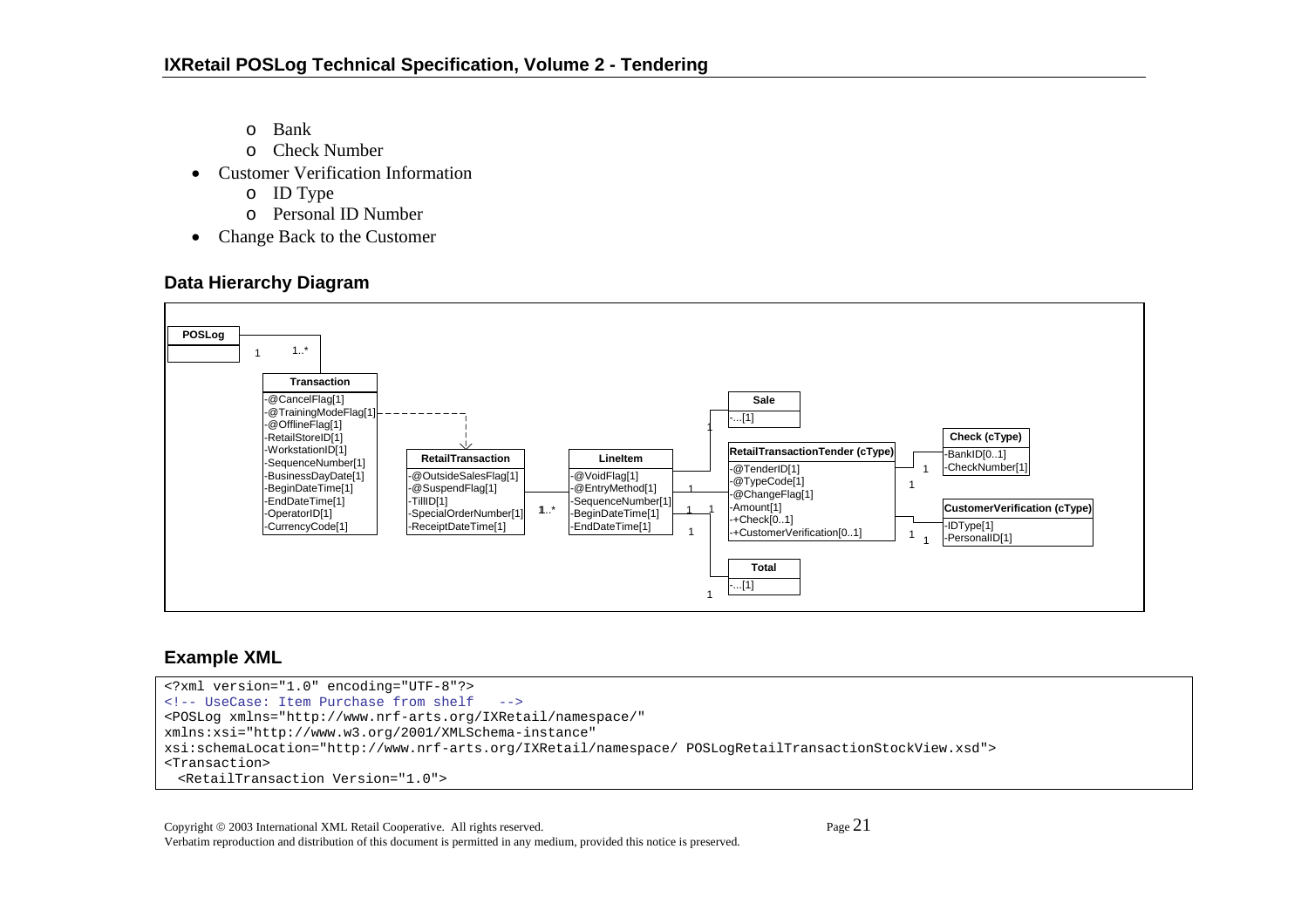```
 <RetailStoreID>HighStreet</RetailStoreID> 
      <WorkstationID>POS5</WorkstationID> 
      <SequenceNumber>4294967295</SequenceNumber> 
      <BusinessDayDate>2001-08-13</BusinessDayDate> 
      <BeginDateTime>2001-08-13T09:03:00</BeginDateTime> 
      <LineItem>  <SequenceNumber>1</SequenceNumber> 
          <Sale ItemType="Stock"> 
             <POSIdentity> 
                 <POSItemID>01234567890123</POSItemID> 
             </POSIdentity> 
             <ActualSalesUnitPrice>1.63</ActualSalesUnitPrice> 
             <ExtendedAmount>4.89</ExtendedAmount> 
             <Quantity>3</Quantity> 
          </Sale> 
      </LineItem> 
      <LineItem>  <SequenceNumber>2</SequenceNumber> 
          <Tender TenderID="Check" TypeCode="Sale"> 
             <Amount>9.89</Amount> 
             <Check>  <BankID>1234</BankID> 
                 <CheckNumber>1234</CheckNumber> 
             </Check> 
             <CustomerVerification>  <IDType>Driver's License</IDType> 
                 <PersonalID>1234-56-7890</PersonalID> 
             </CustomerVerification> 
          </Tender> 
      </LineItem> 
      <LineItem>  <SequenceNumber>3</SequenceNumber> 
          <Tender TenderID="Cash" TypeCode="Sale" ChangeFlag="true"> 
             <Amount>5.00</Amount> 
         </Tender> 
      </LineItem> 
     <Total TotalType="TransactionGrandAmount"> 
          <Amount>4.89</Amount> 
      </Total> 
    </RetailTransaction> 
  </Transaction> 
</POSLog>
```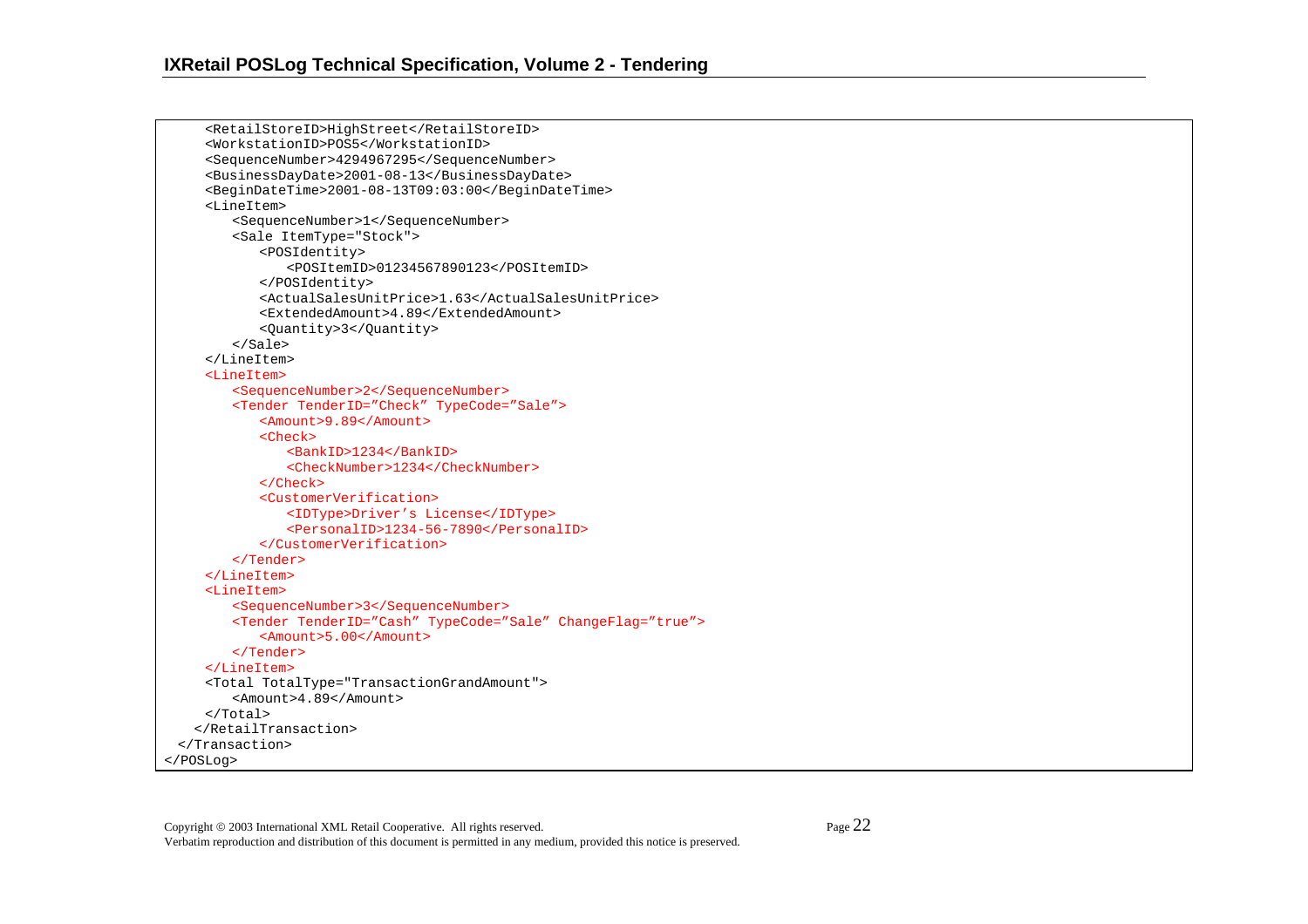# **3.7 Scenario: Customer Tender's Purchase with Travelers Check in a Foreign Currency**

#### **Brief Description**

Customer, on vacation in a foreign country, selects one or more items and purchases them with a traveler's check in a foreign currency.

- Tender Type = Travelers Check
- • $Type = Sale$
- Tender Amount
- Foreign Currency Information
	- o Date and Time of the Currency Exchange
	- o Currency Code of the original Currency
	- o Original Face Amount in the Original Currency
	- o Exchange Rate
- Travelers Check Number
- Customer Verification Information
	- o Type ID
	- o Personal ID Number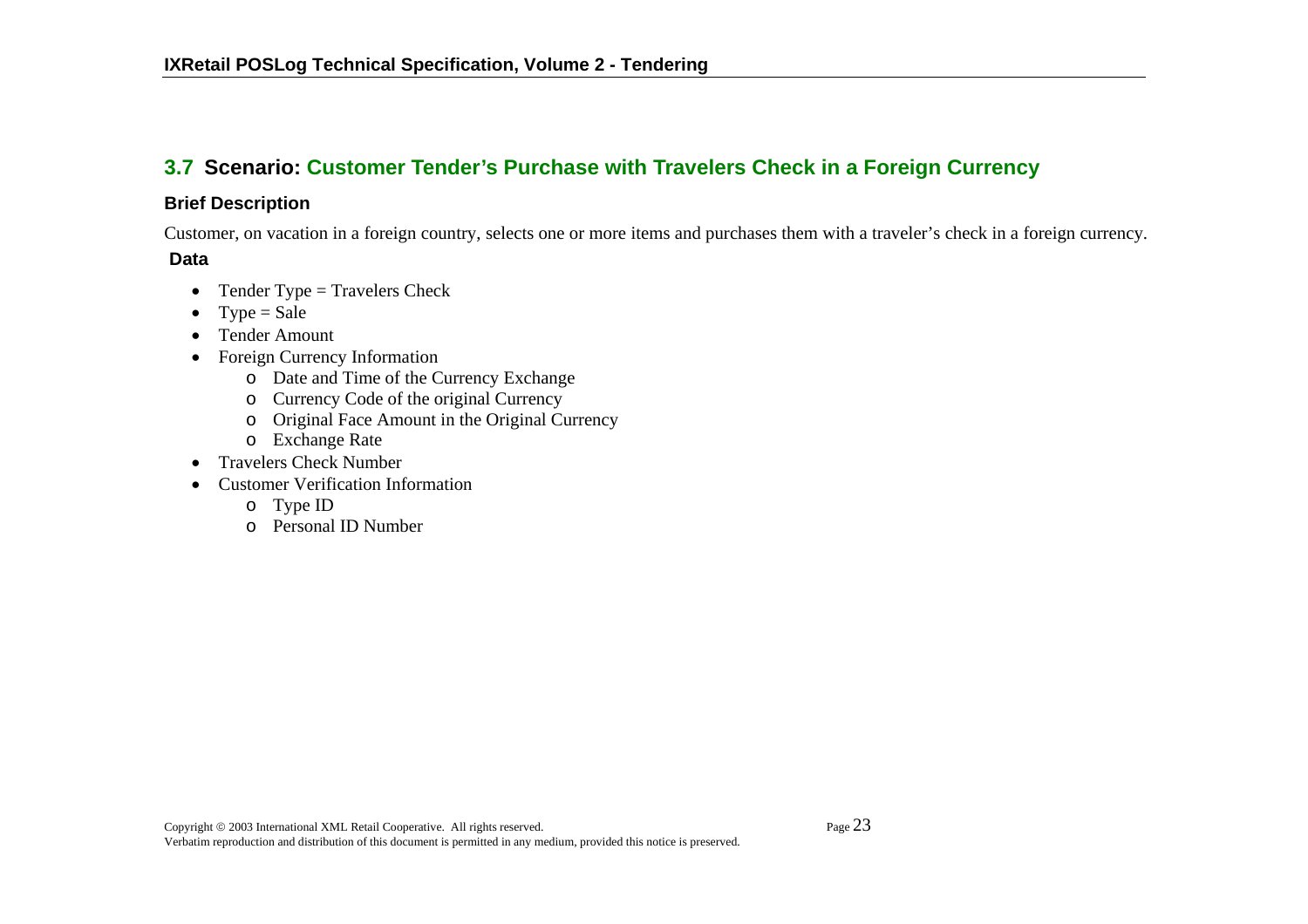

#### **Example XML**

| xml version="1.0" encoding="UTF-8"?                                                                    |
|--------------------------------------------------------------------------------------------------------|
| <!-- UseCase: Item Purchase from shelf<br> $--$                                                        |
| <poslog <="" td="" xmlns="http://www.nrf-arts.org/IXRetail/namespace/"></poslog>                       |
| xmlns:xsi="http://www.w3.org/2001/XMLSchema-instance"                                                  |
| xsi:schemaLocation="http://www.nrf-arts.org/IXRetail/namespace/ POSLogRetailTransactionStockView.xsd"> |
| <transaction></transaction>                                                                            |
| <retailtransaction version="1.0"></retailtransaction>                                                  |
| <retailstoreid>HighStreet</retailstoreid>                                                              |
| <workstationid>POS5</workstationid>                                                                    |
| <sequencenumber>4294967295</sequencenumber>                                                            |
| <businessdaydate>2001-08-13</businessdaydate>                                                          |
| <begindatetime>2001-08-13T09:03:00</begindatetime>                                                     |
| <lineitem></lineitem>                                                                                  |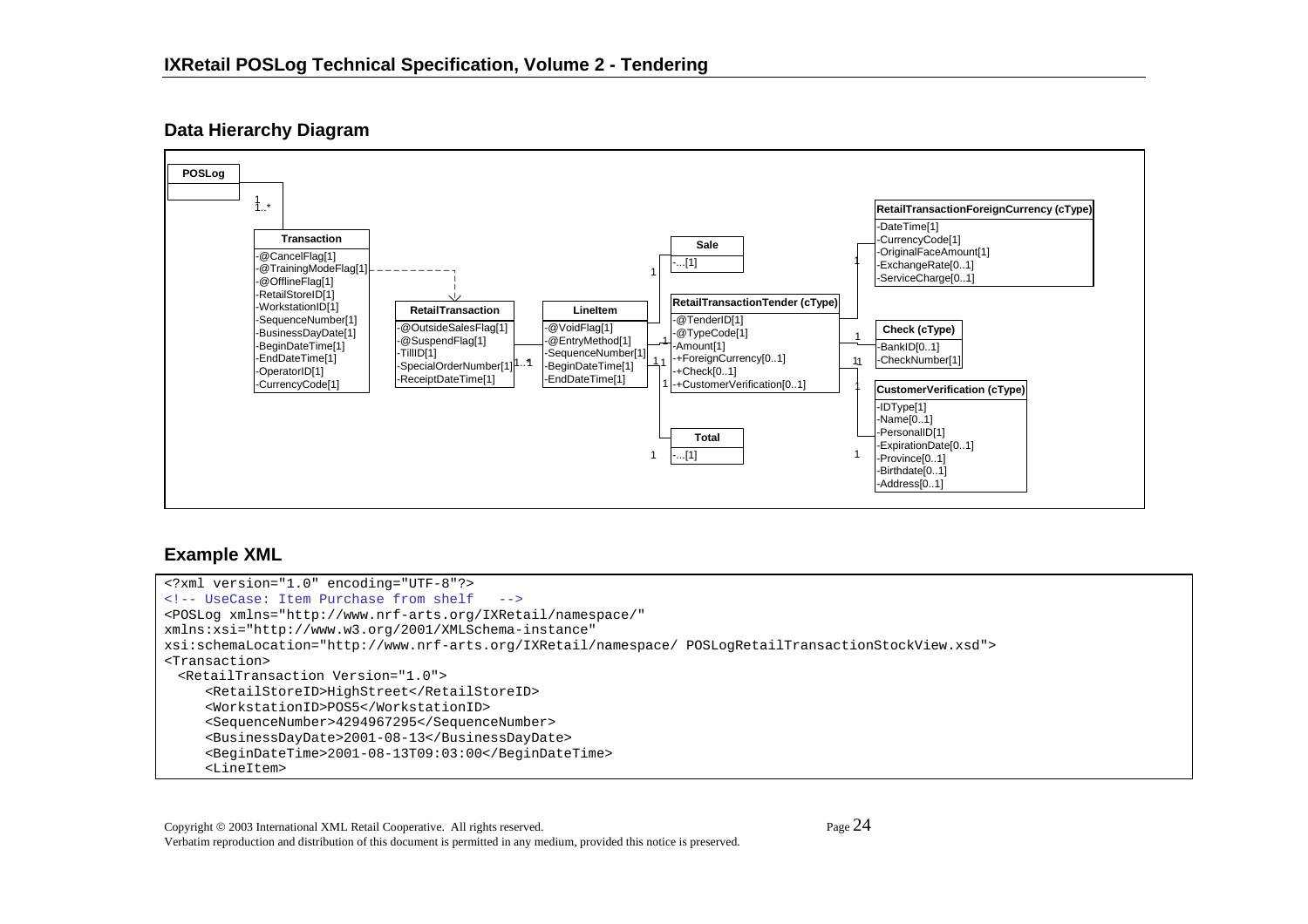```
 <SequenceNumber>1</SequenceNumber> 
         <Sale ItemType="Stock"> 
             <POSIdentity> 
                 <POSItemID>01234567890123</POSItemID> 
             </POSIdentity> 
             <ActualSalesUnitPrice>1.63</ActualSalesUnitPrice> 
             <ExtendedAmount>4.89</ExtendedAmount> 
             <Quantity>3</Quantity> 
         </Sale> 
      </LineItem> 
      <LineItem>  <SequenceNumber>2</SequenceNumber> 
         <Tender TenderID="TravelersCheck" TypeCode="Sale"> 
             <Amount>4.89</Amount> 
             <ForeignCurrency> 
                 <DateTime>2001-08-13T09:03:00</DateTime> 
                 <CurrencyCode>NZD</CurrencyCode> 
                 <OriginalFaceAmount>9.78</OriginalFaceAmount> 
                 <ExchangeRate>2.00000</ExchangeRate> 
             </ForeignCurrency> 
             <Check>  <CheckNumber>1234</CheckNumber> 
             </Check> 
 <CustomerVerification> 
                 <IDType>Driver's License</IDType> 
                 <PersonalID>1234-56-7890</PersonalID> 
             </CustomerVerification> 
         </Tender> 
      </LineItem> 
     <Total TotalType="TransactionGrandAmount"> 
         <Amount>4.89</Amount> 
      </Total> 
    </RetailTransaction> 
  </Transaction> 
</POSLog>
```
## **3.8 Scenario: Customer Tender's Purchase with Purchase Order**

#### **Brief Description**

Customer selects one or more items and purchases them with purchase order.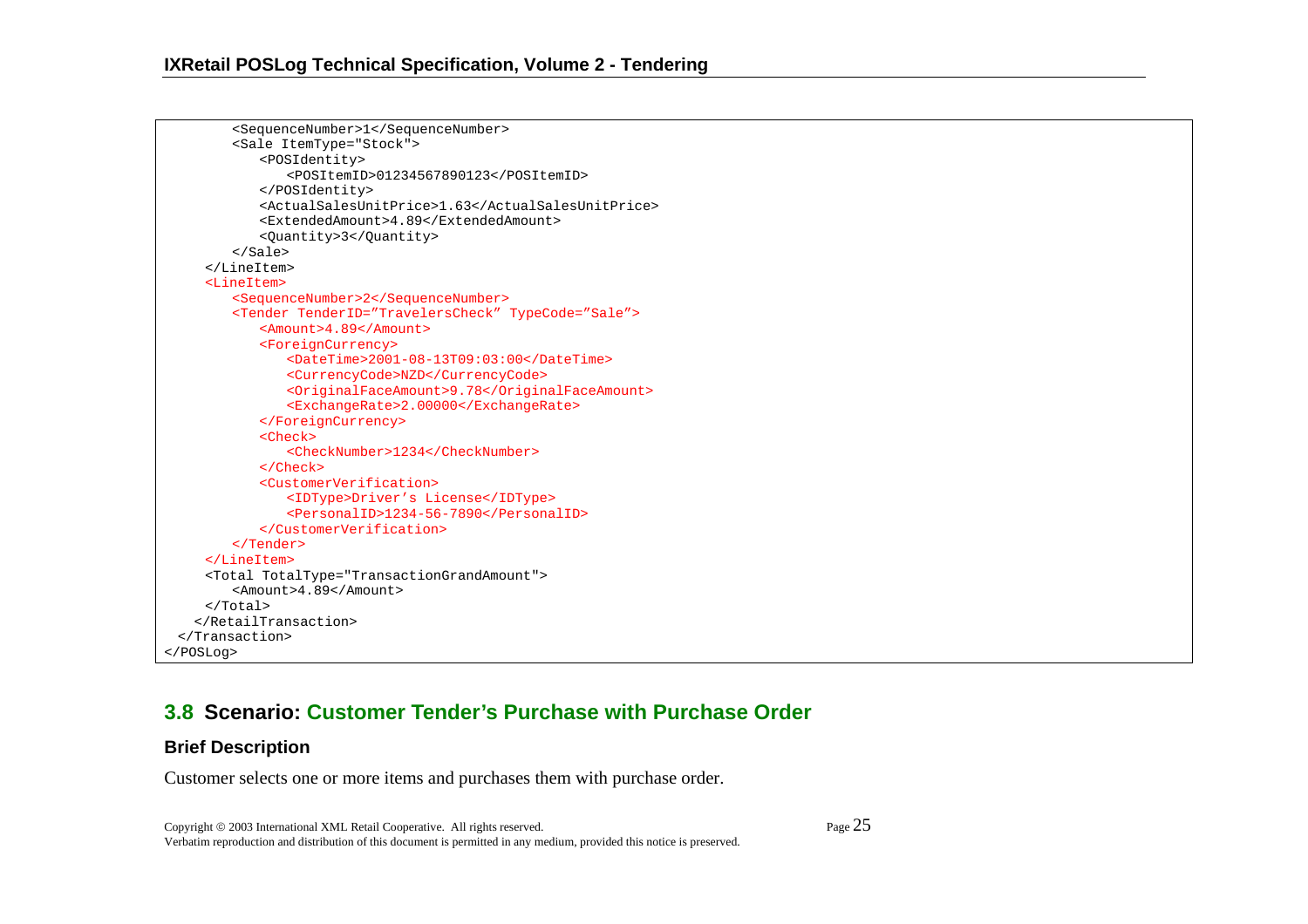#### **Data**

- $\bullet$ Tender Type = Purchase Order
- • $Type = Sale$
- •Tender Amount
- Purchase Order Information
	- PO Id
	- •Organization
	- •Date of the PO
	- •Identification of Person with Purchase Order
	- Amount of the PO**.**

#### **Data Hierarchy Diagram**



Copyright 2003 International XML Retail Cooperative. All rights reserved. Page 26 Verbatim reproduction and distribution of this document is permitted in any medium, provided this notice is preserved.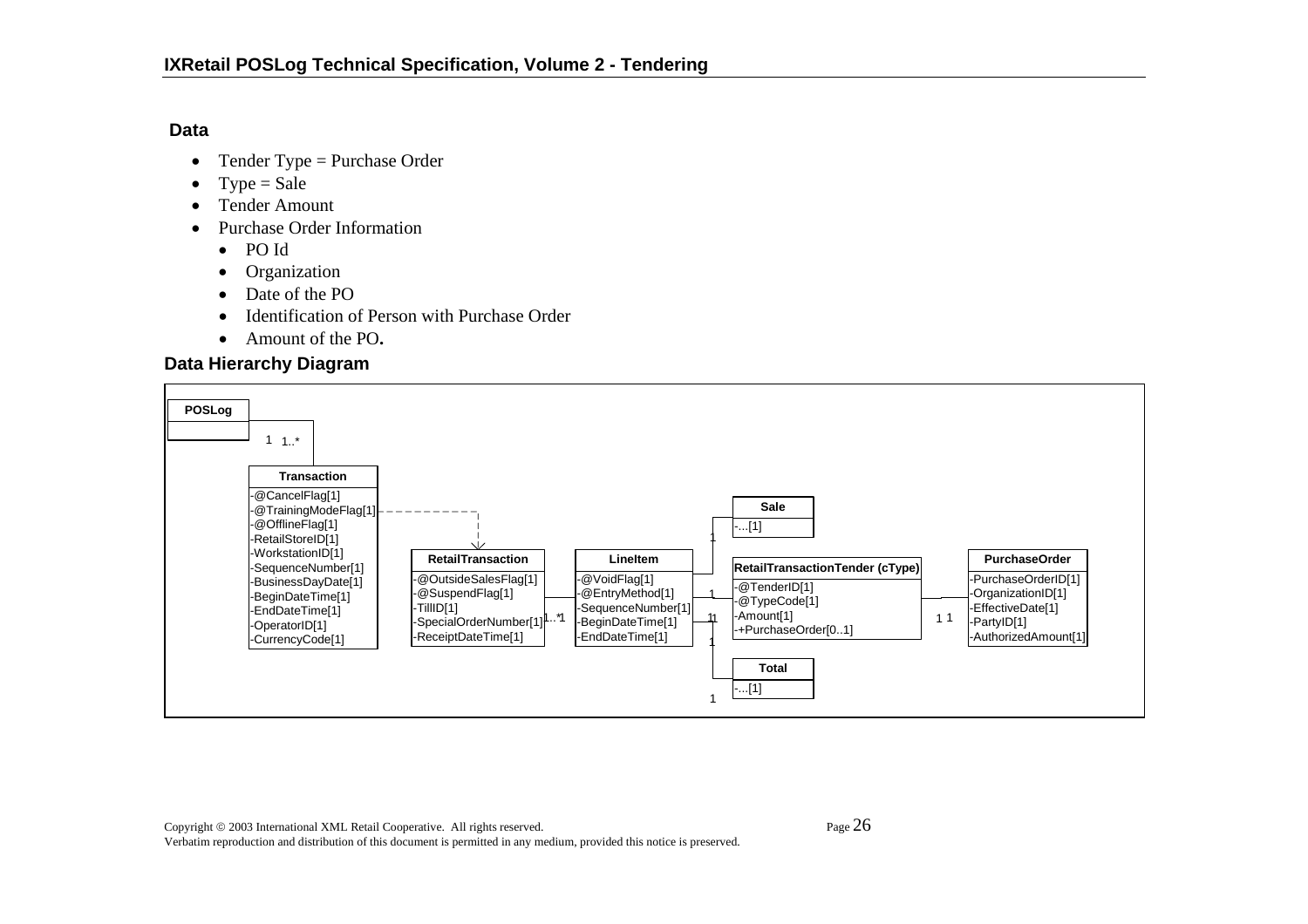#### **Example XML**

```
<?xml version="1.0" encoding="UTF-8"?> 
<!-- UseCase: Item Purchase from shelf --> <POSLog xmlns="http://www.nrf-arts.org/IXRetail/namespace/" 
xmlns:xsi="http://www.w3.org/2001/XMLSchema-instance" 
xsi:schemaLocation="http://www.nrf-arts.org/IXRetail/namespace/ POSLogRetailTransactionStockView.xsd"> 
<Transaction>  <RetailTransaction Version="1.0">  <RetailStoreID>HighStreet</RetailStoreID> 
      <WorkstationID>POS5</WorkstationID> 
      <SequenceNumber>4294967295</SequenceNumber> 
      <BusinessDayDate>2001-08-13</BusinessDayDate> 
      <BeginDateTime>2001-08-13T09:03:00</BeginDateTime> 
      <LineItem>  <SequenceNumber>1</SequenceNumber> 
          <Sale ItemType="Stock"> 
             <POSIdentity> 
                 <POSItemID>01234567890123</POSItemID> 
             </POSIdentity> 
             <ActualSalesUnitPrice>1.63</ActualSalesUnitPrice> 
             <ExtendedAmount>4.89</ExtendedAmount> 
             <Quantity>3</Quantity> 
          </Sale> 
      </LineItem> 
      <LineItem>  <SequenceNumber>2</SequenceNumber> 
          <Tender TenderID="PurchaseOrder" TypeCode="Sale"> 
             <Amount>4.89</Amount> 
             <PurchaseOrder>  <PurchaseOrderID>1234</PurchaseOrderID> 
                 <OrganizationID>MIC</OrganizationID> 
                 <EffectiveDate>2001-08-13</EffectiveDate> 
                 <PartyID>Joe Cool</PartyID> 
                 <AuthorizedAmount>4.89</AuthorizedAmount> 
             </PurchaseOrder> 
          </Tender> 
      </LineItem> 
     <Total TotalType="TransactionGrandAmount"> 
          <Amount>4.89</Amount> 
      </Total> 
     </RetailTransaction> 
  </Transaction>
```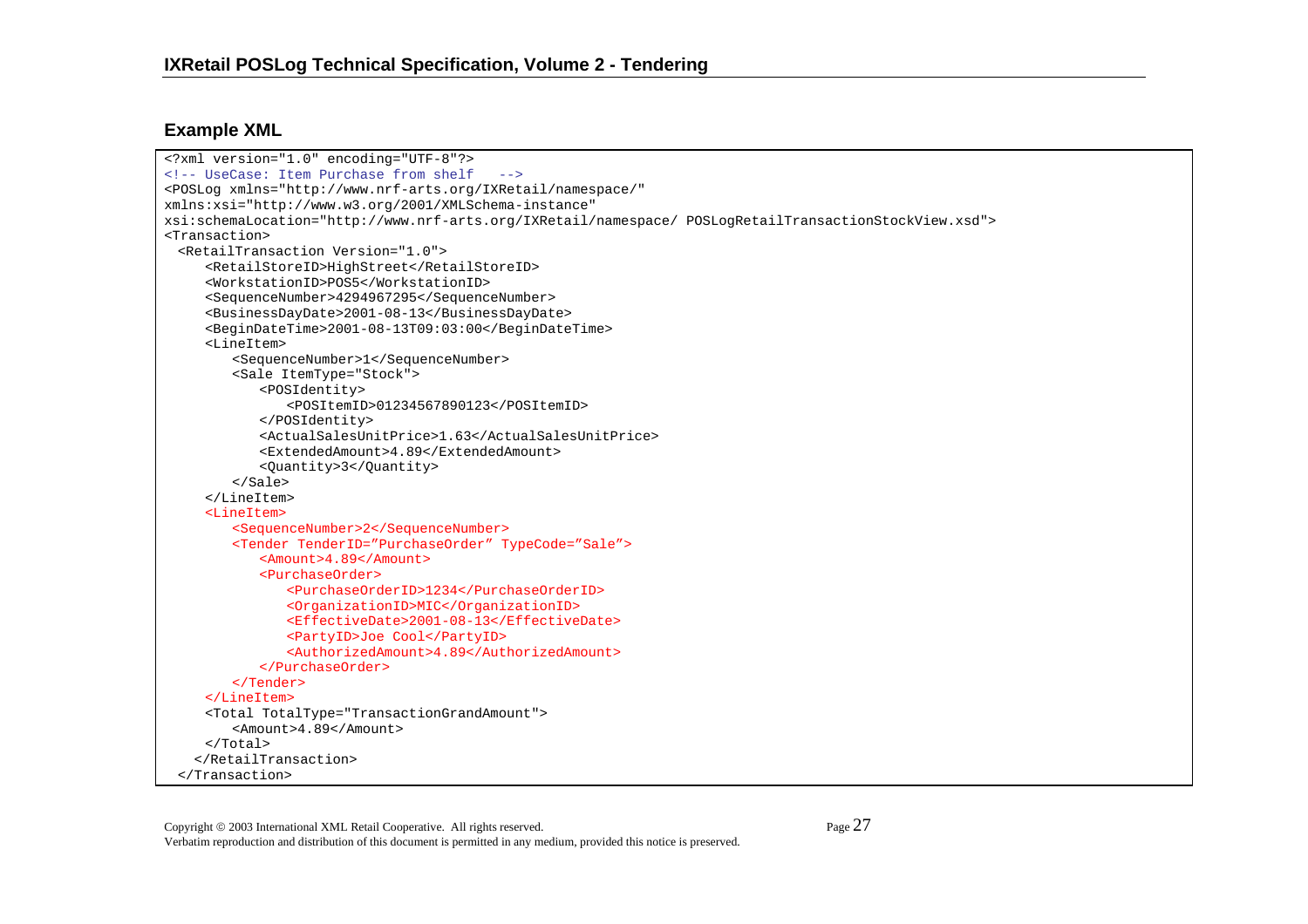</POSLog>

## **3.9 Scenario: Customer Tender's Purchase to Store Charge Account**

#### **Brief Description**

Customer selects one or more items and charges them to their store account.

- Tender Type = Store Account
- $\bullet$  $Type = Sale$
- Tender Amount
- Store Account Information
	- Account Number
	- Account Name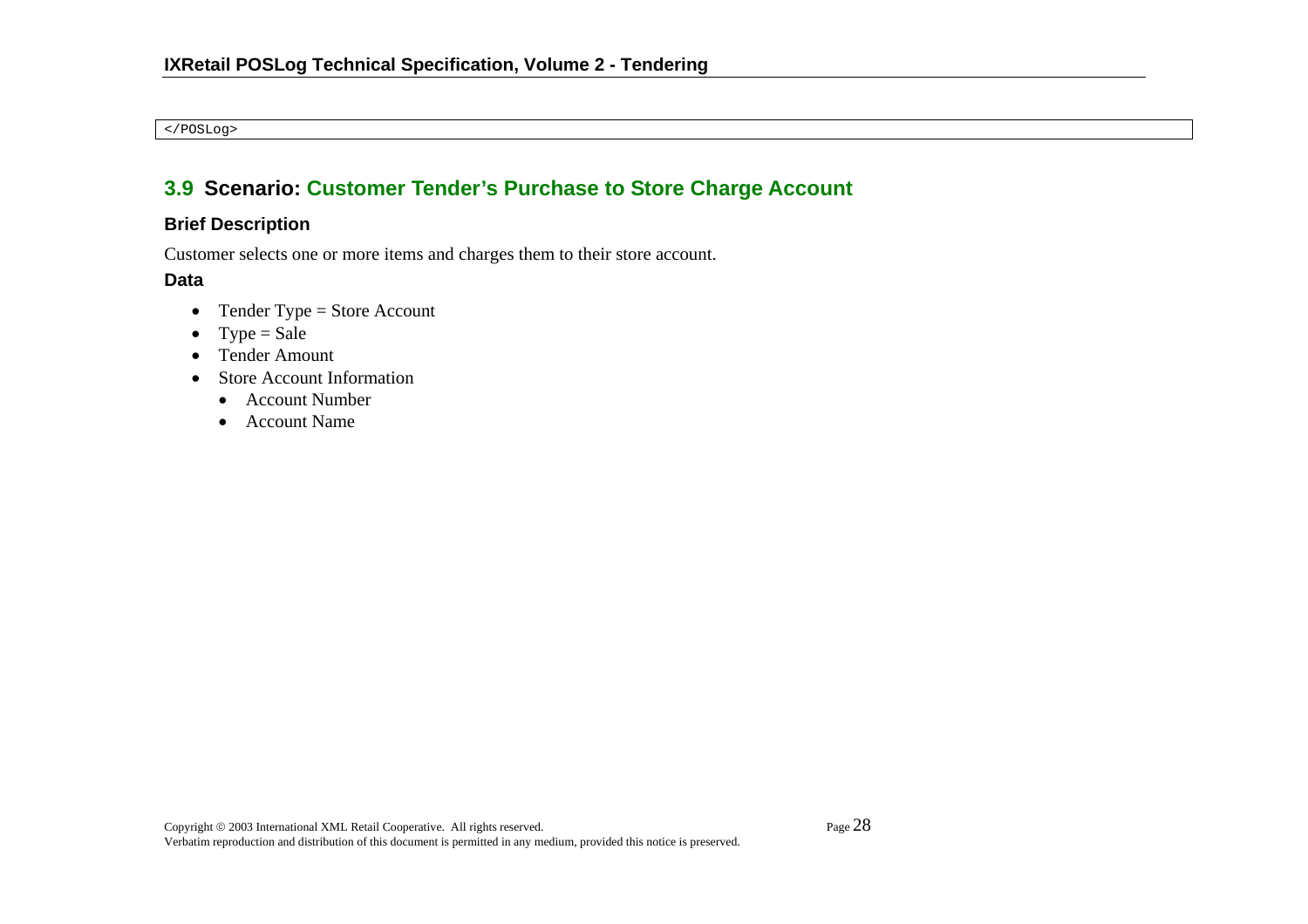

#### **Example XML**

| xml version="1.0" encoding="UTF-8"?                                                                    |
|--------------------------------------------------------------------------------------------------------|
| <!-- UseCase: Item Purchase from shelf<br> $--$                                                        |
| <poslog <="" td="" xmlns="http://www.nrf-arts.org/IXRetail/namespace/"></poslog>                       |
| xmlns:xsi="http://www.w3.org/2001/XMLSchema-instance"                                                  |
| xsi:schemaLocation="http://www.nrf-arts.org/IXRetail/namespace/ POSLogRetailTransactionStockView.xsd"> |
| <transaction></transaction>                                                                            |
| <retailtransaction version="1.0"></retailtransaction>                                                  |
| <retailstoreid>HighStreet</retailstoreid>                                                              |
| <workstationid>POS5</workstationid>                                                                    |
| <sequencenumber>4294967295</sequencenumber>                                                            |
| <businessdaydate>2001-08-13</businessdaydate>                                                          |
| <begindatetime>2001-08-13T09:03:00</begindatetime>                                                     |
| <lineitem></lineitem>                                                                                  |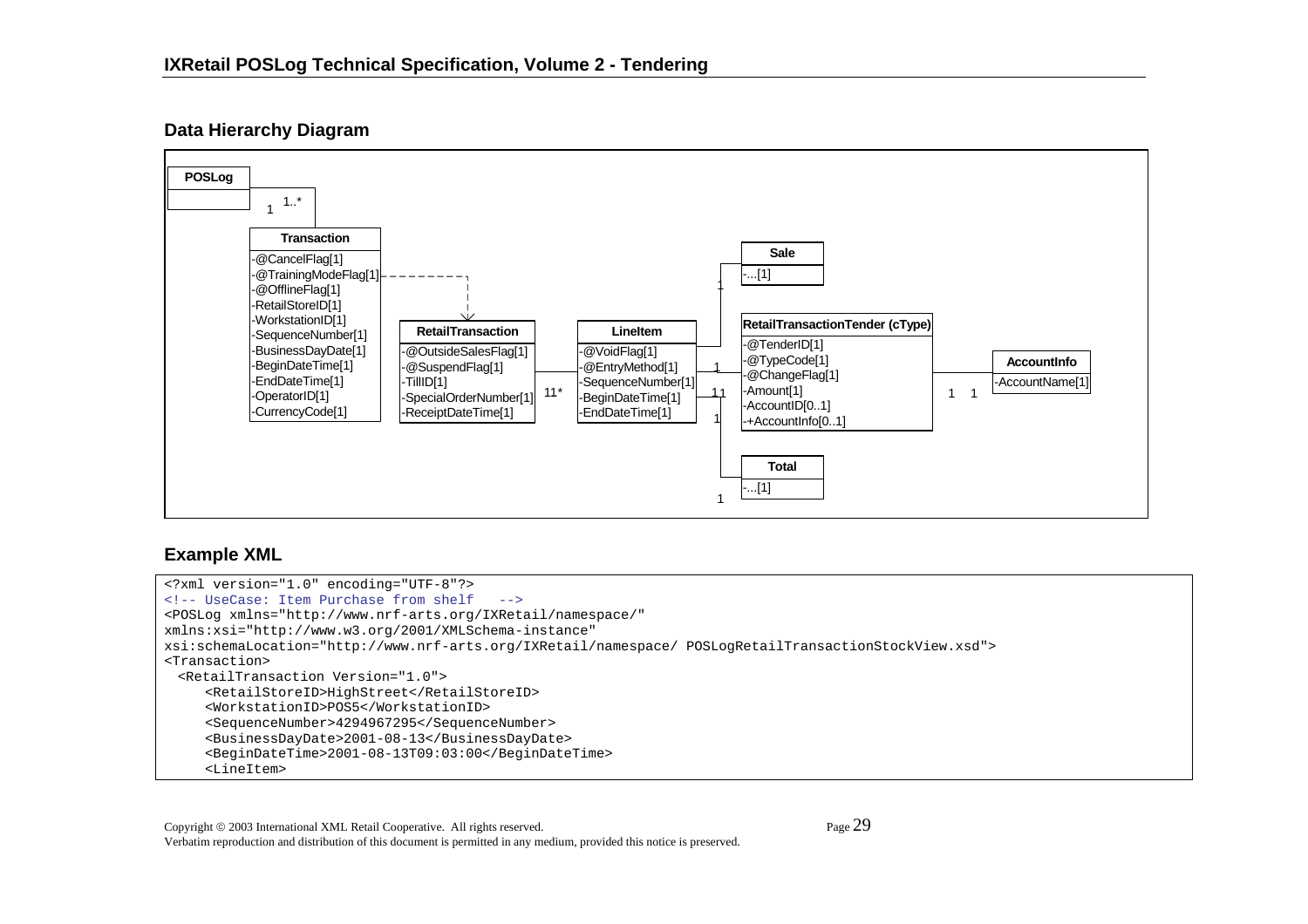```
 <SequenceNumber>1</SequenceNumber> 
         <Sale ItemType="Stock"> 
             <POSIdentity> 
                 <POSItemID>01234567890123</POSItemID> 
             </POSIdentity> 
             <ActualSalesUnitPrice>1.63</ActualSalesUnitPrice> 
             <ExtendedAmount>4.89</ExtendedAmount> 
             <Quantity>3</Quantity> 
         </Sale> 
      </LineItem> 
      <LineItem>  <SequenceNumber>2</SequenceNumber> 
         <Tender TenderID="StoreAccount" TypeCode="Sale"> 
             <Amount>4.89</Amount> 
             <AccountID>1234</AccountID> 
             <AccountInfo>  <AccountName>Joe Cool</AccountName> 
             </AccountInfo> 
         </Tender> 
      </LineItem> 
     <Total TotalType="TransactionGrandAmount"> 
         <Amount>4.89</Amount> 
      </Total> 
    </RetailTransaction> 
  </Transaction> 
</POSLog>
```
# **3.10 Scenario: Customer Tender's Purchase with In-Store Coupon and Cash**

#### **Brief Description**

Customer selects one or more items and purchases them with in part with an in-store coupon and the remaining with cash.

**Data** 

- In-Store Coupon is a pre-tax discount
- Tender Type  $=$  Cash
- Type  $=$  Sale
- Tender Amount

Copyright 2003 International XML Retail Cooperative. All rights reserved. Page 30 Verbatim reproduction and distribution of this document is permitted in any medium, provided this notice is preserved.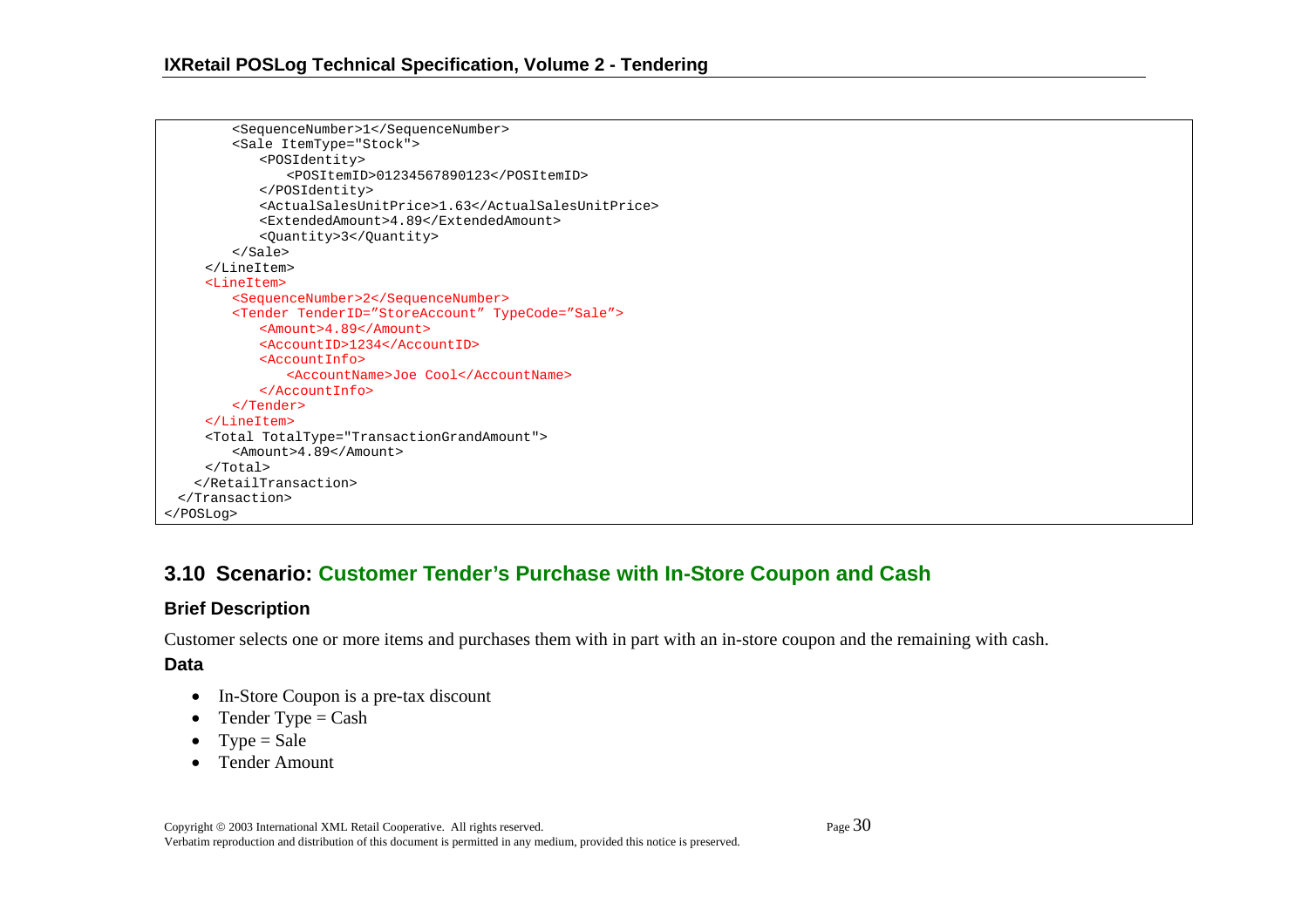#### **Data Hierarchy Diagram**

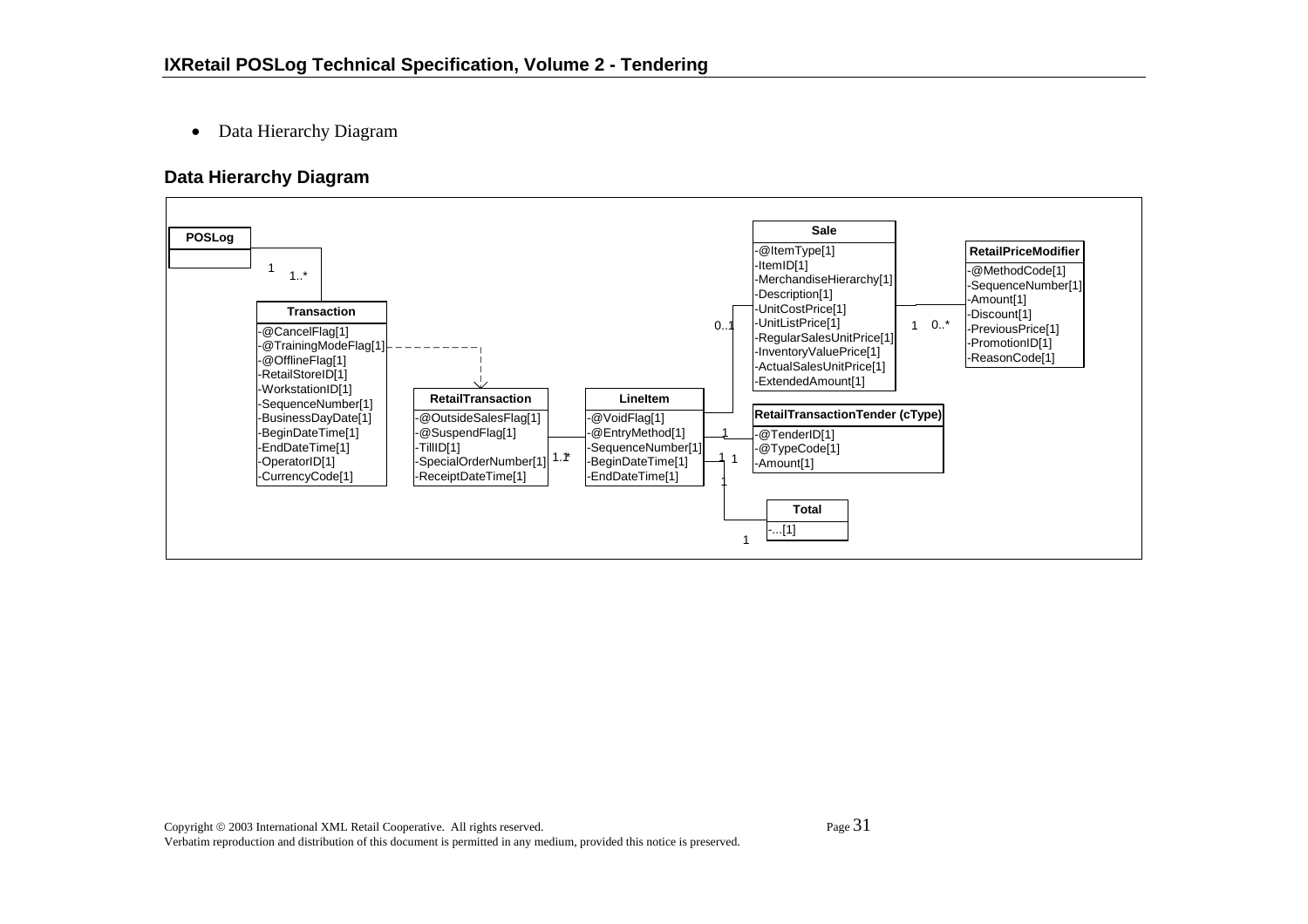#### **Example XML**

```
<?xml version="1.0" encoding="UTF-8"?> 
<!-- UseCase: Item Purchase with Price Override Flow: Customer Complaint --> 
<POSLog xmlns="http://www.nrf-arts.org/IXRetail/namespace/" 
xmlns:xsi="http://www.w3.org/2001/XMLSchema-instance" 
xsi:schemaLocation="http://www.nrf-arts.org/IXRetail/namespace/ POSLogRetailTransaction.xsd"> 
<Transaction>  <RetailTransaction Version="1.0">  <RetailStoreID>HighStreet</RetailStoreID> 
      <WorkstationID>POS5</WorkstationID> 
      <SequenceNumber>4294967295</SequenceNumber> 
      <BusinessDayDate>2001-08-13</BusinessDayDate> 
      <LineItem> <SequenceNumber>1</SequenceNumber> 
         <Sale ItemType="Stock"> 
             <POSIdentity> 
                 <POSItemID>01234567890123</POSItemID> 
             </POSIdentity> 
             <MerchandiseHierarchy Level="Department"/> 
             <RegularSalesUnitPrice>12.99</RegularSalesUnitPrice> 
             <ActualSalesUnitPrice>10.99</ActualSalesUnitPrice> 
             <ExtendedAmount>10.99</ExtendedAmount> 
             <Quantity>1</Quantity> 
 <RetailPriceModifier MethodCode="Promotion"> 
                 <SequenceNumber>1</SequenceNumber> 
                 <Amount Action="Replace">10.99</Amount> 
                 <PreviousPrice>12.99</PreviousPrice> 
                 <ReasonCode>Coupon</ReasonCode> 
             </RetailPriceModifier> 
         </Sale> 
      </LineItem> 
      <LineItem>  <SequenceNumber>2</SequenceNumber> 
         <Tender TenderID="Cash" TypeCode="Sale"> 
             <Amount>10.99</Amount> 
         </Tender> 
      </LineItem> 
     <Total TotalType="TransactionGrandAmount"> 
         <Amount>10.99</Amount> 
      </Total> 
     </RetailTransaction> 
  </Transaction>
```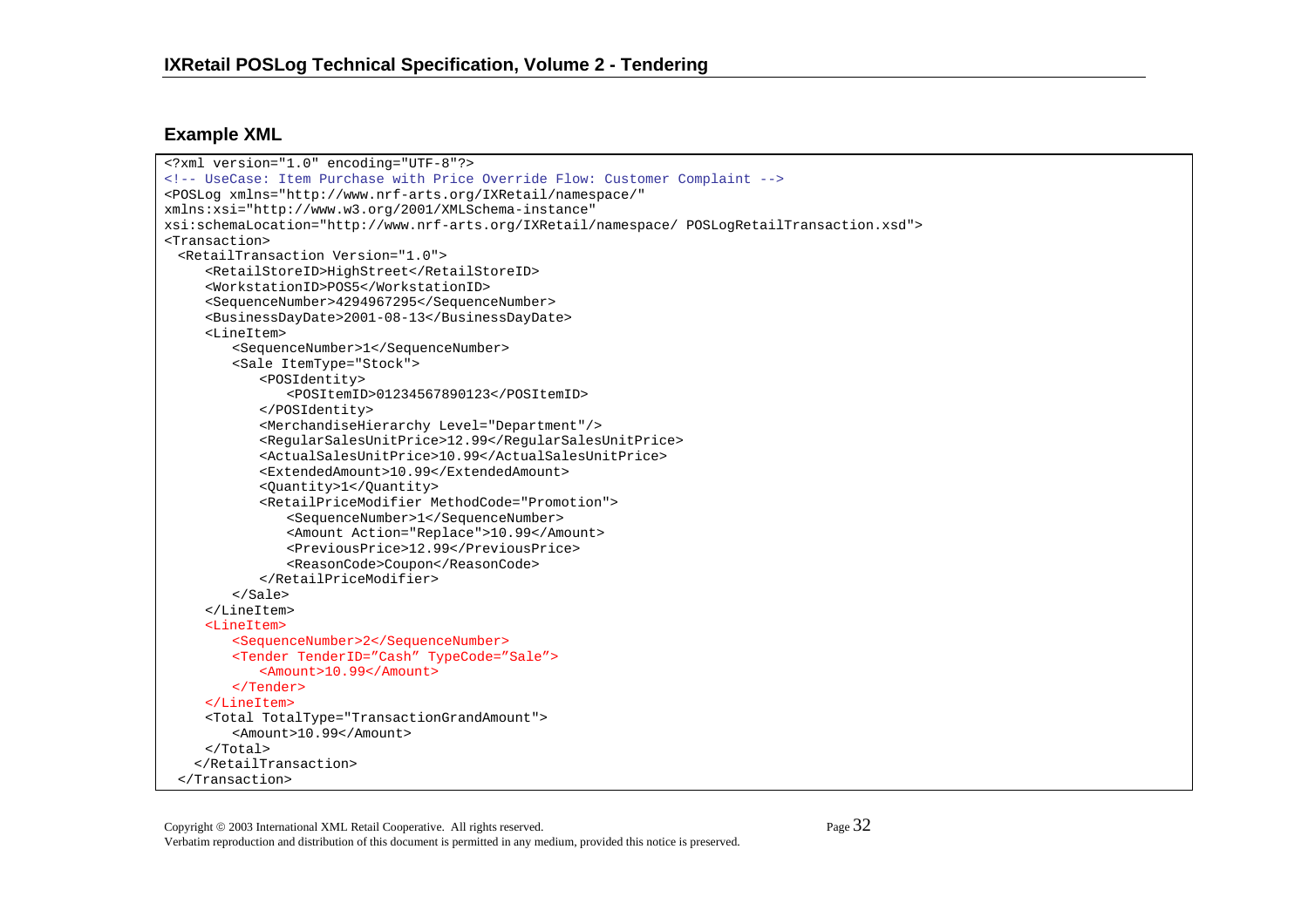</POSLog>

## **3.11 Scenario: Customer Tender's Purchase with Manufacturer's Coupon and Cash**

#### **Brief Description**

Customer selects one or more items and purchases them with a manufacturer's coupon and cash.

- Tender Type = Coupon
- $\bullet$  $Type = Sale$
- Coupon Tender Amount
- Coupon Information
	- Coupon Type
	- Label
	- Expiration Date
- Tender Type  $=$  Cash
- Tender Amount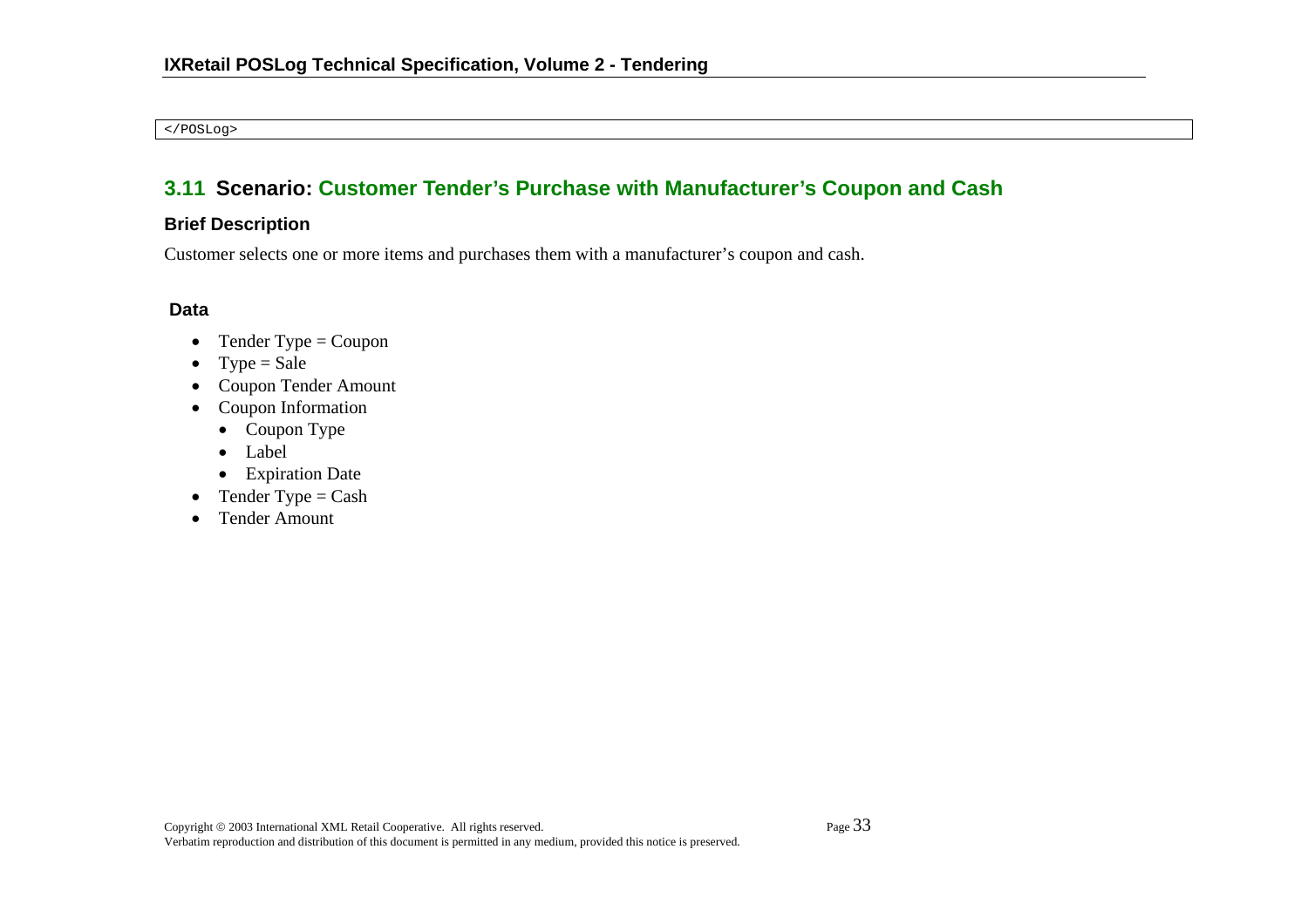

#### **Example XML**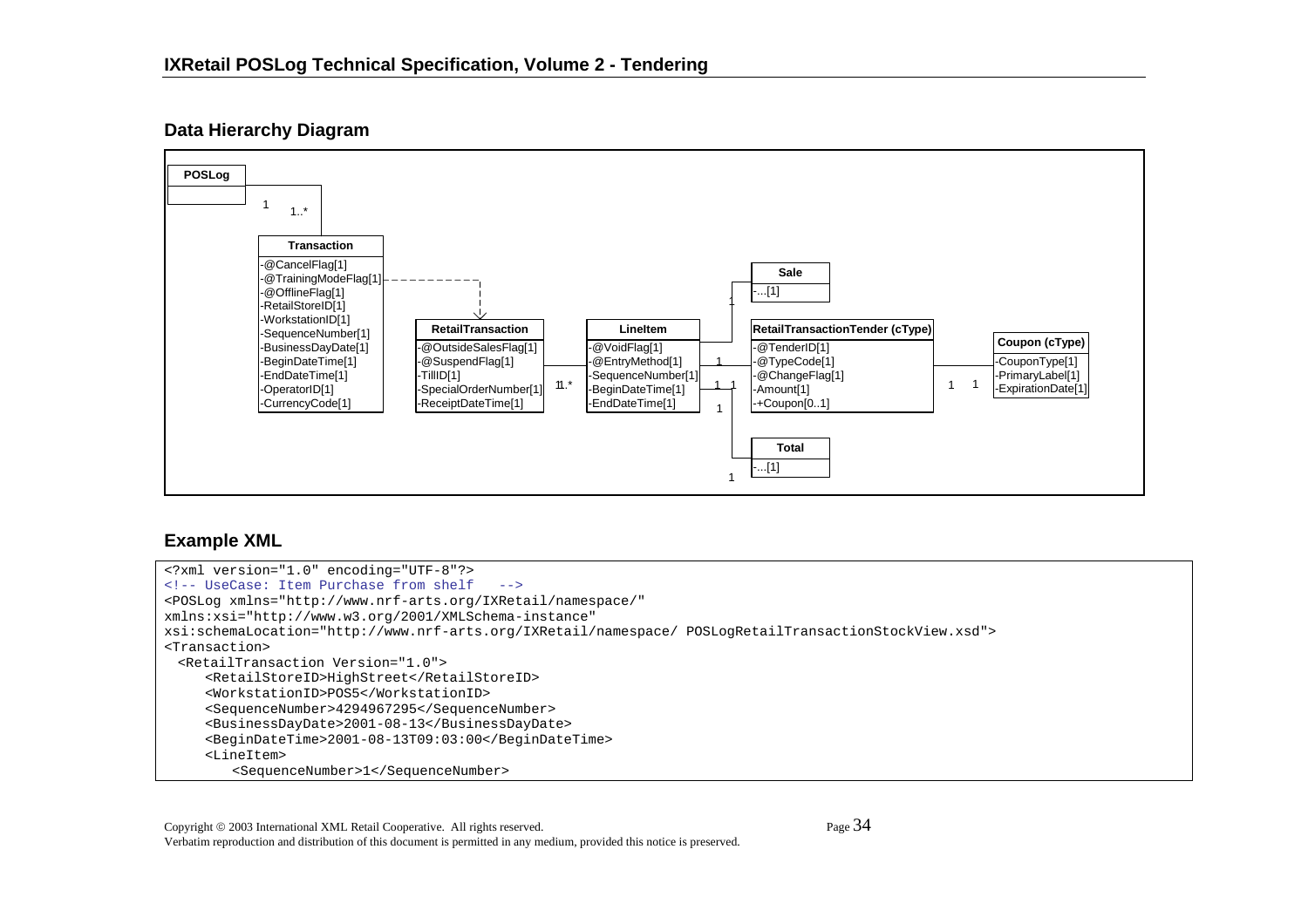```
 <Sale ItemType="Stock"> 
             <POSIdentity> 
                 <POSItemID>01234567890123</POSItemID> 
             </POSIdentity> 
             <ActualSalesUnitPrice>10.63</ActualSalesUnitPrice> 
             <ExtendedAmount>10.63</ExtendedAmount> 
         </Sale> 
      </LineItem> 
      <LineItem>  <SequenceNumber>2</SequenceNumber> 
         <Tender TenderID="Coupon" TypeCode="Sale"> 
             <Amount>2.00</Amount> 
             <Coupon> 
                 <CouponType>ManufacturerCoupon</CouponType> 
                 <PrimaryLabel>12347890</PrimaryLabel> 
                 <ExpirationDate>2003-04-31</ExpirationDate> 
             </Coupon> 
         </Tender> 
      </LineItem> 
      <LineItem>  <SequenceNumber>3</SequenceNumber> 
         <Tender TenderID="Cash" TypeCode="Sale"> 
             <Amount>8.63</Amount> 
         </Tender> 
      </LineItem> 
     <Total TotalType="TransactionGrandAmount"> 
         <Amount>10.63</Amount> 
      </Total> 
    </RetailTransaction> 
  </Transaction> 
</POSLog>
```
## **3.12 Scenario: Customer Tender's Purchase with Voucher, Gift Certificate or Other Stored Value media with change as Voucher and Cash**

#### **Brief Description**

Customer selects one or more items and purchases them with a gift certificate with the difference refunded as cash.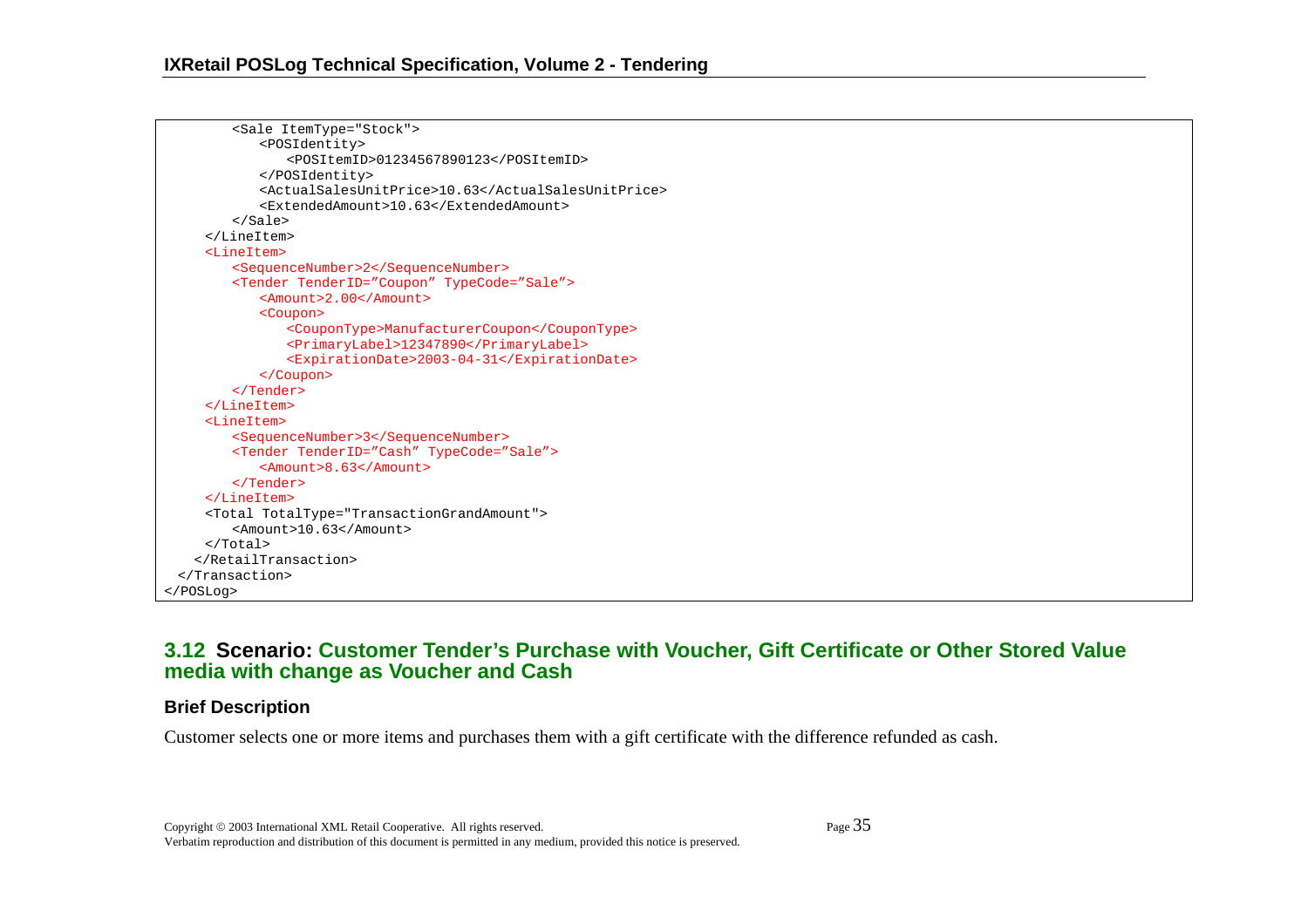- Tender Type = Gift Certificate
- Type  $=$  Sale
- Tender Amount
- Gift Certificate Information
	- Face Amount
	- Serial Number
	- Expiration Date
- Change
	- Tender Type = Gift Certificate
	- • $Type = Sale$
	- Change Amount
	- •Gift Certificate Information
	- •Face Amount
	- •Serial Number
	- Expiration Date
	- Tender Type  $=$  Cash
	- •Tender Amount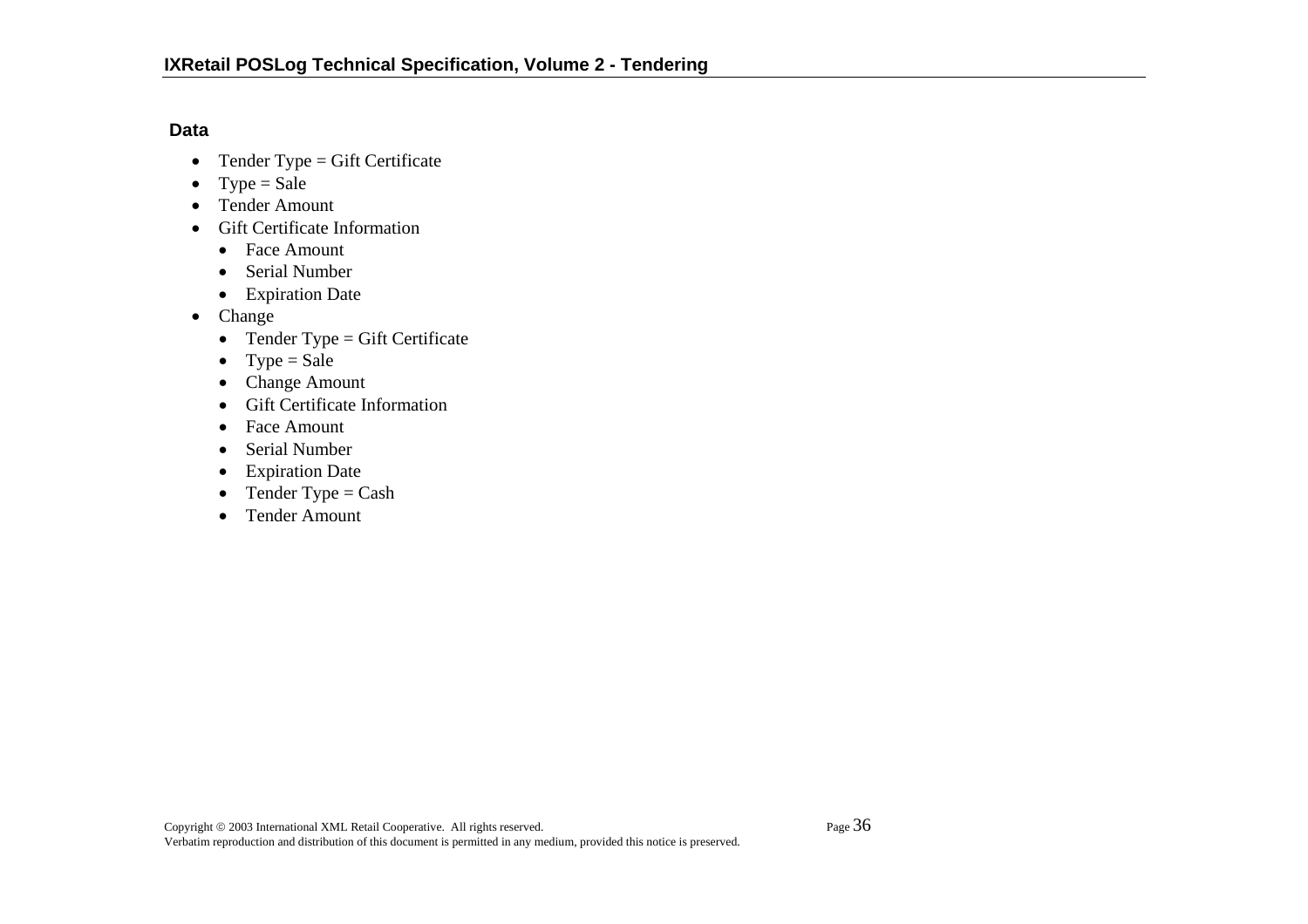

# **Example XML**

| xml version="1.0" encoding="UTF-8"?                                                                    |
|--------------------------------------------------------------------------------------------------------|
| <!-- UseCase: Item Purchase from shelf<br> $--$                                                        |
| <poslog <="" td="" xmlns="http://www.nrf-arts.org/IXRetail/namespace/"></poslog>                       |
| xmlns:xsi="http://www.w3.org/2001/XMLSchema-instance"                                                  |
| xsi:schemaLocation="http://www.nrf-arts.org/IXRetail/namespace/ POSLogRetailTransactionStockView.xsd"> |
| <transaction></transaction>                                                                            |
| <retailtransaction version="1.0"></retailtransaction>                                                  |
| <retailstoreid>HighStreet</retailstoreid>                                                              |
| <workstationid>POS5</workstationid>                                                                    |
| <sequencenumber>4294967295</sequencenumber>                                                            |
| <businessdaydate>2001-08-13</businessdaydate>                                                          |
| <begindatetime>2001-08-13T09:03:00</begindatetime>                                                     |
| <lineitem></lineitem>                                                                                  |
| <sequencenumber>1</sequencenumber>                                                                     |
| <sale itemtype="Stock"></sale>                                                                         |

Copyright 2003 International XML Retail Cooperative. All rights reserved. Page 37 Verbatim reproduction and distribution of this document is permitted in any medium, provided this notice is preserved.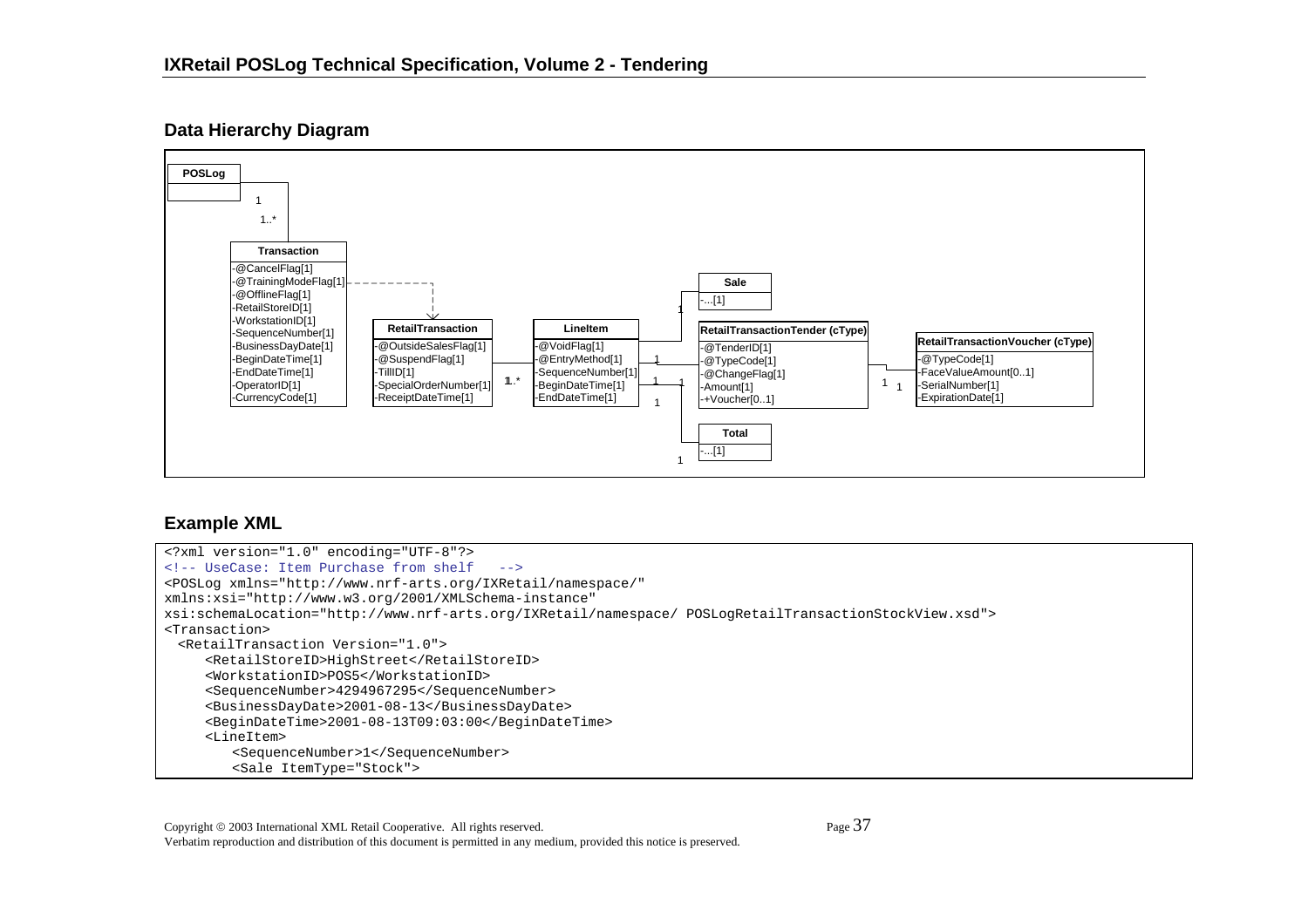```
 <POSIdentity> 
                 <POSItemID>01234567890123</POSItemID> 
             </POSIdentity> 
             <ActualSalesUnitPrice>1.63</ActualSalesUnitPrice> 
             <ExtendedAmount>4.89</ExtendedAmount> 
             <Quantity>3</Quantity> 
          </Sale> 
      </LineItem> 
      <LineItem>  <SequenceNumber>2</SequenceNumber> 
          <Tender TenderID="Voucher" TypeCode="Sale"> 
             <Amount>4.89</Amount> 
             <Voucher TypeCode="GiftCertificate"> 
                 <FaceValueAmount>10.00</FaceValueAmount> 
                 <SerialNumber>12345678</SerialNumber> 
                 <ExpirationDate>2003-04-03</ExpirationDate> 
             </Voucher> 
          </Tender> 
      </LineItem> 
      <LineItem>  <SequenceNumber>3</SequenceNumber> 
          <Tender TenderID="Voucher" TypeCode="Sale" ChangeFlag="true"> 
             <Amount>5.00</Amount> 
             <Voucher TypeCode="GiftCertificate"> 
                 <FaceValueAmount>5.00</FaceValueAmount> 
                 <SerialNumber>12345678</SerialNumber> 
                 <ExpirationDate>2003-04-03</ExpirationDate> 
             </Voucher> 
          </Tender> 
      </LineItem> 
      <LineItem>  <SequenceNumber>3</SequenceNumber> 
          <Tender TenderID="Cash" TypeCode="Sale" ChangeFlag="true"> 
             <Amount>.11</Amount> 
         </Tender> 
      </LineItem> 
     <Total TotalType="TransactionGrandAmount"> 
          <Amount>4.89</Amount> 
      </Total> 
    </RetailTransaction> 
  </Transaction> 
</POSLog>
```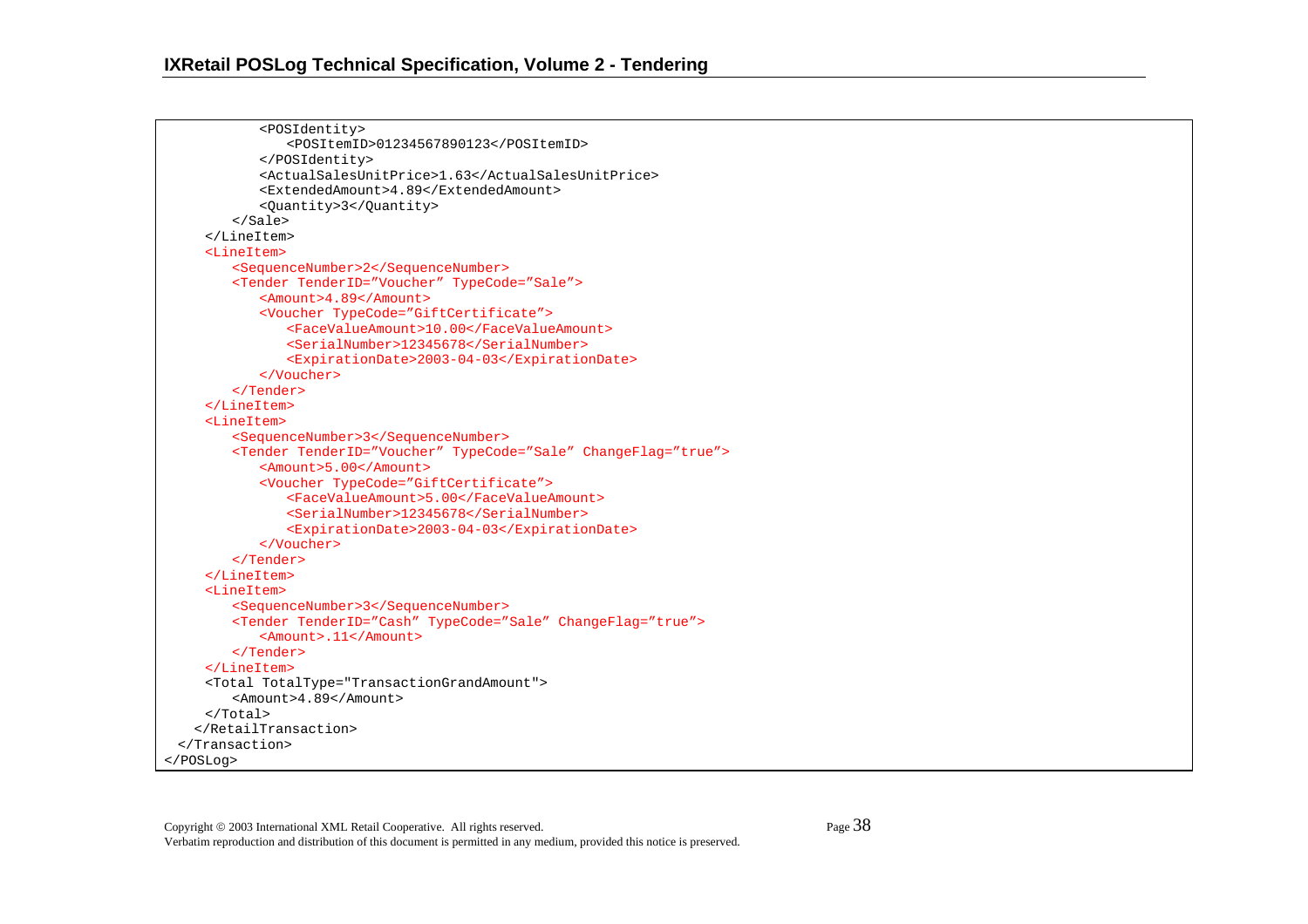# **3.13 Scenario: Customer Tender's Purchase with Voucher, Gift Certificate or Other Stored Value media with change as Voucher Only**

## **Brief Description**

Customer selects one or more items and purchases them with a gift certificate and getting a voucher for the remainder of the value of the gift certificate.

### **Data**

- Tender Type = Gift Certificate
- Type  $=$  Sale
- Tender Amount
- Gift Certificate Information
	- Face Amount
	- Serial Number
	- Expiration Date
- Change
	- Tender Type = Gift Certificate
	- Type  $=$  Sale
	- Change Amount
	- Gift Certificate Information
	- Face Amount
	- •Serial Number
	- Expiration Date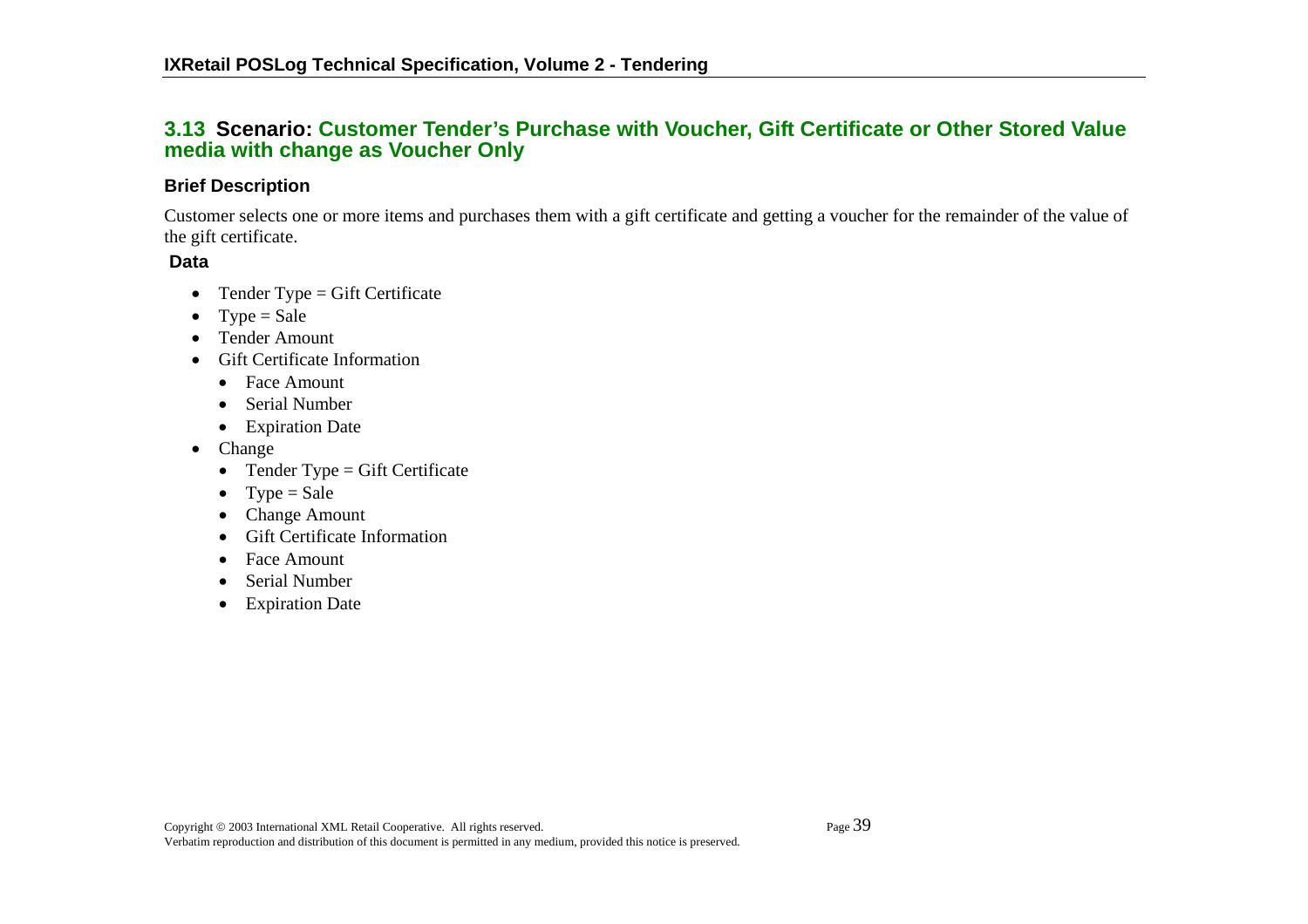

# **Example XML**

| xml version="1.0" encoding="UTF-8"?                                                                    |
|--------------------------------------------------------------------------------------------------------|
| <!-- UseCase: Item Purchase from shelf<br> $--$                                                        |
| <poslog <="" td="" xmlns="http://www.nrf-arts.org/IXRetail/namespace/"></poslog>                       |
| xmlns:xsi="http://www.w3.org/2001/XMLSchema-instance"                                                  |
| xsi:schemaLocation="http://www.nrf-arts.org/IXRetail/namespace/ POSLogRetailTransactionStockView.xsd"> |
| <transaction></transaction>                                                                            |
| <retailtransaction version="1.0"></retailtransaction>                                                  |
| <retailstoreid>HighStreet</retailstoreid>                                                              |
| <workstationid>POS5</workstationid>                                                                    |
| <sequencenumber>4294967295</sequencenumber>                                                            |
| <businessdaydate>2001-08-13</businessdaydate>                                                          |
| <begindatetime>2001-08-13T09:03:00</begindatetime>                                                     |
| <lineitem></lineitem>                                                                                  |
| <sequencenumber>1</sequencenumber>                                                                     |
| <sale itemtype="Stock"></sale>                                                                         |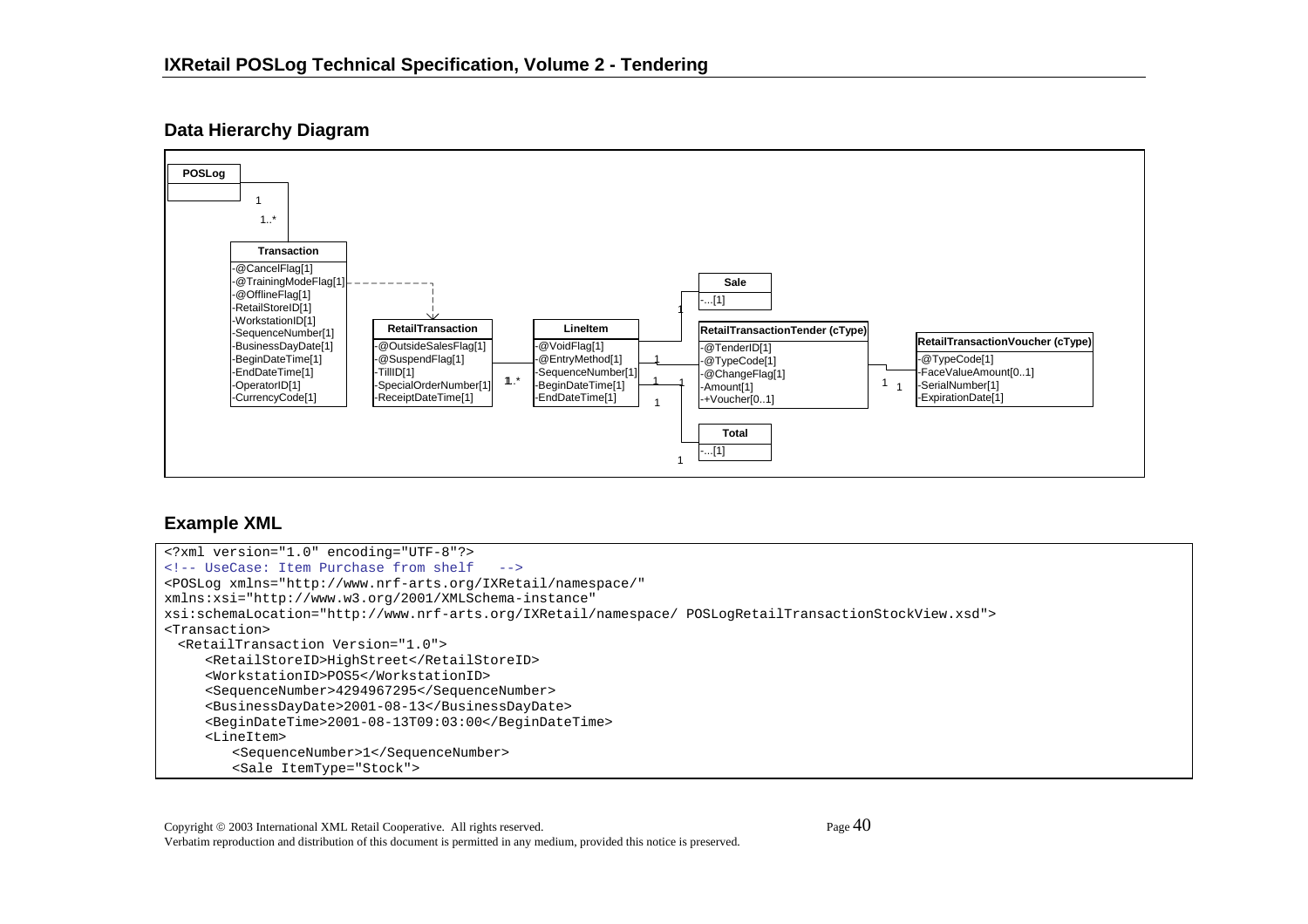```
 <POSIdentity> 
                 <POSItemID>01234567890123</POSItemID> 
             </POSIdentity> 
             <ActualSalesUnitPrice>1.63</ActualSalesUnitPrice> 
             <ExtendedAmount>4.89</ExtendedAmount> 
             <Quantity>3</Quantity> 
         </Sale> 
      </LineItem> 
      <LineItem>  <SequenceNumber>2</SequenceNumber> 
         <Tender TenderID="Voucher" TypeCode="Sale"> 
             <Amount>4.89</Amount> 
             <Voucher TypeCode="GiftCertificate"> 
                 <FaceValueAmount>10.00</FaceValueAmount> 
                 <SerialNumber>12345678</SerialNumber> 
                 <ExpirationDate>2003-04-03</ExpirationDate> 
             </Voucher> 
         </Tender> 
      </LineItem> 
      <LineItem>  <SequenceNumber>3</SequenceNumber> 
         <Tender TenderID="Voucher" TypeCode="Sale" ChangeFlag="true"> 
             <Amount>5.11</Amount> 
             <Voucher TypeCode="GiftCertificate"> 
                 <FaceValueAmount>5.11</FaceValueAmount> 
                 <SerialNumber>12345678</SerialNumber> 
                 <ExpirationDate>2003-04-03</ExpirationDate> 
             </Voucher> 
         </Tender> 
      </LineItem> 
     <Total TotalType="TransactionGrandAmount"> 
         <Amount>4.89</Amount> 
      </Total> 
    </RetailTransaction> 
  </Transaction> 
</POSLog>
```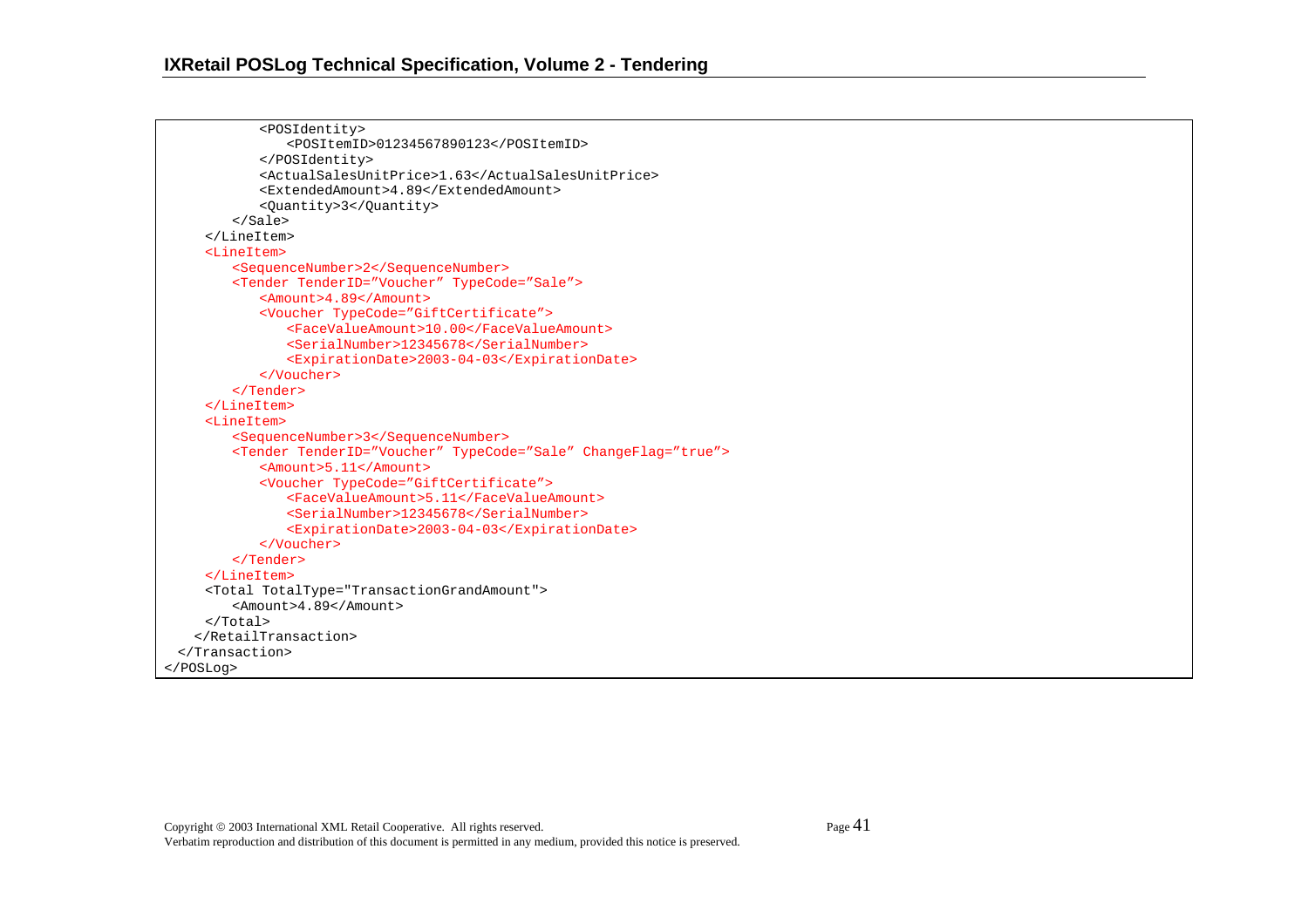# **3.14 Scenario: Customer Tender's Purchase with Voucher, Gift Certificate or Other Stored Value media with change as Cash Only.**

## **Brief Description**

Customer selects one or more items and purchases them with a voucher, receiving the change in cash.

# **Data**

- Tender Type = Gift Certificate
- Type  $=$  Sale
- Tender Amount
- Gift Certificate Information
	- Face Amount
	- Serial Number
	- Expiration Date
- Change
	- Tender Type  $=$  Cash
	- Tender Amount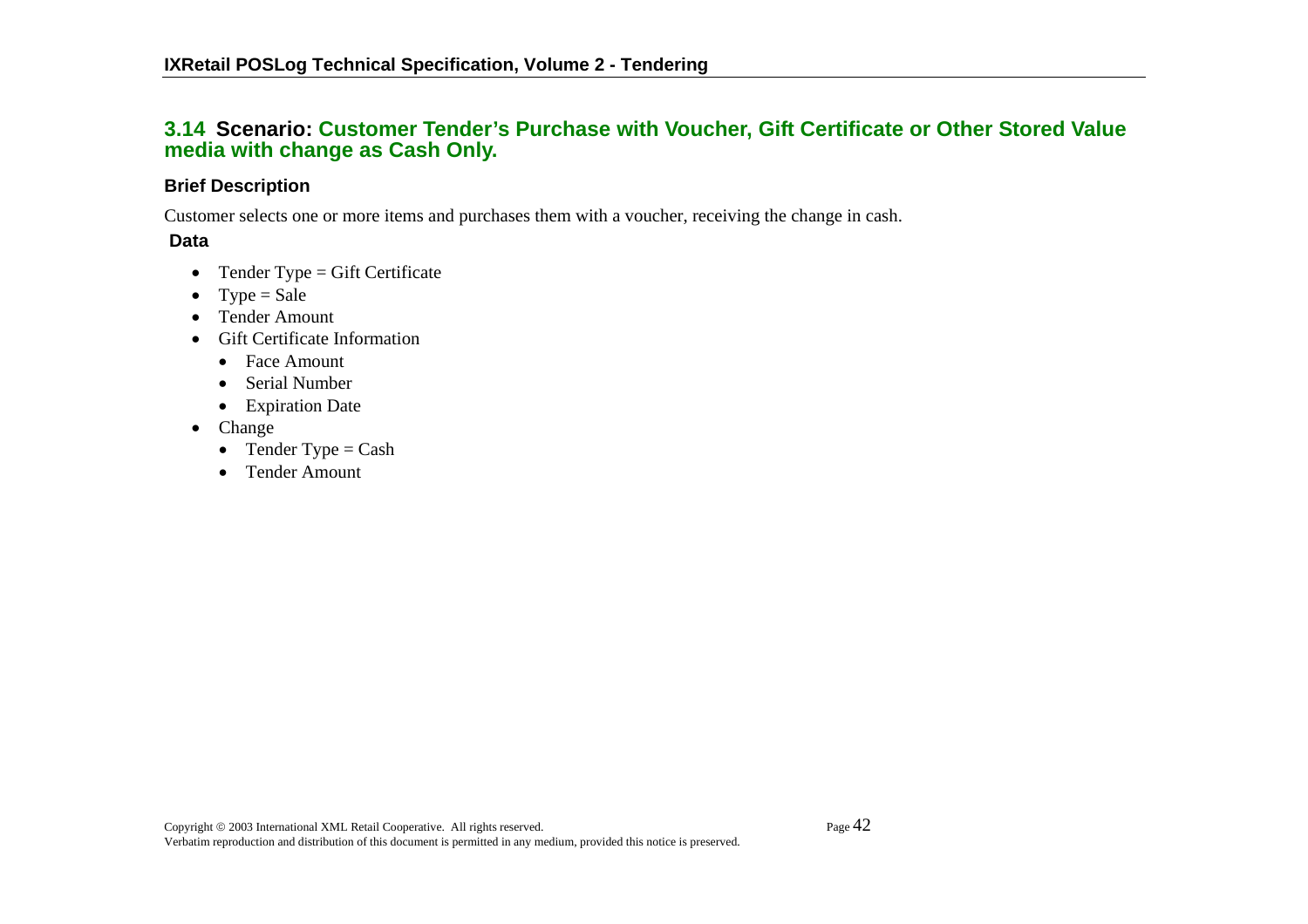

# **Example XML**

| xml version="1.0" encoding="UTF-8"?                                                                    |
|--------------------------------------------------------------------------------------------------------|
| <!-- UseCase: Item Purchase from shelf<br> $--$                                                        |
| <poslog <="" td="" xmlns="http://www.nrf-arts.org/IXRetail/namespace/"></poslog>                       |
| xmlns:xsi="http://www.w3.org/2001/XMLSchema-instance"                                                  |
| xsi:schemaLocation="http://www.nrf-arts.org/IXRetail/namespace/ POSLogRetailTransactionStockView.xsd"> |
| <transaction></transaction>                                                                            |
| <retailtransaction version="1.0"></retailtransaction>                                                  |
| <retailstoreid>HighStreet</retailstoreid>                                                              |
| <workstationid>POS5</workstationid>                                                                    |
| <sequencenumber>4294967295</sequencenumber>                                                            |
| <businessdaydate>2001-08-13</businessdaydate>                                                          |
| <begindatetime>2001-08-13T09:03:00</begindatetime>                                                     |
| <lineitem></lineitem>                                                                                  |
| <sequencenumber>1</sequencenumber>                                                                     |
| <sale itemtype="Stock"></sale>                                                                         |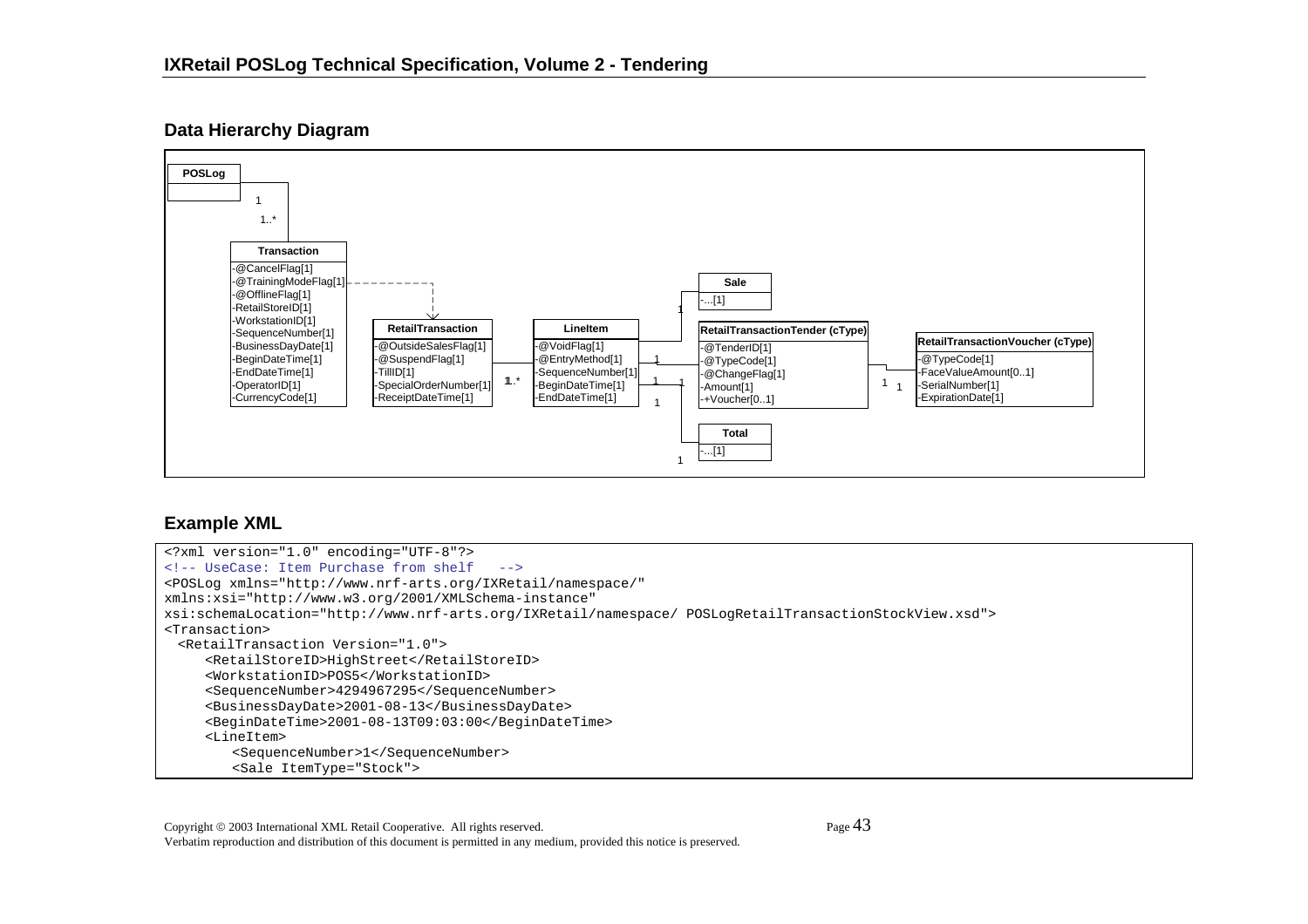```
 <POSIdentity> 
                 <POSItemID>01234567890123</POSItemID> 
             </POSIdentity> 
             <ActualSalesUnitPrice>1.63</ActualSalesUnitPrice> 
             <ExtendedAmount>4.89</ExtendedAmount> 
             <Quantity>3</Quantity> 
         </Sale> 
      </LineItem> 
      <LineItem>  <SequenceNumber>2</SequenceNumber> 
         <Tender TenderID="Voucher" TypeCode="Sale"> 
             <Amount>4.89</Amount> 
             <Voucher TypeCode="GiftCertificate"> 
                 <FaceValueAmount>10.00</FaceValueAmount> 
                 <SerialNumber>12345678</SerialNumber> 
                 <ExpirationDate>2003-04-03</ExpirationDate> 
             </Voucher> 
         </Tender> 
      </LineItem> 
      <LineItem>  <SequenceNumber>3</SequenceNumber> 
         <Tender TenderID="Cash" TypeCode="Sale" ChangeFlag="true"> 
             <Amount>5.11</Amount> 
         </Tender> 
      </LineItem> 
     <Total TotalType="TransactionGrandAmount"> 
         <Amount>4.89</Amount> 
      </Total> 
    </RetailTransaction> 
  </Transaction> 
</POSLog>
```
# **3.15 Scenario: Customer Tender's Purchase with Voucher, Gift Certificate or Other Stored Value media with no change**

### **Brief Description**

Customer selects one or more items and purchases them with voucher but tracking the unspent amount.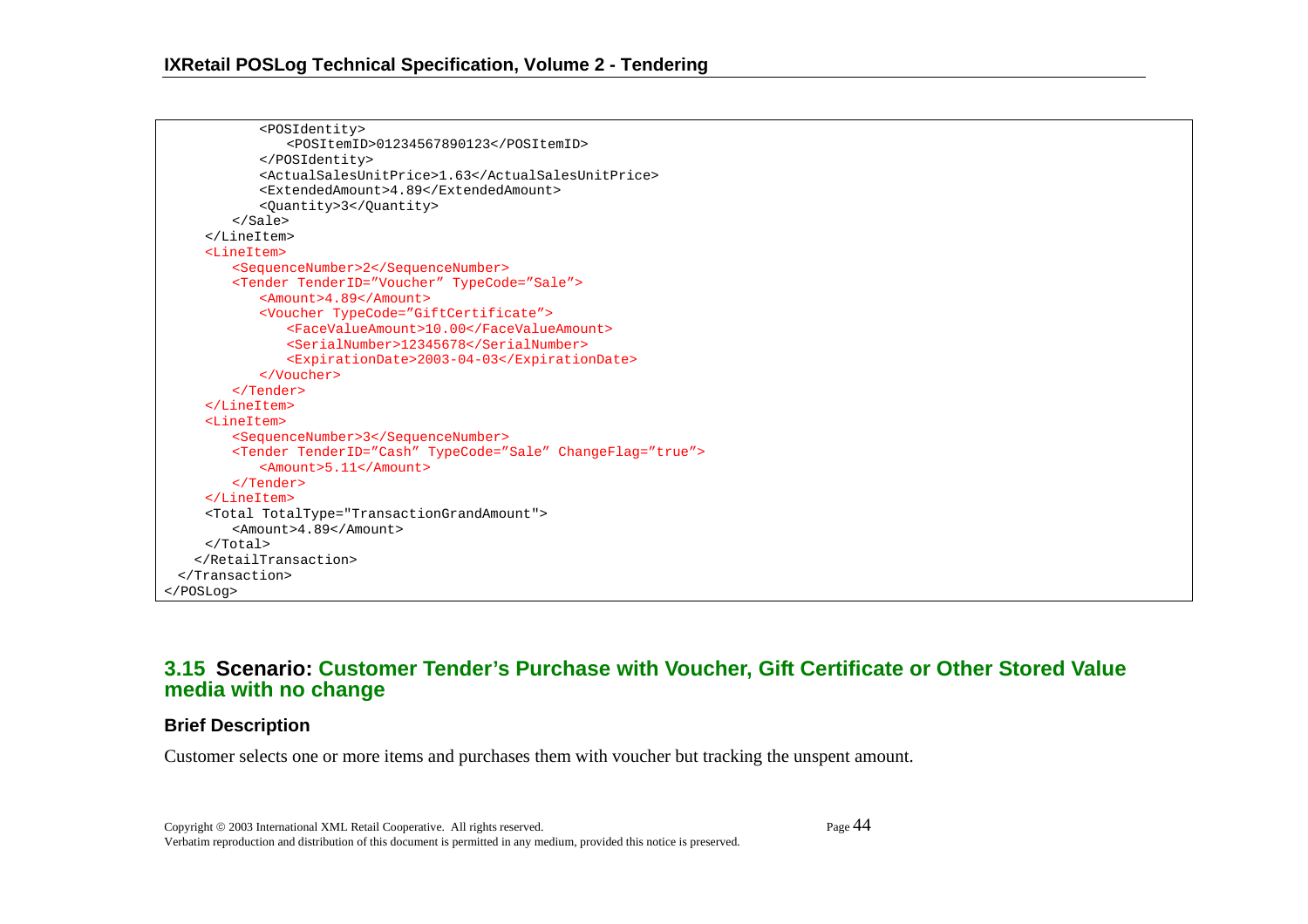### **Data**

- $\bullet$ Tender Type = Voucher
- • $Type = Sale$
- •Tender Amount
- •Gift Certificate Information
- •Face Amount
- •Serial Number
- $\bullet$ Expiration Date
- $\bullet$ Unspent Amount

### **Data Hierarchy Diagram**



### **Example XML**

<?xml version="1.0" encoding="UTF-8"?> <!-- UseCase: Item Purchase from shelf --> <POSLog xmlns="http://www.nrf-arts.org/IXRetail/namespace/"

Copyright 2003 International XML Retail Cooperative. All rights reserved. Page 45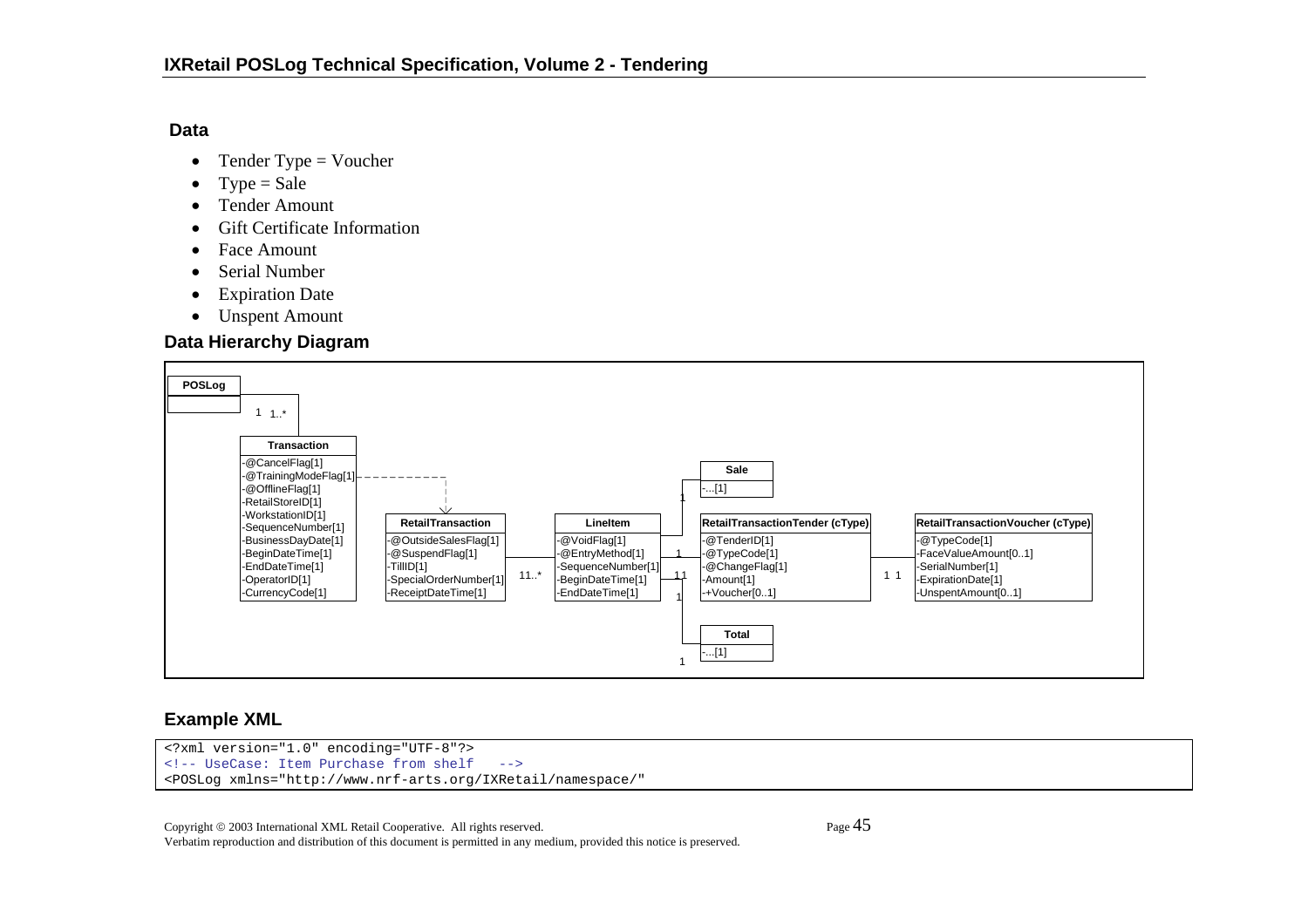```
xmlns:xsi="http://www.w3.org/2001/XMLSchema-instance" 
xsi:schemaLocation="http://www.nrf-arts.org/IXRetail/namespace/ POSLogRetailTransactionStockView.xsd"> 
<Transaction>  <RetailTransaction Version="1.0">  <RetailStoreID>HighStreet</RetailStoreID> 
      <WorkstationID>POS5</WorkstationID> 
      <SequenceNumber>4294967295</SequenceNumber> 
      <BusinessDayDate>2001-08-13</BusinessDayDate> 
      <BeginDateTime>2001-08-13T09:03:00</BeginDateTime> 
      <LineItem>  <SequenceNumber>1</SequenceNumber> 
          <Sale ItemType="Stock"> 
             <POSIdentity> 
                 <POSItemID>01234567890123</POSItemID> 
             </POSIdentity> 
             <ActualSalesUnitPrice>1.63</ActualSalesUnitPrice> 
             <ExtendedAmount>4.89</ExtendedAmount> 
             <Quantity>3</Quantity> 
          </Sale> 
      </LineItem> 
      <LineItem>  <SequenceNumber>2</SequenceNumber> 
          <Tender TenderID="Voucher" TypeCode="Sale"> 
             <Amount>4.89</Amount> 
             <Voucher TypeCode="Voucher"> 
                 <FaceValueAmount>10.00</FaceValueAmount> 
                 <SerialNumber>12345678</SerialNumber> 
                 <ExpirationDate>2003-04-03</ExpirationDate> 
                 <UnspentAmount>5.11</UnspentAmount> 
             </Voucher> 
          </Tender> 
      </LineItem> 
     <Total TotalType="TransactionGrandAmount"> 
          <Amount>4.89</Amount> 
      </Total> 
     </RetailTransaction> 
  </Transaction> 
</POSLog>
```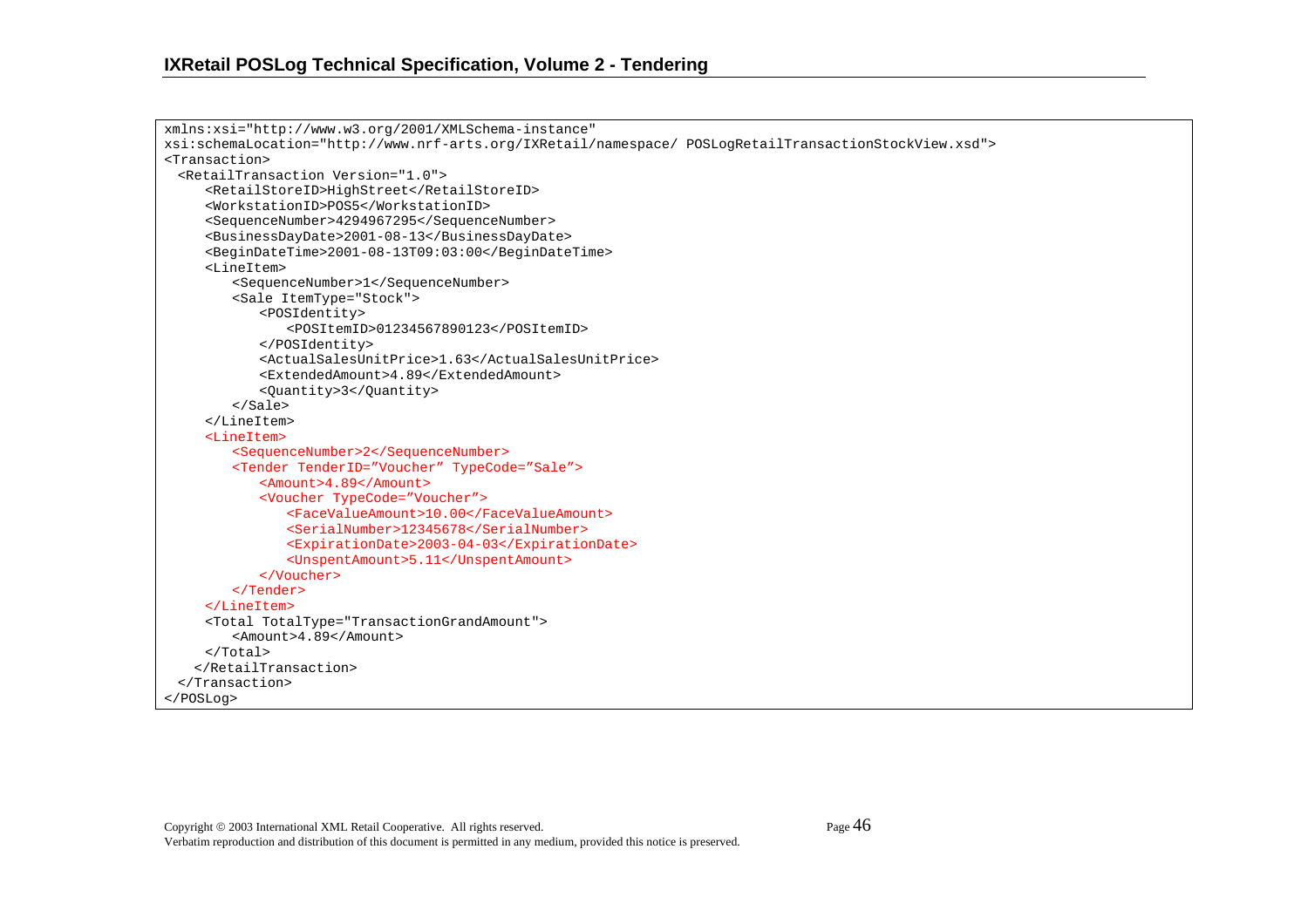# **3.16 Scenario: Customer Tender's Purchase with Food Stamps**

### **Brief Description**

Customer selects one or more items and purchases them with food stamps in a location where the taxes are forgiven.

#### **Data**

- Tender Type = Foodstamps
- • $Type = Sale$
- •Tender Amount
- Food Stamp Serial Number

### **Data Hierarchy Diagram**



### **Example XML**

<?xml version="1.0" encoding="UTF-8"?>

Copyright 2003 International XML Retail Cooperative. All rights reserved. Page 47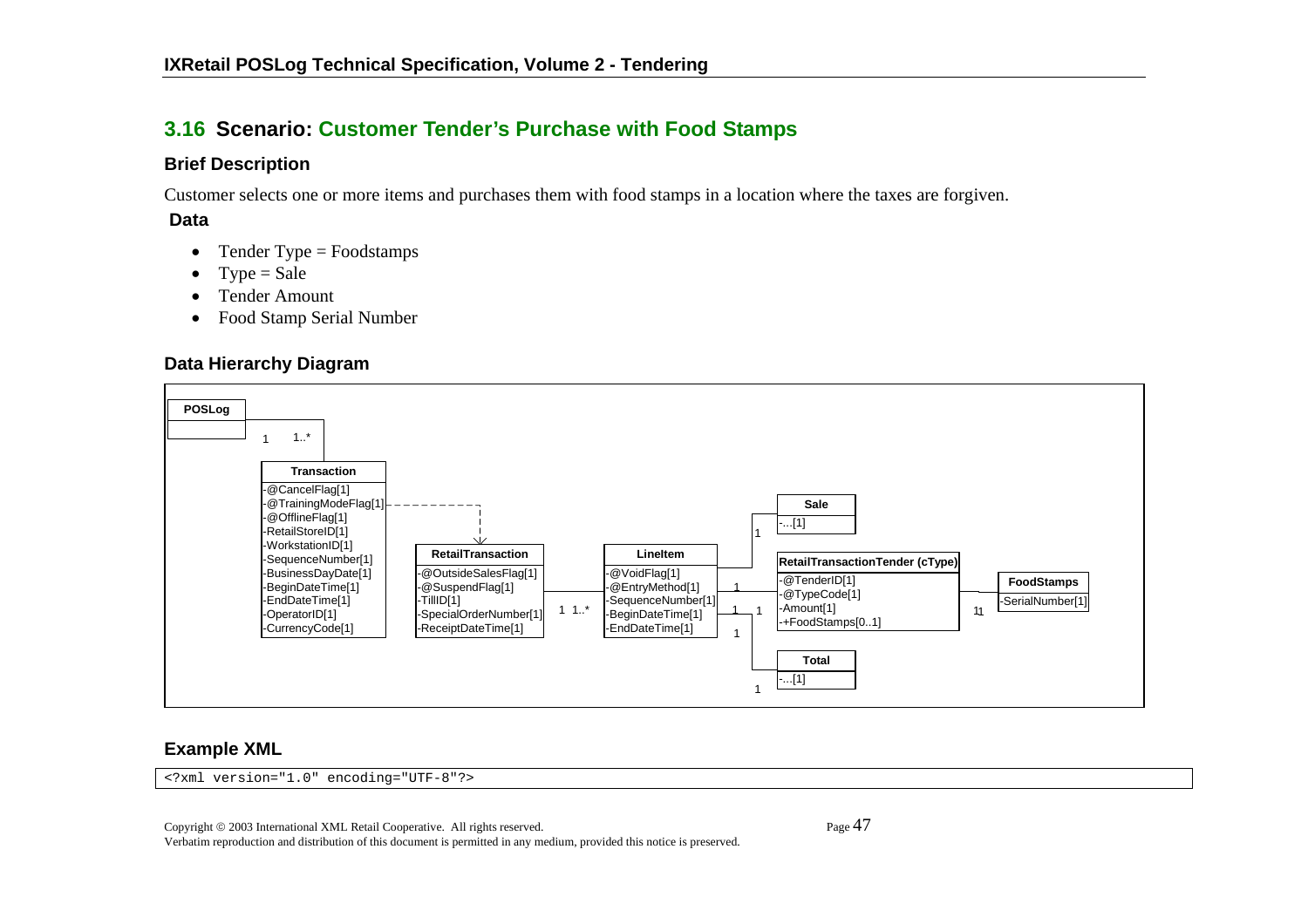```
<!-- UseCase: Item Purchase from shelf --> <POSLog xmlns="http://www.nrf-arts.org/IXRetail/namespace/" 
xmlns:xsi="http://www.w3.org/2001/XMLSchema-instance" 
xsi:schemaLocation="http://www.nrf-arts.org/IXRetail/namespace/ POSLogRetailTransactionStockView.xsd"> 
<Transaction>  <RetailTransaction Version="1.0">  <RetailStoreID>HighStreet</RetailStoreID> 
      <WorkstationID>POS5</WorkstationID> 
      <SequenceNumber>4294967295</SequenceNumber> 
      <BusinessDayDate>2001-08-13</BusinessDayDate> 
      <BeginDateTime>2001-08-13T09:03:00</BeginDateTime> 
      <LineItem>  <SequenceNumber>1</SequenceNumber> 
          <Sale ItemType="Stock"> 
             <POSIdentity> 
                 <POSItemID>01234567890123</POSItemID> 
             </POSIdentity> 
             <ActualSalesUnitPrice>1.63</ActualSalesUnitPrice> 
             <ExtendedAmount>4.89</ExtendedAmount> 
             <Quantity>3</Quantity> 
          </Sale> 
      </LineItem> 
      <LineItem>  <SequenceNumber>2</SequenceNumber> 
          <Tender TenderID="FoodStamps" TypeCode="Sale"> 
             <Amount>4.89</Amount> 
             <FoodStamps> 
                 <SerialNumber>1234568</SerialNumber> 
             </FoodStamps> 
         </Tender> 
      </LineItem> 
     <Total TotalType="TransactionGrandAmount"> 
          <Amount>4.89</Amount> 
      </Total> 
    </RetailTransaction> 
  </Transaction> 
</POSLog>
```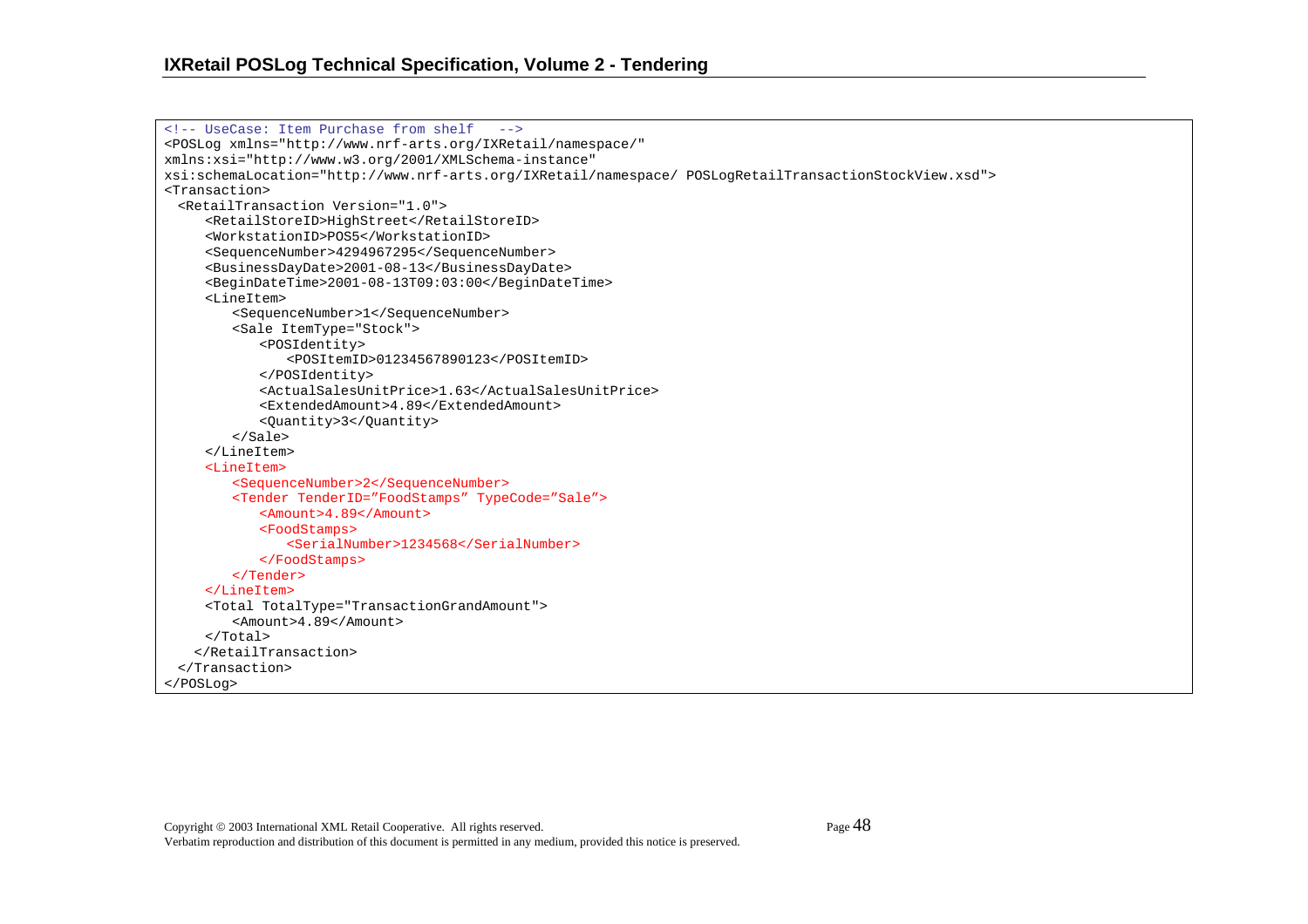# **3.17 Scenario: Customer Tender's Co-Pay Purchase, i.e. Drug Purchase**

## **Brief Description**

Customer selects one or more items and pays co-pay, instead of the total price, typically insurance picks up the remainder of the cost of the item(s).

# **Data**

- Tender Type  $=$  Co-Pay
- Type  $=$  Sale
- Co-Pay Tender Amount
- Total Amount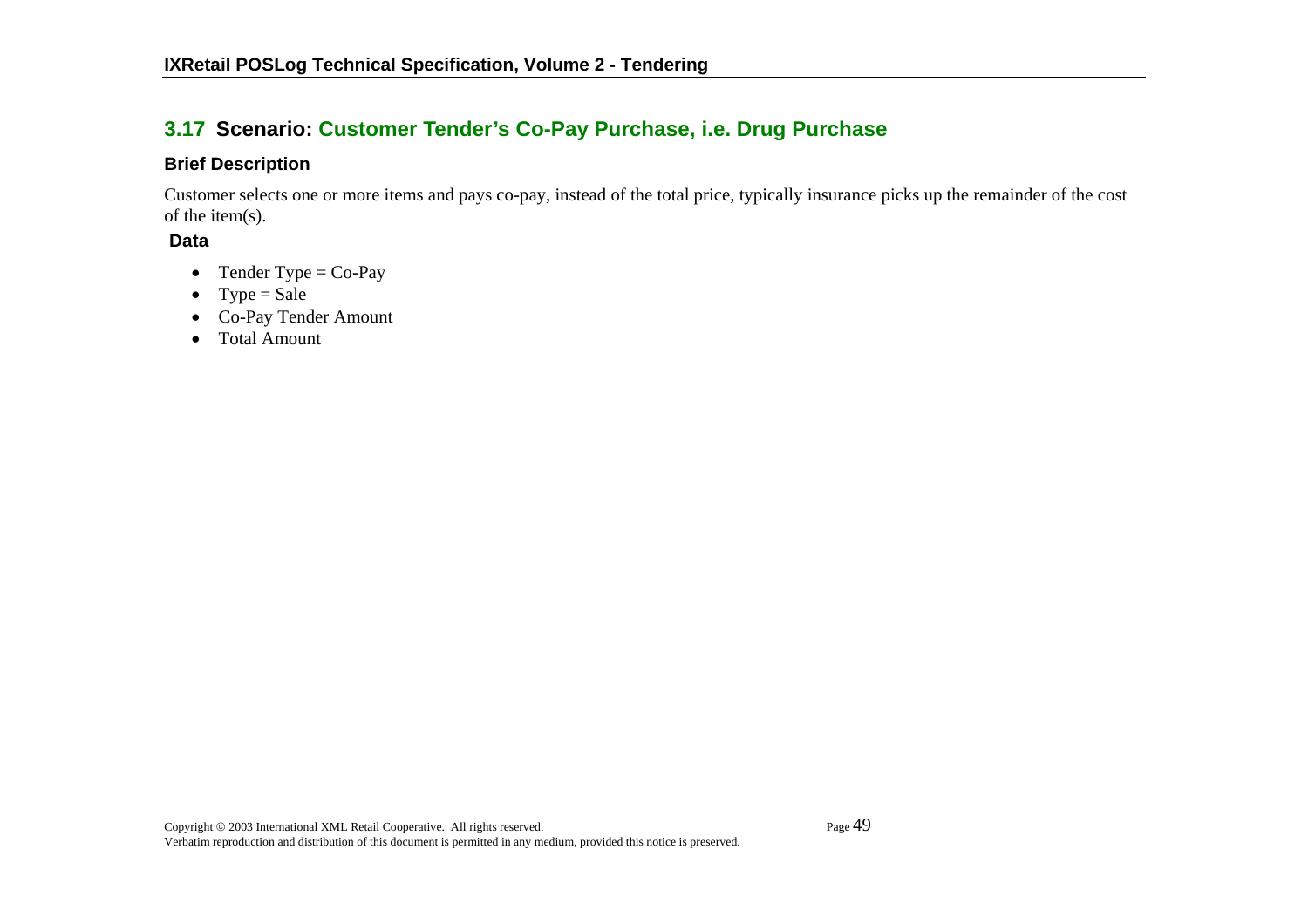

# **Example XML**

| xml version="1.0" encoding="UTF-8"?                                                                    |
|--------------------------------------------------------------------------------------------------------|
| UseCase: Item Purchase from shelf                                                                      |
| <posloq <="" td="" xmlns="http://www.nrf-arts.org/IXRetail/namespace/"></posloq>                       |
| xmlns:xsi="http://www.w3.org/2001/XMLSchema-instance"                                                  |
| xsi:schemaLocation="http://www.nrf-arts.org/IXRetail/namespace/ POSLogRetailTransactionStockView.xsd"> |
| <transaction></transaction>                                                                            |
| <retailtransaction version="1.0"></retailtransaction>                                                  |
| <retailstoreid>HighStreet</retailstoreid>                                                              |
| <workstationid>POS5</workstationid>                                                                    |
| <sequencenumber>4294967295</sequencenumber>                                                            |
| <businessdaydate>2001-08-13</businessdaydate>                                                          |
| <begindatetime>2001-08-13T09:03:00</begindatetime>                                                     |
| <lineitem></lineitem>                                                                                  |
| <sequencenumber>1</sequencenumber>                                                                     |
| <sale itemtype="Stock"></sale>                                                                         |

Copyright 2003 International XML Retail Cooperative. All rights reserved. Page 50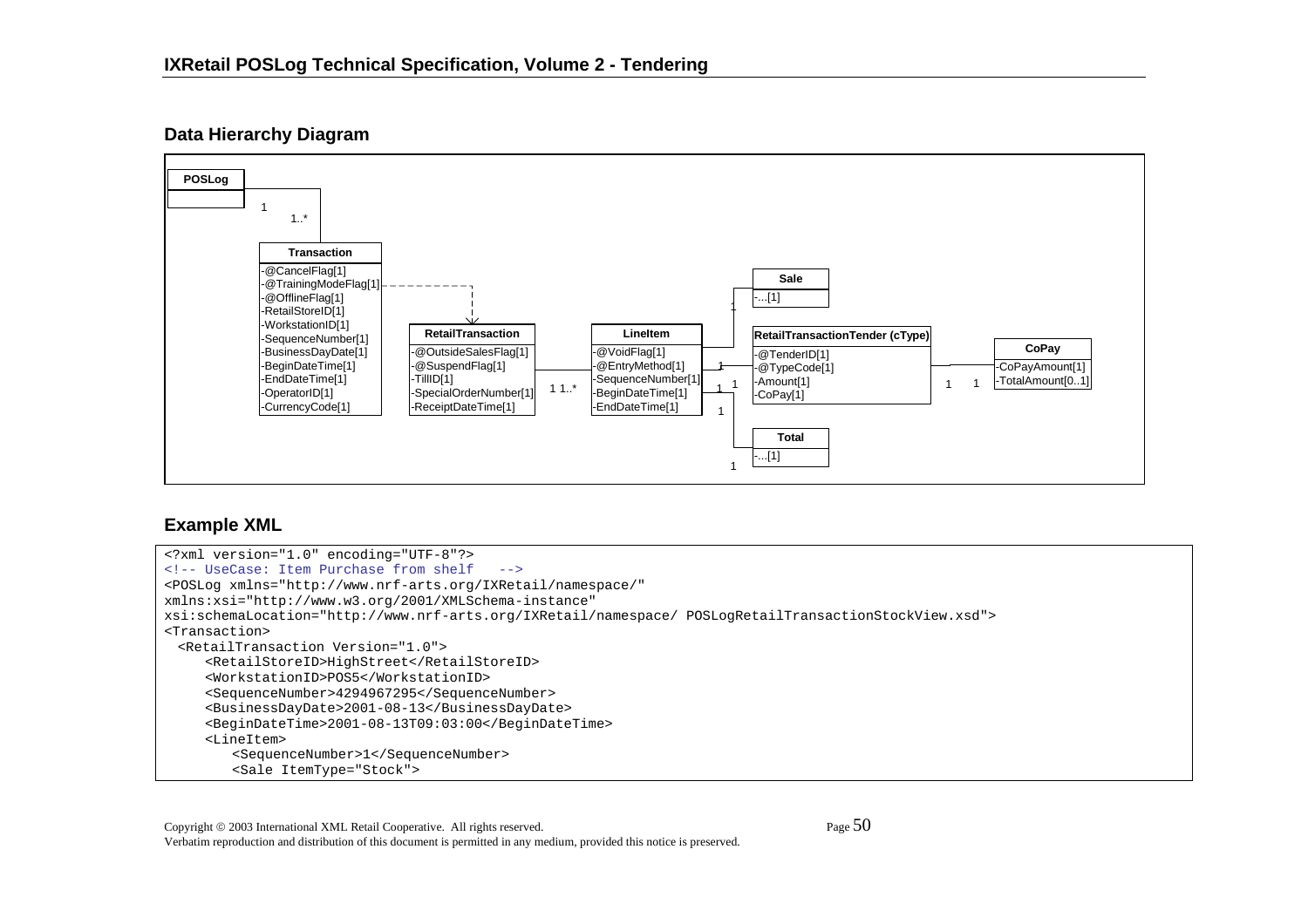```
 <POSIdentity> 
                 <POSItemID>01234567890123</POSItemID> 
             </POSIdentity> 
             <ActualSalesUnitPrice>25.00</ActualSalesUnitPrice> 
             <ExtendedAmount>25.00</ExtendedAmount> 
         </Sale> 
      </LineItem> 
      <LineItem>  <SequenceNumber>2</SequenceNumber> 
         <Tender TenderID="CoPay" TypeCode="Sale"> 
             <Amount>10.00</Amount> 
             <CoPay> 
                 <CoPayAmount>10.00</CoPayAmount> 
                 <TotalAmount>25.00</TotalAmount> 
             </CoPay> 
         </Tender> 
      </LineItem> 
     <Total TotalType="TransactionGrandAmount"> 
         <Amount>10.00</Amount> 
      </Total> 
    </RetailTransaction> 
  </Transaction> 
</POSLog>
```
# **3.18 Scenario: Customer Tender's Purchase with "Mall Bonus Bucks"**

# **Brief Description**

A customer goes into a store in a mall and purchases an item with "Mall Bonus Bucks" she received at another store in the mall. She receives the change from the "Mall Bonus Bucks" as cash.

## **Data**

- Tender Type = Gift Certificate
- Type  $=$  Sale
- Voucher Information
- Description = Mall Bonus Bucks
- Face Value Amount

Copyright © 2003 International XML Retail Cooperative. All rights reserved.  $\qquad \qquad \qquad$  Page  $51$ Verbatim reproduction and distribution of this document is permitted in any medium, provided this notice is preserved.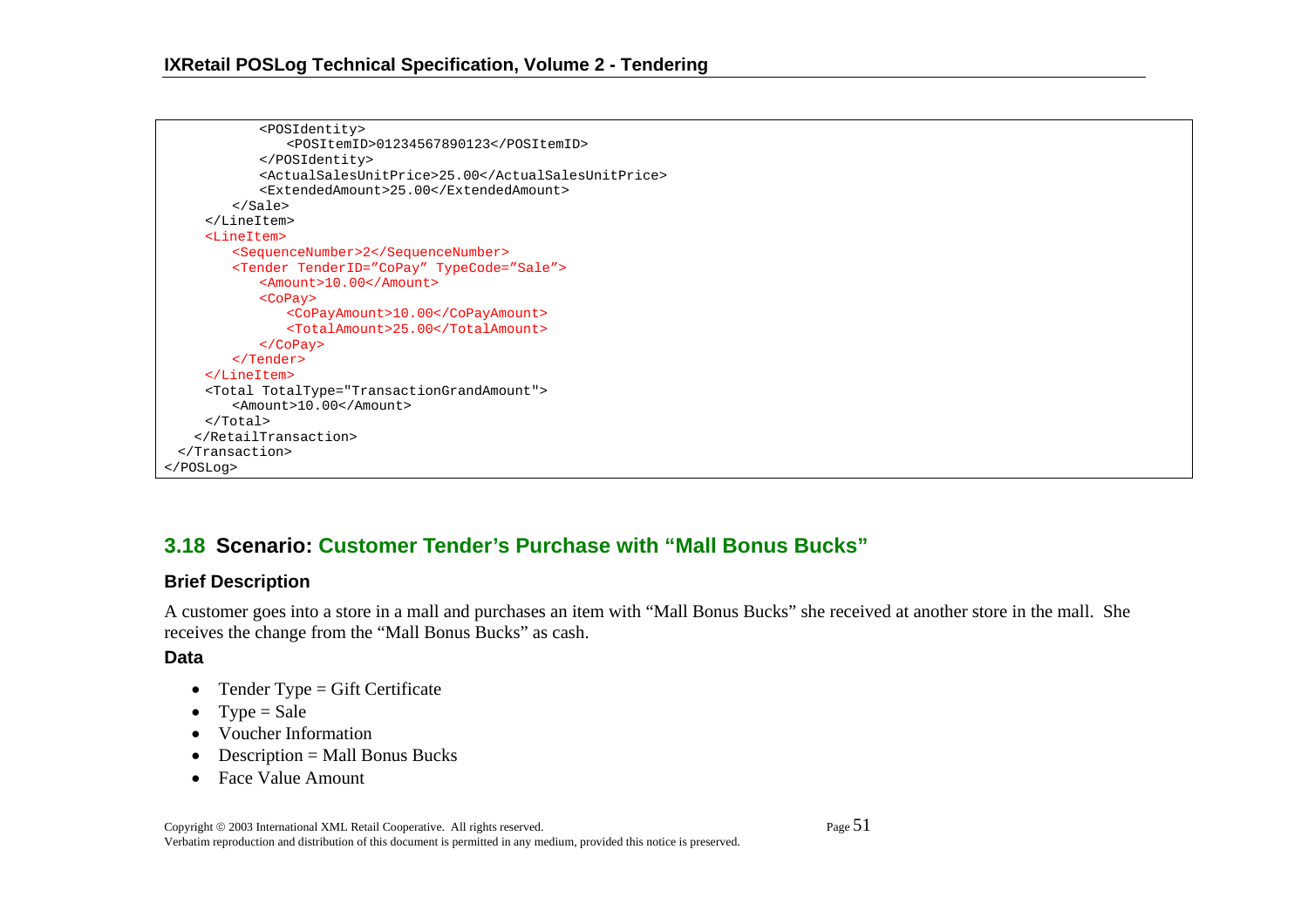- Serial Number
- Expiration Date
- Change
- Tender Type  $=$  Cash
- Type  $=$  Sale
- Tender Amount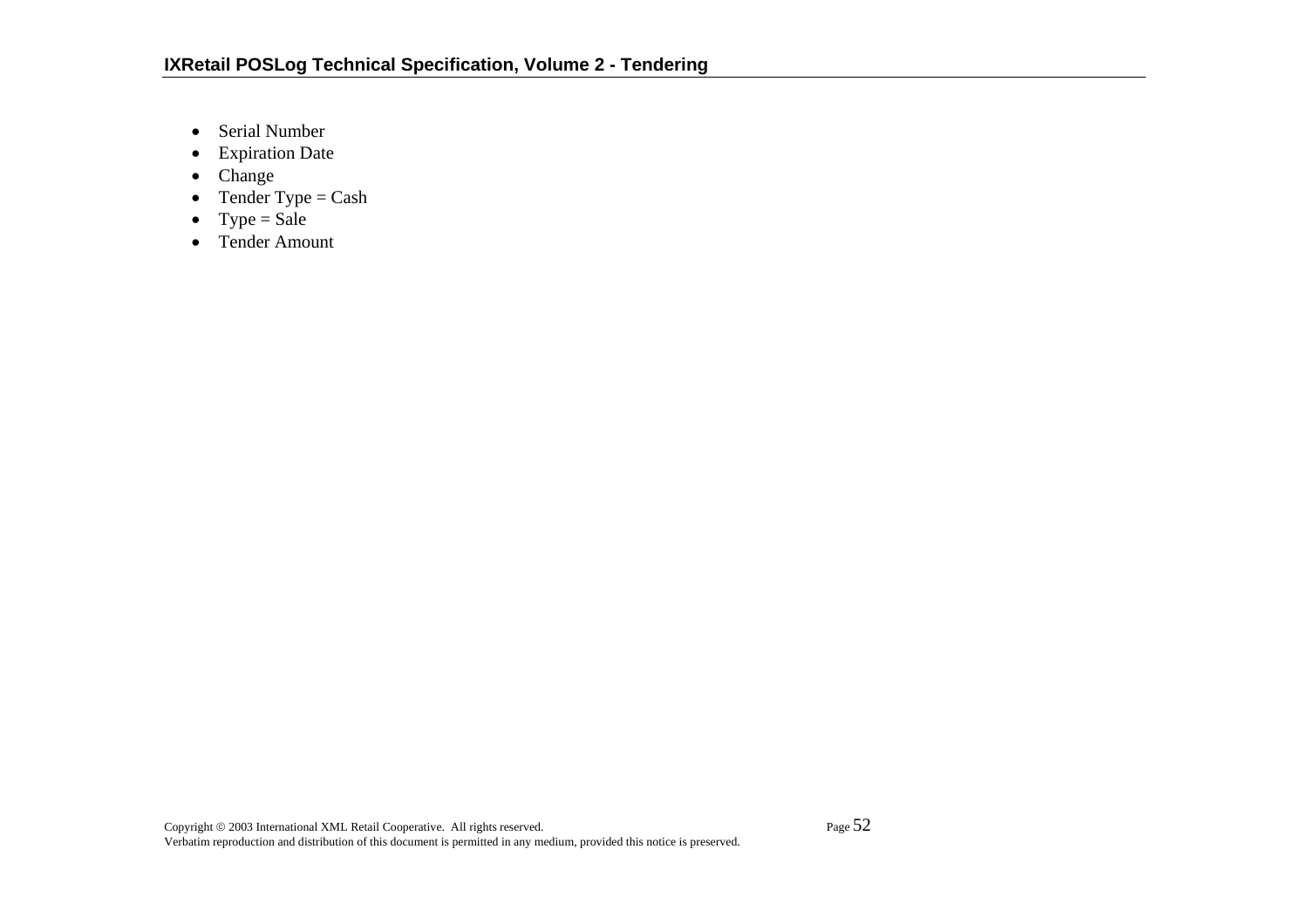

# **Example XML**

| xml version="1.0" encoding="UTF-8"?                                                                    |
|--------------------------------------------------------------------------------------------------------|
| UseCase: Item Purchase from shelf                                                                      |
| <posloq <="" td="" xmlns="http://www.nrf-arts.org/IXRetail/namespace/"></posloq>                       |
| xmlns:xsi="http://www.w3.org/2001/XMLSchema-instance"                                                  |
| xsi:schemaLocation="http://www.nrf-arts.org/IXRetail/namespace/ POSLogRetailTransactionStockView.xsd"> |
| <transaction></transaction>                                                                            |
| <retailtransaction version="1.0"></retailtransaction>                                                  |
| <retailstoreid>HighStreet</retailstoreid>                                                              |
| <workstationid>POS5</workstationid>                                                                    |
| <sequencenumber>4294967295</sequencenumber>                                                            |
| <businessdaydate>2001-08-13</businessdaydate>                                                          |
| <begindatetime>2001-08-13T09:03:00</begindatetime>                                                     |
| <lineitem></lineitem>                                                                                  |
| <sequencenumber>1</sequencenumber>                                                                     |
| <sale itemtype="Stock"></sale>                                                                         |
| <posidentity></posidentity>                                                                            |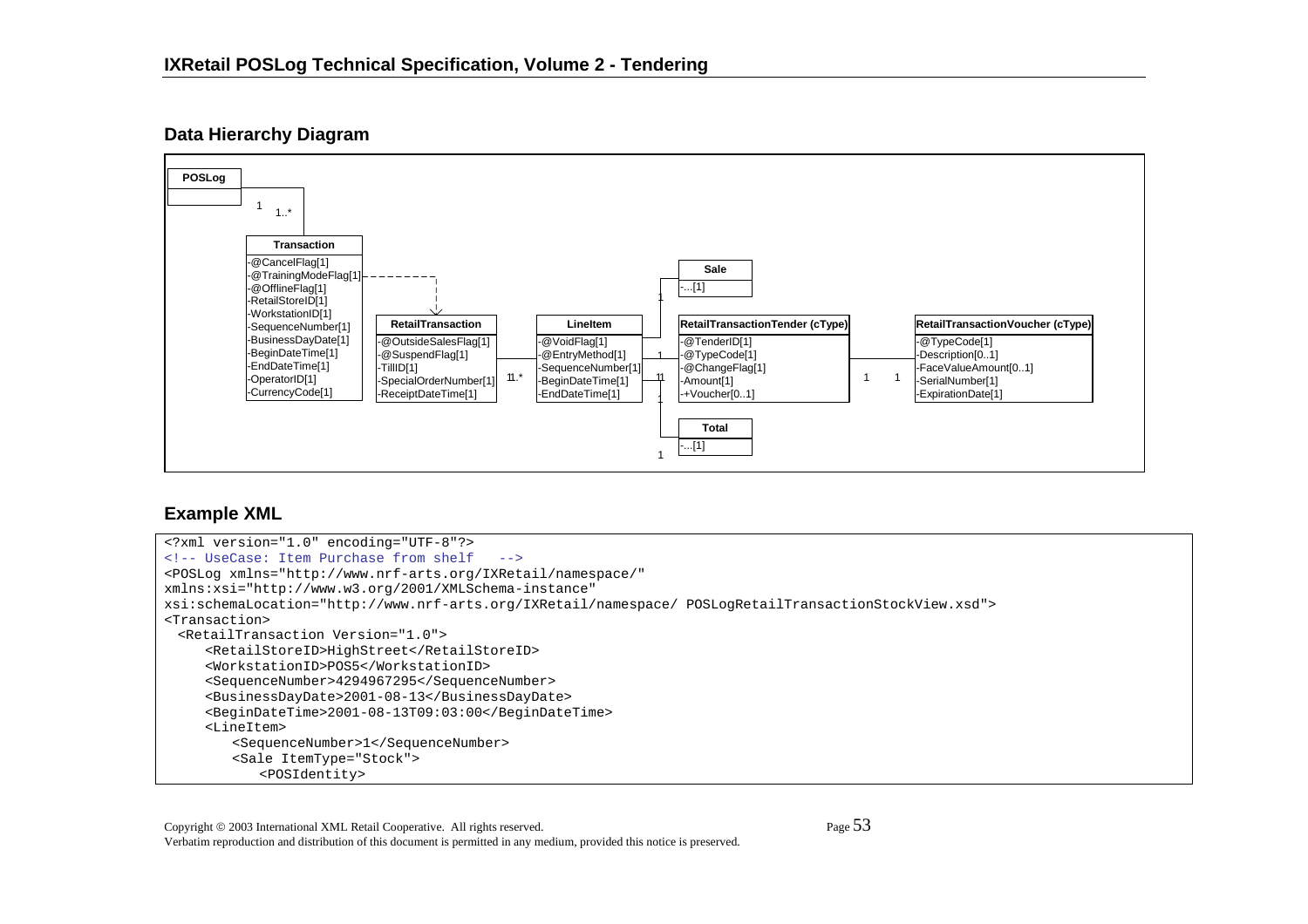```
 <POSItemID>01234567890123</POSItemID> 
             </POSIdentity> 
             <ActualSalesUnitPrice>1.63</ActualSalesUnitPrice> 
             <ExtendedAmount>4.89</ExtendedAmount> 
             <Quantity>3</Quantity> 
         </Sale> 
      </LineItem> 
      <LineItem>  <SequenceNumber>2</SequenceNumber> 
         <Tender TenderID="Voucher" TypeCode="Sale"> 
             <Amount>4.89</Amount> 
             <Voucher TypeCode="GiftCertificate"> 
                 <Description>Mall Bonus Bucks</Description> 
                 <FaceValueAmount>10.00</FaceValueAmount> 
                 <SerialNumber>12345678</SerialNumber> 
                 <ExpirationDate>2003-04-03</ExpirationDate> 
             </Voucher> 
         </Tender> 
      </LineItem> 
      <LineItem>  <SequenceNumber>3</SequenceNumber> 
         <Tender TenderID="Cash" TypeCode="Sale" ChangeFlag="true"> 
             <Amount>5.11</Amount> 
         </Tender> 
      </LineItem> 
     <Total TotalType="TransactionGrandAmount"> 
         <Amount>4.89</Amount> 
      </Total> 
    </RetailTransaction> 
  </Transaction> 
</POSLog>
```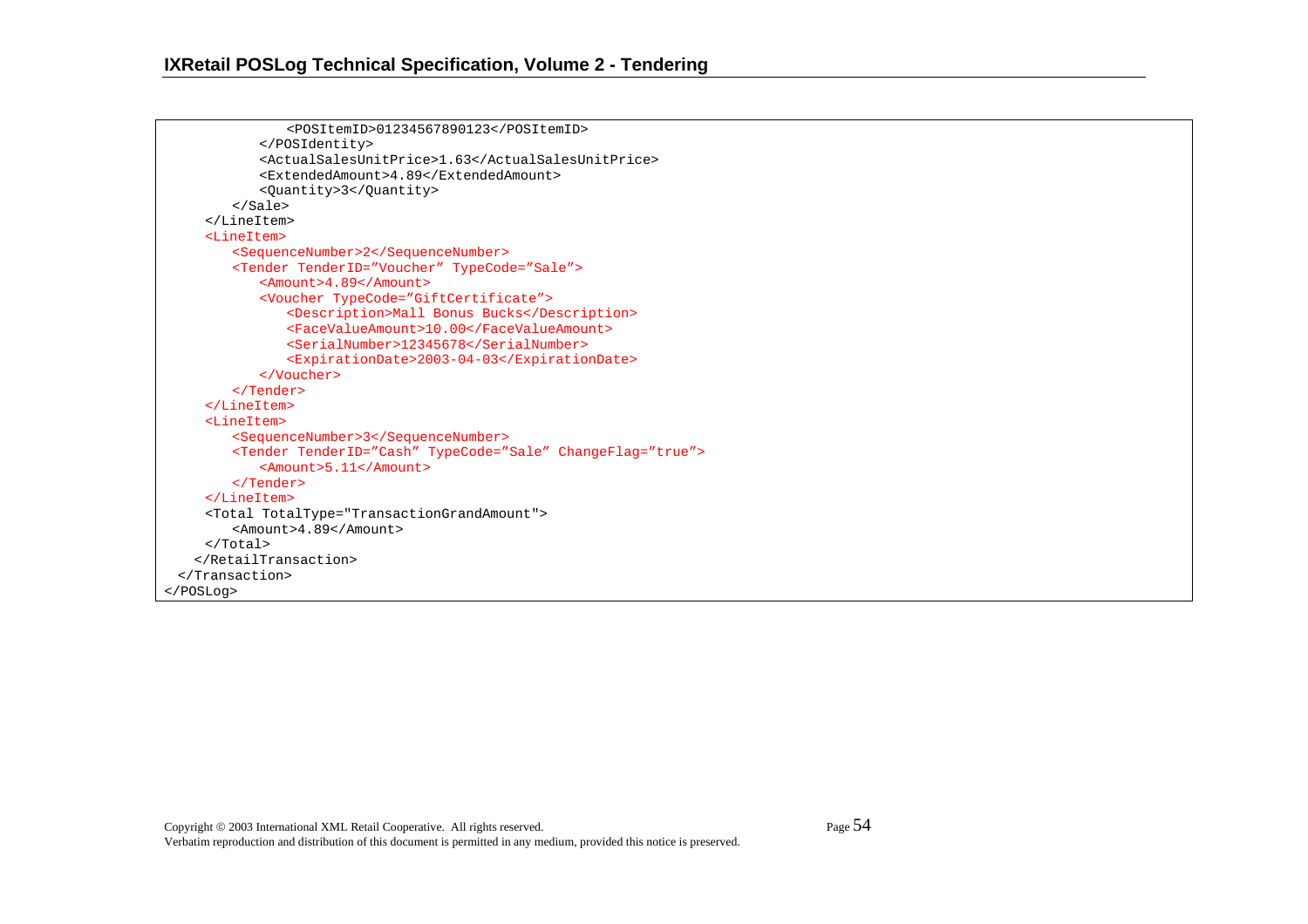**4.** 使用例:

•

•



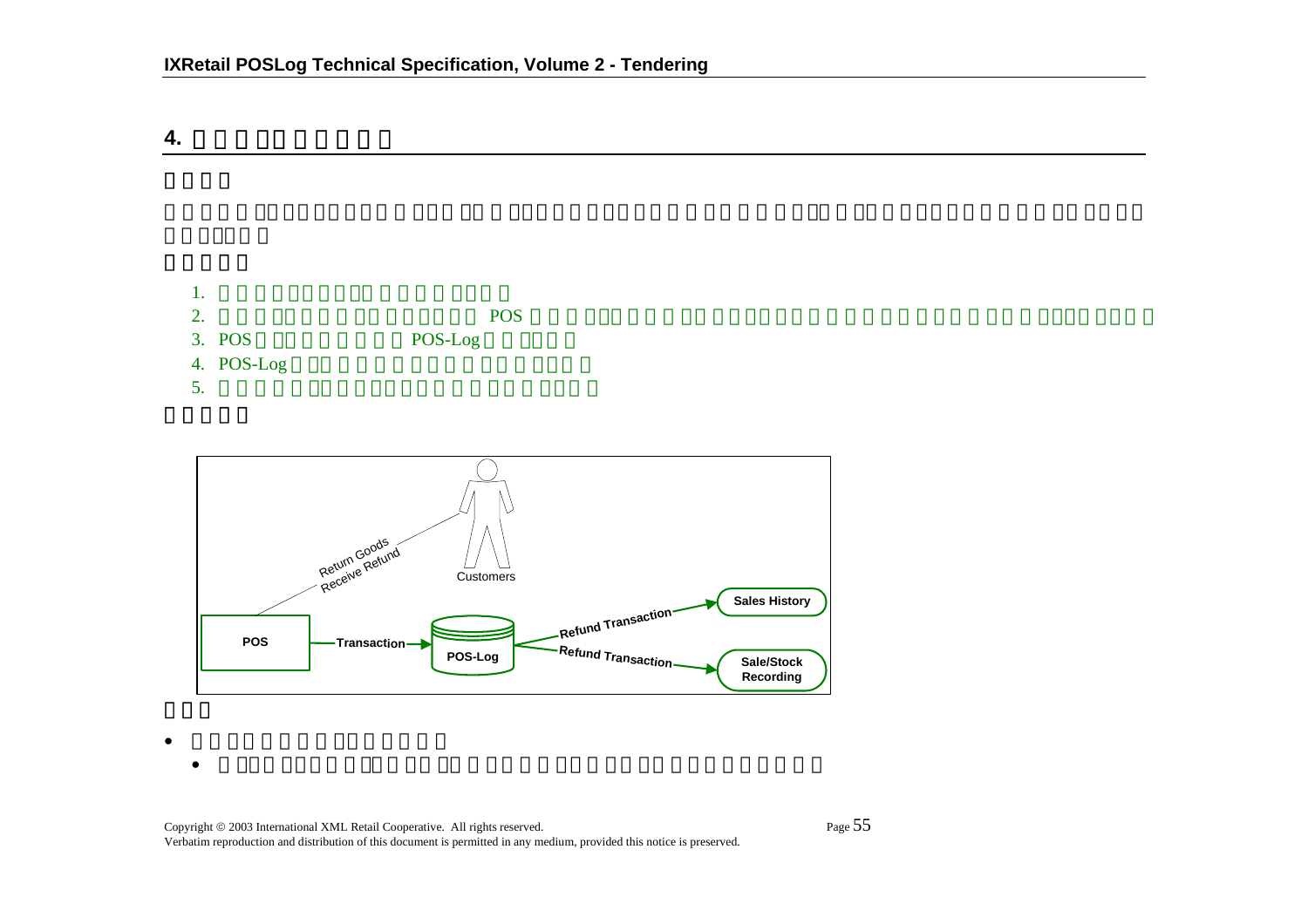- •
- •

•

•

- 
- 
- •
- •
- •
- •
- 
- •
- 
- •
- •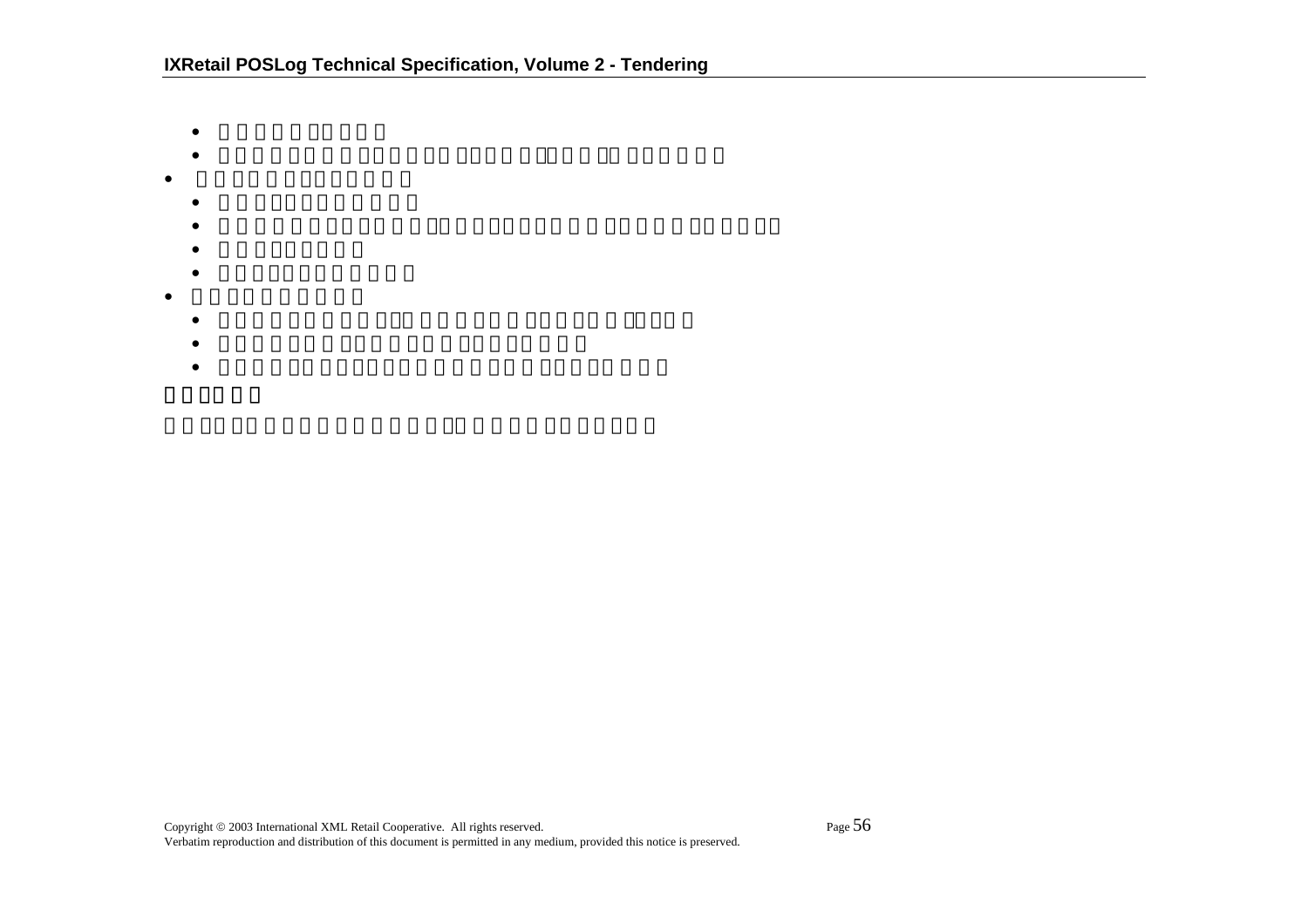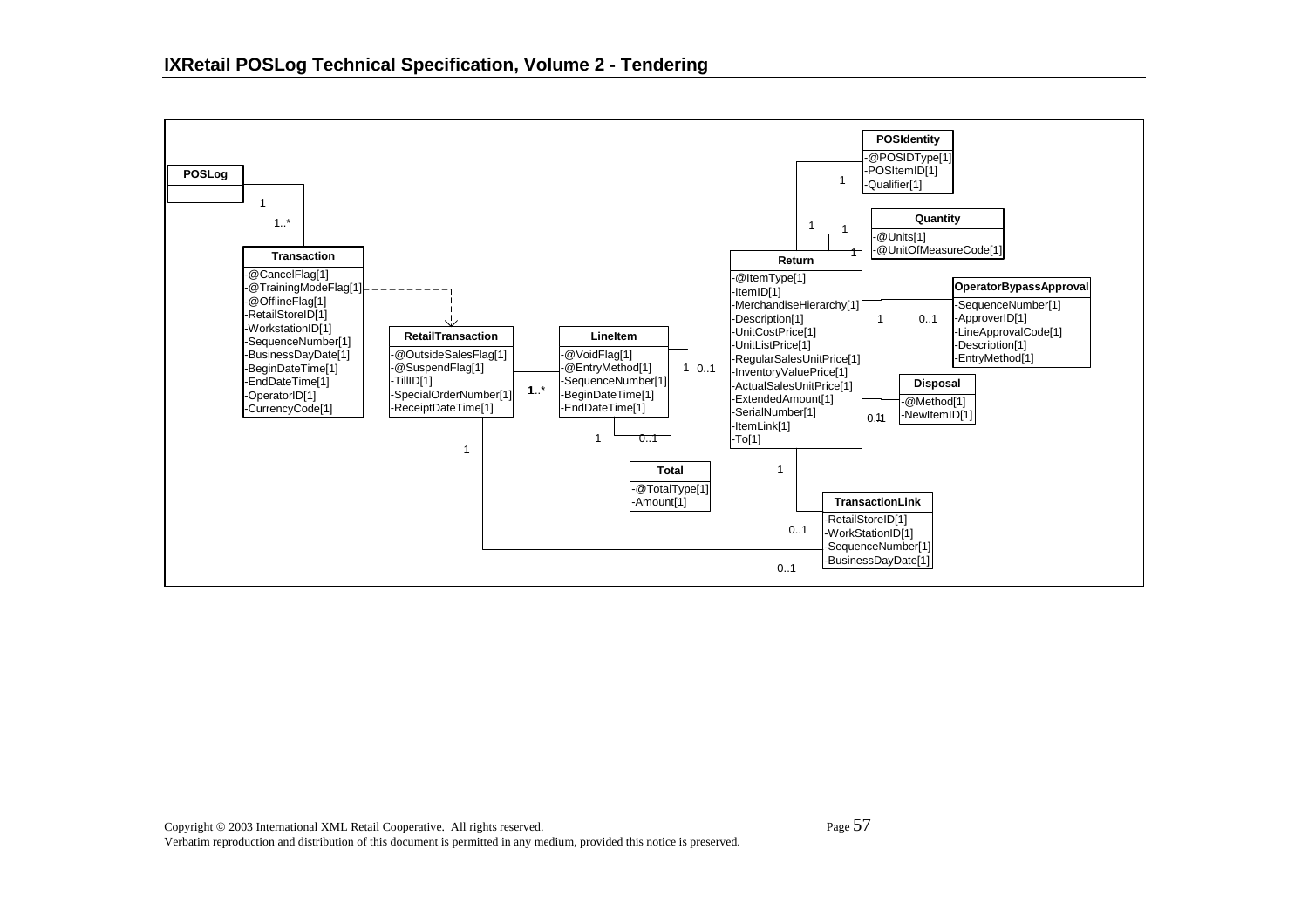**4.1** 状況:



# $XM$

<?xml version="1.0" encoding="UTF-8"?> <!-- UseCase: Item Return --> <POSLog xmlns="http://www.nrf-arts.org/IXRetail/namespace/" xmlns:xsi="http://www.w3.org/2001/XMLSchema-instance" xsi:schemaLocation="http://www.nrf-arts.org/IXRetail/namespace/ POSLogRetailTransaction.xsd">

Copyright © 2003 International XML Retail Cooperative. All rights reserved.  $\qquad \qquad \qquad \qquad \qquad$  Page  $58$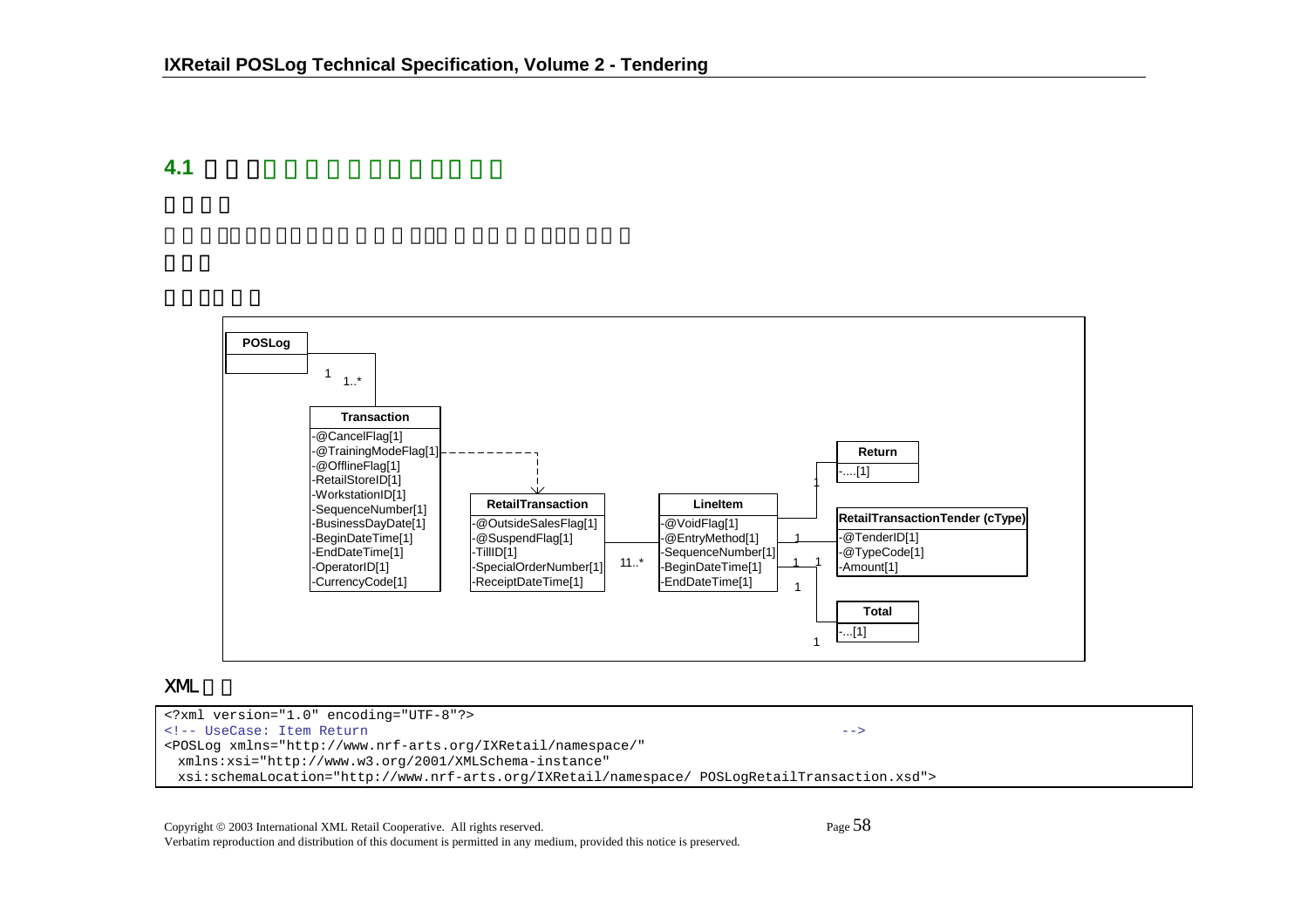```
<Transaction>  <RetailTransaction Version="1.0">  <RetailStoreID>HighStreet</RetailStoreID> 
      <WorkstationID>POS5</WorkstationID> 
      <SequenceNumber>4294967295</SequenceNumber> 
      <BusinessDayDate>2001-08-13</BusinessDayDate> 
      <LineItem>  <SequenceNumber>1</SequenceNumber> 
         <BeginDateTime>2001-09-16T09:04:00</BeginDateTime> 
         <Return ItemType="Stock"> 
             <POSIdentity> 
                 <POSItemID>01234567890123</POSItemID> 
             </POSIdentity> 
             <ActualSalesUnitPrice>1.63</ActualSalesUnitPrice> 
             <ExtendedAmount>4.89</ExtendedAmount> 
             <Quantity>3</Quantity> 
             <TransactionLink ReasonCode="Return">  <RetailStoreID>HighStreet</RetailStoreID> 
                 <WorkstationID>POS5</WorkstationID> 
                 <SequenceNumber>42949672912</SequenceNumber> 
                 <BusinessDayDate>2001-08-12</BusinessDayDate> 
             </TransactionLink> 
             <Disposal Method="ReturnToStock"/> 
             <OperatorBypassApproval> 
                 <SequenceNumber>1</SequenceNumber> 
                 <ApproverID>45763</ApproverID> 
                 <LineApprovalCode>AA</LineApprovalCode> 
                 <EntryMethod>MSR</EntryMethod> 
             </OperatorBypassApproval> 
         </Return> 
      </LineItem> 
      <LineItem>  <SequenceNumber>2</SequenceNumber> 
         <Tender TenderID="Cash" TypeCode="Refund"> 
             <Amount>4.89</Amount> 
         </Tender> 
      </LineItem> 
     <Total TotalType="TransactionGrandAmount"> 
         <Amount>4.89</Amount> 
      </Total> 
    </RetailTransaction> 
  </Transaction> 
</POSLog>
```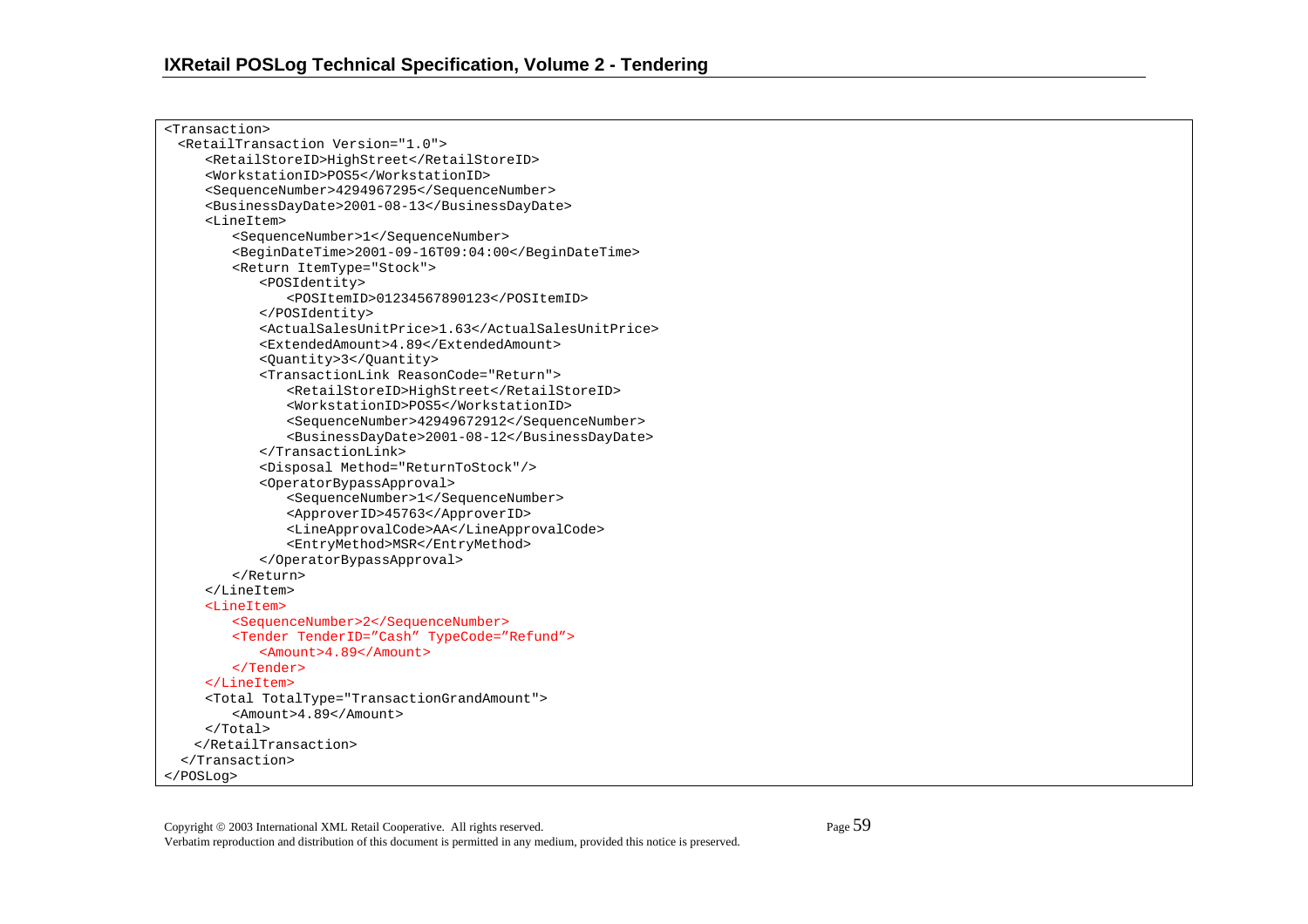# **4.2 Scenario: Customer Gets Refund on Their Credit Card**

### **Brief Description**

Customer returns an item to a store, and gets the refund on their credit card.

#### **Data**

## **Data Hierarchy Diagram**



### **Example XML**

<?xml version="1.0" encoding="UTF-8"?> <!-- UseCase: Item Return --> <POSLog xmlns="http://www.nrf-arts.org/IXRetail/namespace/" xmlns:xsi="http://www.w3.org/2001/XMLSchema-instance"

Copyright 2003 International XML Retail Cooperative. All rights reserved. Page 60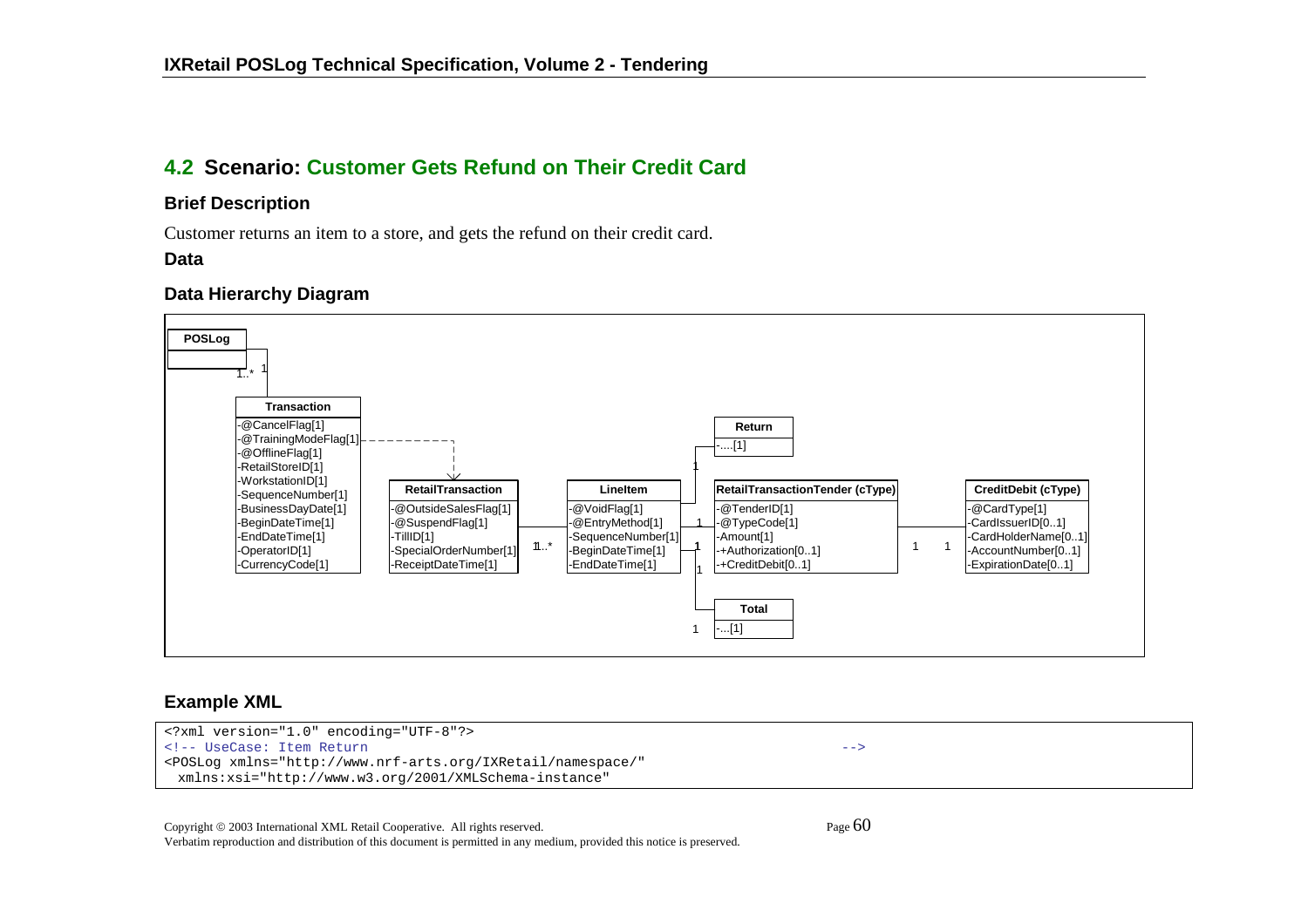```
 xsi:schemaLocation="http://www.nrf-arts.org/IXRetail/namespace/ POSLogRetailTransaction.xsd"> 
<Transaction>  <RetailTransaction Version="1.0">  <RetailStoreID>HighStreet</RetailStoreID> 
      <WorkstationID>POS5</WorkstationID> 
      <SequenceNumber>4294967295</SequenceNumber> 
      <BusinessDayDate>2001-08-13</BusinessDayDate> 
      <LineItem>  <SequenceNumber>1</SequenceNumber> 
         <BeginDateTime>2001-09-16T09:04:00</BeginDateTime> 
         <Return ItemType="Stock"> 
             <POSIdentity> 
                <POSItemID>01234567890123</POSItemID> 
             </POSIdentity> 
             <ActualSalesUnitPrice>1.63</ActualSalesUnitPrice> 
             <ExtendedAmount>4.89</ExtendedAmount> 
             <Quantity>3</Quantity> 
             <TransactionLink ReasonCode="Return">  <RetailStoreID>HighStreet</RetailStoreID> 
                 <WorkstationID>POS5</WorkstationID> 
                 <SequenceNumber>42949672912</SequenceNumber> 
                 <BusinessDayDate>2001-08-12</BusinessDayDate> 
             </TransactionLink> 
             <Disposal Method="ReturnToStock"/> 
             <OperatorBypassApproval> 
                <SequenceNumber>1</SequenceNumber> 
                 <ApproverID>45763</ApproverID> 
                 <LineApprovalCode>AA</LineApprovalCode> 
                <EntryMethod>MSR</EntryMethod> 
             </OperatorBypassApproval> 
         </Return> 
      </LineItem> 
      <LineItem>  <SequenceNumber>2</SequenceNumber> 
         <Tender TenderID="CreditDebit" TypeCode="Refund"> 
             <Amount>4.89</Amount> 
             <CreditDebit CardType="Credit"> 
                 <IssuerIdentificationNumber>123456789</IssuerIdentificationNumber> 
                <CardHolderName>Joe Cool</CardHolderName> 
                <PrimaryAccountNumber>12345678</PrimaryAccountNumber> 
                <ExpirationDate>2005-09-16</ExpirationDate> 
             </CreditDebit> 
         </Tender>
```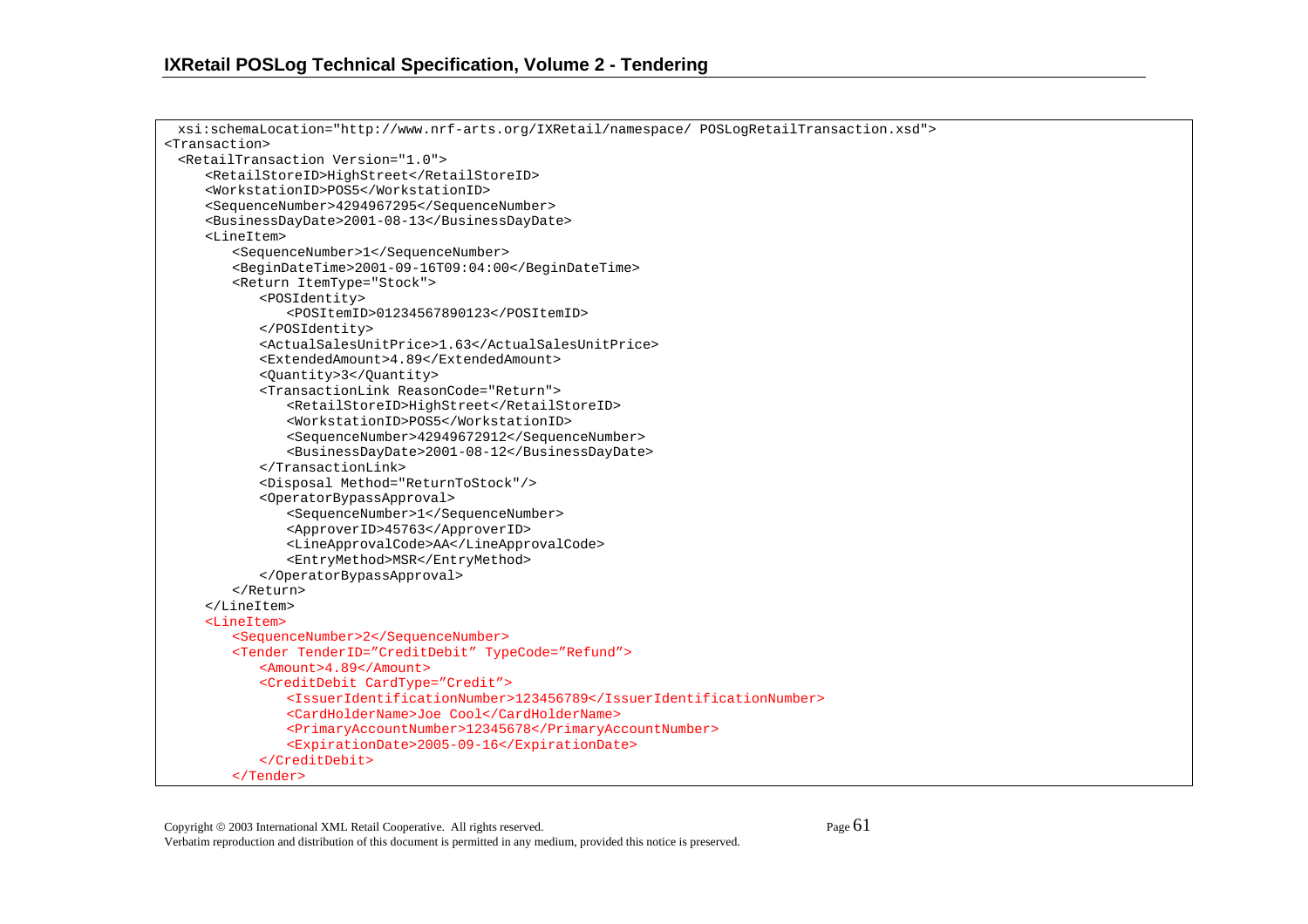```
 </LineItem> 
     <Total TotalType="TransactionGrandAmount"> 
          <Amount>4.89</Amount> 
      </Total> 
    </RetailTransaction> 
  </Transaction> 
</POSLog>
```
# **4.3 Scenario: Customer Gets Refund on Their Store Account**

## **Brief Description**

Customer returns an item to a store, and gets the refund on their store account

#### **Data**

# **Data Hierarchy Diagram**



Copyright 2003 International XML Retail Cooperative. All rights reserved. Page 62 Verbatim reproduction and distribution of this document is permitted in any medium, provided this notice is preserved.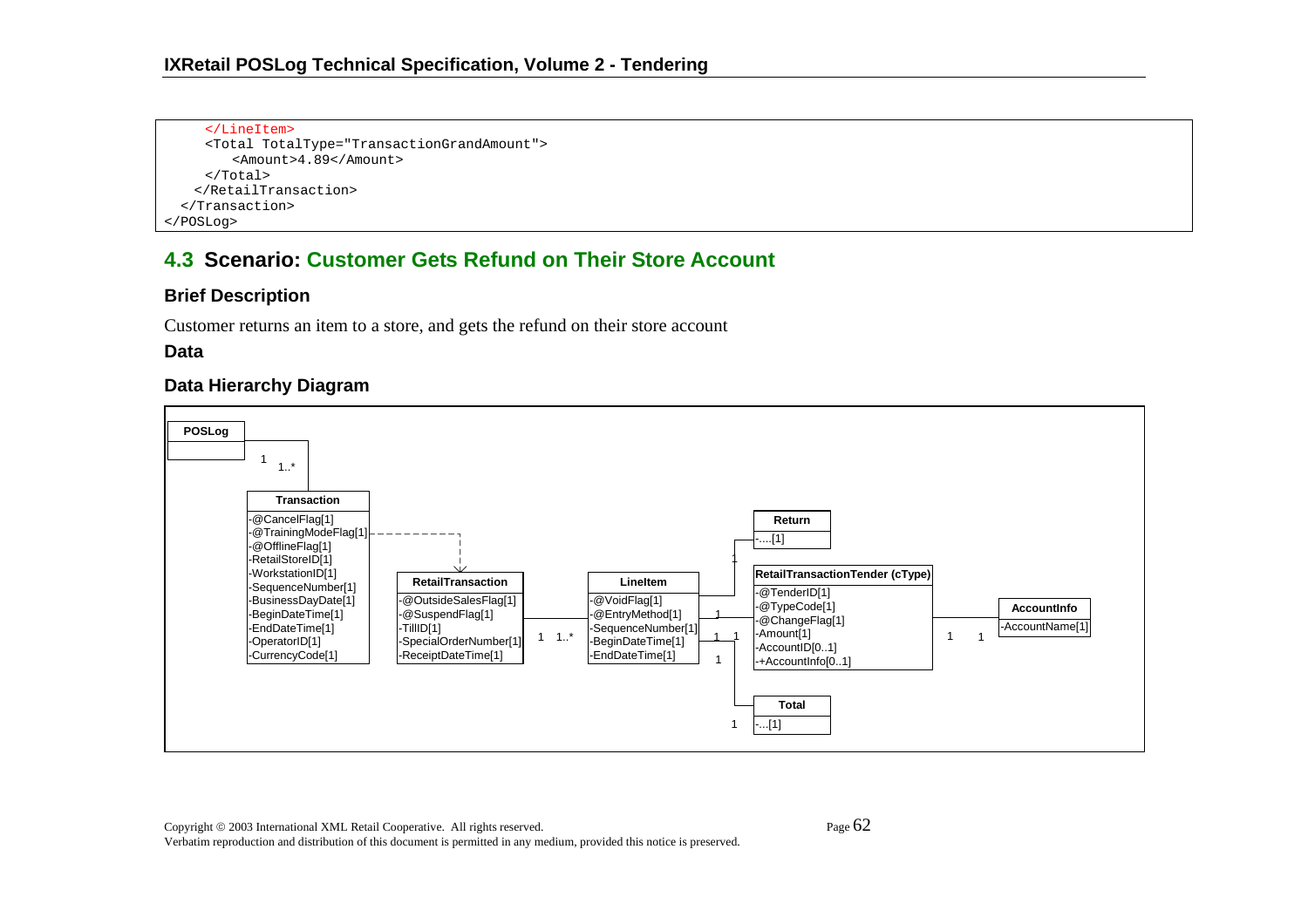## **Example XML**

```
<?xml version="1.0" encoding="UTF-8"?> 
<!-- UseCase: Item Return --> <POSLog xmlns="http://www.nrf-arts.org/IXRetail/namespace/" 
  xmlns:xsi="http://www.w3.org/2001/XMLSchema-instance" 
  xsi:schemaLocation="http://www.nrf-arts.org/IXRetail/namespace/ POSLogRetailTransactionStockView.xsd"> 
<Transaction>  <RetailTransaction Version="1.0">  <RetailStoreID>HighStreet</RetailStoreID> 
      <WorkstationID>POS5</WorkstationID> 
      <SequenceNumber>4294967295</SequenceNumber> 
      <BusinessDayDate>2001-08-13</BusinessDayDate> 
      <LineItem>  <SequenceNumber>1</SequenceNumber> 
         <BeginDateTime>2001-09-16T09:04:00</BeginDateTime> 
         <Return ItemType="Stock"> 
            <POSIdentity> 
                <POSItemID>01234567890123</POSItemID> 
            </POSIdentity> 
            <ActualSalesUnitPrice>1.63</ActualSalesUnitPrice> 
            <ExtendedAmount>4.89</ExtendedAmount> 
            <Quantity>3</Quantity> 
 <TransactionLink ReasonCode="Return"> 
                <RetailStoreID>HighStreet</RetailStoreID> 
                <WorkstationID>POS5</WorkstationID> 
                <SequenceNumber>42949672912</SequenceNumber> 
                <BusinessDayDate>2001-08-12</BusinessDayDate> 
            </TransactionLink> 
            <Disposal Method="ReturnToStock"/> 
            <OperatorBypassApproval> 
                <SequenceNumber>1</SequenceNumber> 
                <ApproverID>45763</ApproverID> 
                <LineApprovalCode>AA</LineApprovalCode> 
                <EntryMethod>MSR</EntryMethod> 
            </OperatorBypassApproval> 
         </Return> 
      </LineItem> 
      <LineItem>  <SequenceNumber>2</SequenceNumber> 
         <Tender TenderID="StoreAccount" TypeCode="Refund"> 
            <Amount>4.89</Amount> 
            <AccountID>1234</AccountID>
```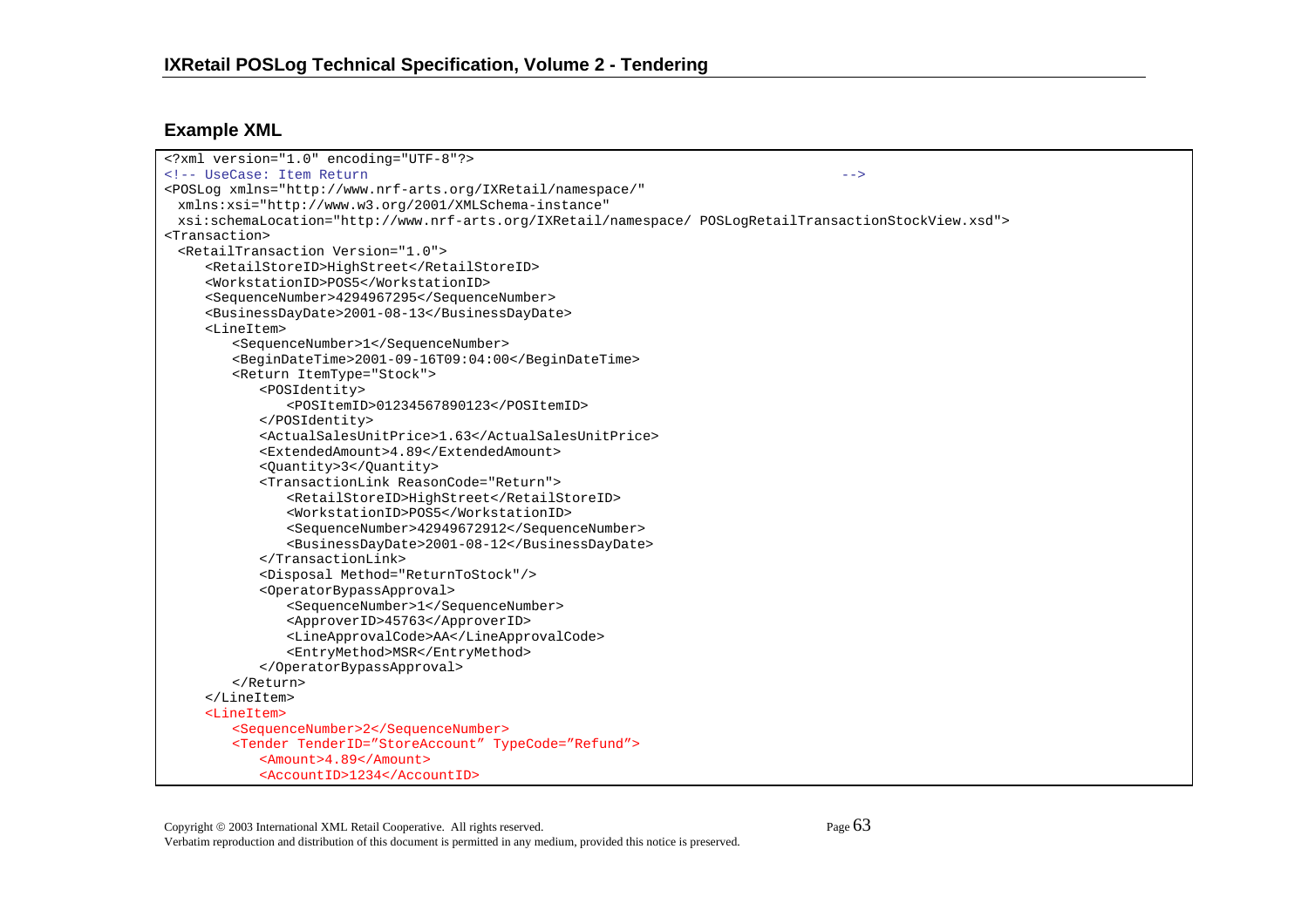| <accountinfo></accountinfo>                        |
|----------------------------------------------------|
| <accountname>Joe Cool</accountname>                |
|                                                    |
| $\langle$ Tender>                                  |
| $\langle$ LineItem>                                |
| <total totaltype="TransactionGrandAmount"></total> |
| <amount>4.89</amount>                              |
| $\langle$ Total>                                   |
|                                                    |
|                                                    |
|                                                    |

# **4.4 Scenario: Customer Gets Refund in Merchandise Voucher**

# **Brief Description**

Customer returns an item to a store, and gets a store voucher.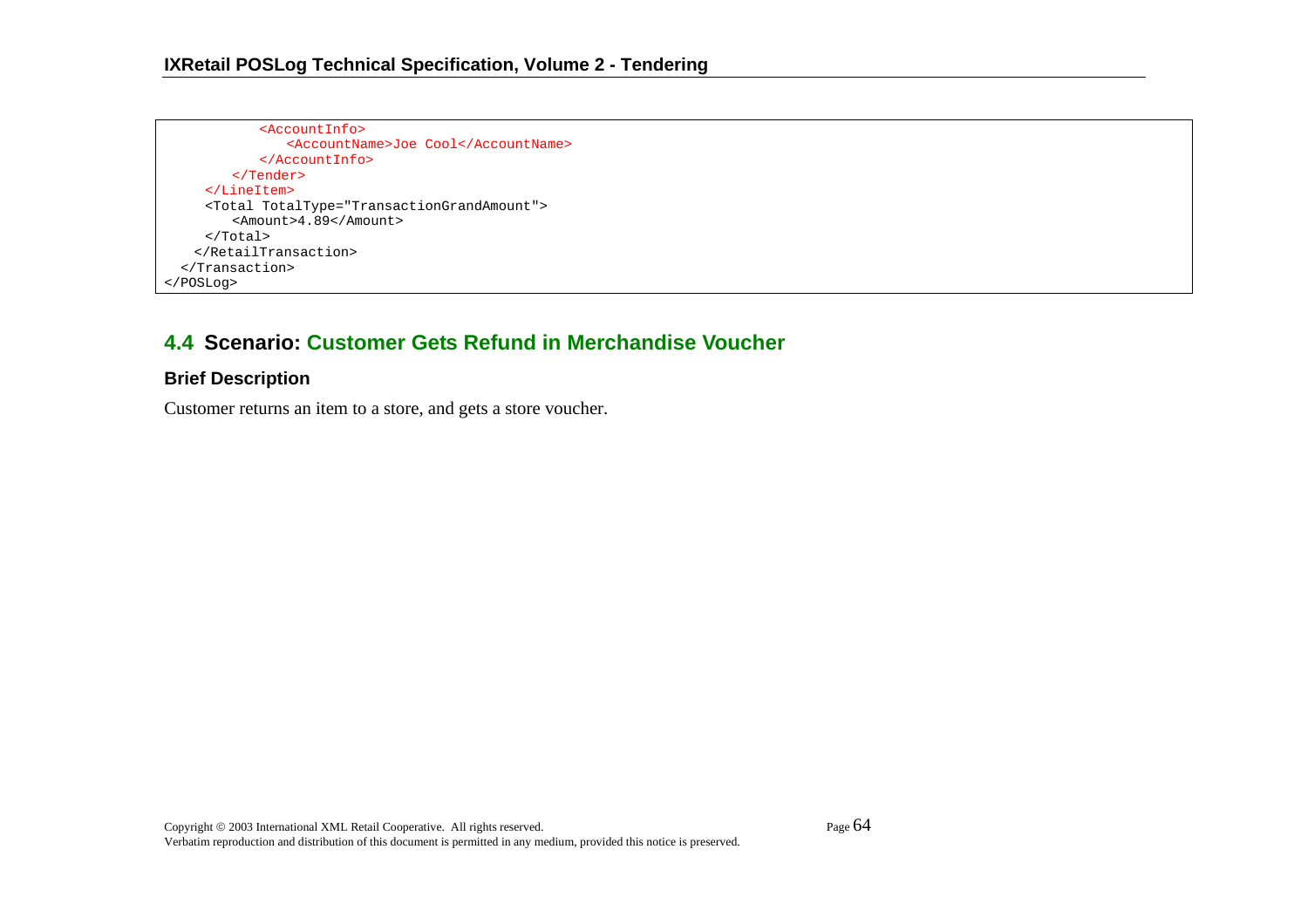#### **Data**

#### **Data Hierarchy Diagram**



### **Example XML**



Copyright © 2003 International XML Retail Cooperative. All rights reserved.  $\qquad \qquad$  Page  $65$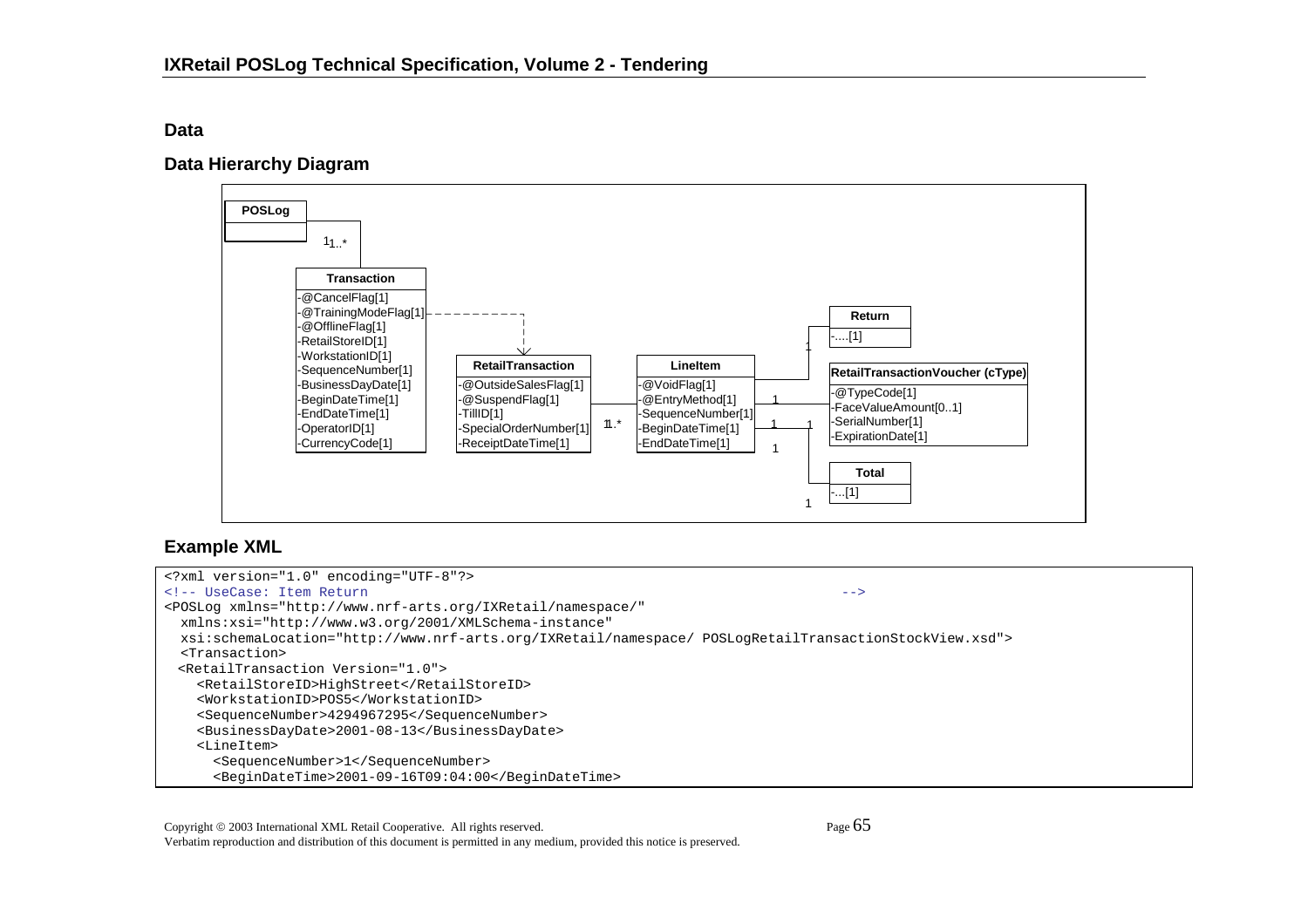| <return itemtype="Stock"></return>                      |
|---------------------------------------------------------|
| <posidentity></posidentity>                             |
| <positemid>01234567890123</positemid>                   |
|                                                         |
| <actualsalesunitprice>1.63</actualsalesunitprice>       |
| <extendedamount>4.89</extendedamount>                   |
| <quantity>3</quantity>                                  |
| <transactionlink reasoncode="Return"></transactionlink> |
| <retailstoreid>HighStreet</retailstoreid>               |
| <workstationid>POS5</workstationid>                     |
| <sequencenumber>42949672912</sequencenumber>            |
| <businessdaydate>2001-08-12</businessdaydate>           |
|                                                         |
| <disposal method="ReturnToStock"></disposal>            |
| <operatorbypassapproval></operatorbypassapproval>       |
| <sequencenumber>1</sequencenumber>                      |
| <approverid>45763</approverid>                          |
| <lineapprovalcode>AA</lineapprovalcode>                 |
| <entrymethod>MSR</entrymethod>                          |
|                                                         |
|                                                         |
|                                                         |
| <lineitem></lineitem>                                   |
| <sequencenumber>2</sequencenumber>                      |
| <tender tenderid="Voucher" typecode="Refund"></tender>  |
| <amount>4.89</amount>                                   |
| <voucher typecode="GiftCertificate"></voucher>          |
| <facevalueamount>4.89</facevalueamount>                 |
| <serialnumber>12345678</serialnumber>                   |
| <expirationdate>2003-04-03</expirationdate>             |
|                                                         |
|                                                         |
|                                                         |
| <total totaltype="TransactionGrandAmount"></total>      |
| <amount>4.89</amount>                                   |
| $<$ /Total>                                             |
|                                                         |
|                                                         |
|                                                         |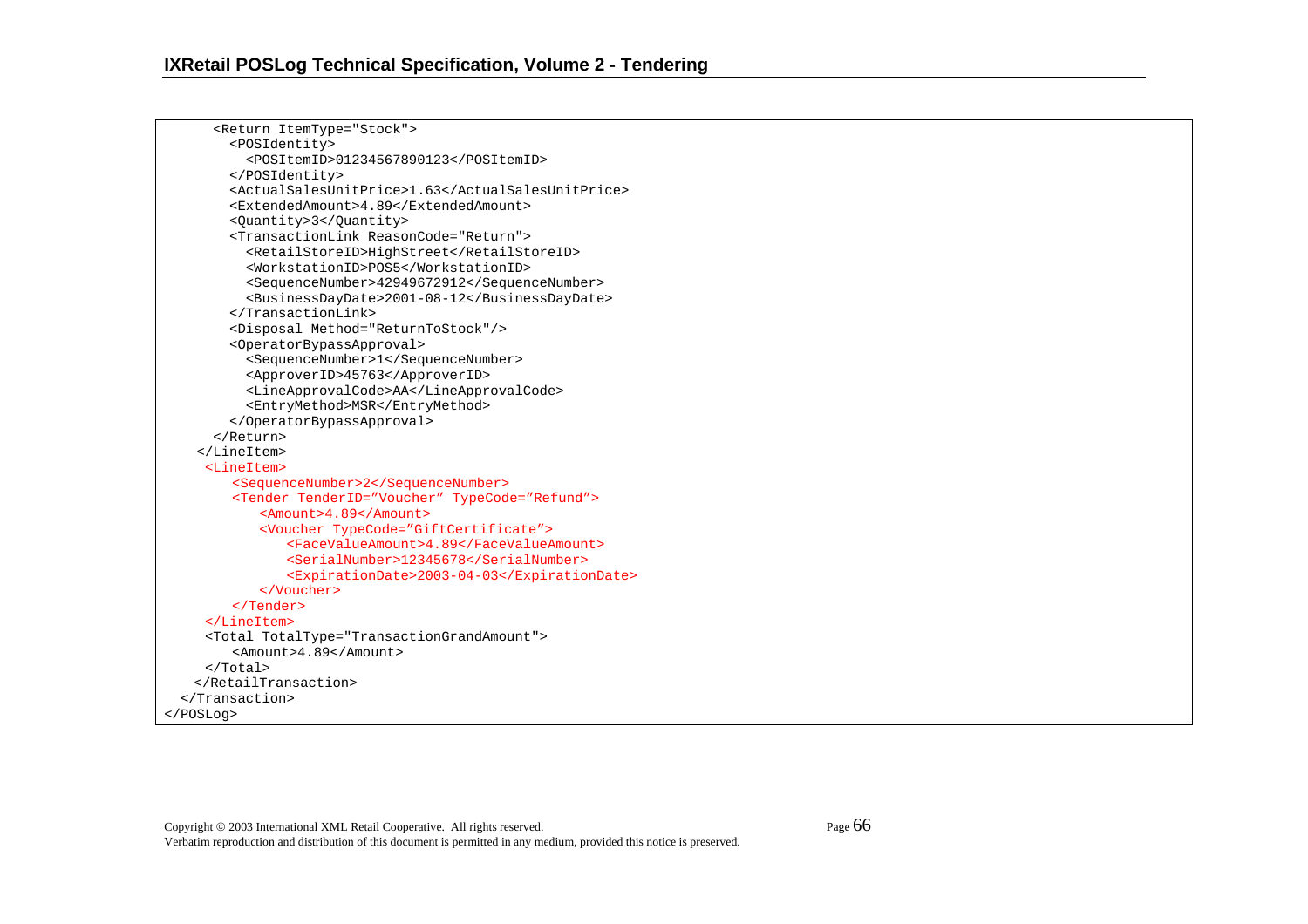# **4.5 Scenario: Customer Gets Refund in a Check Sent to an Address**

### **Brief Description**

Customer returns an item to a store, and a check is sent to the customer's home address.

### **Data**

# **Data Hierarchy Diagram**



# **Example XML**

| xml version="1.0" encoding="UTF-8"?                                                                                                                                                                                                                                   |  |
|-----------------------------------------------------------------------------------------------------------------------------------------------------------------------------------------------------------------------------------------------------------------------|--|
| UseCase: Item Return</td><td><math>--</math></td></tr><tr><td><!-- Note: Addition of Disposal and OperatorBypassApproval elements</td><td><math>--</math></td></tr><tr><td>Inclusion of TransactionLink at line item level to validate the return<br>$\epsilon$ + $-$ |  |
| sposlog xmlns="http://www.nrf-arts.org/IXRetail/namespace/"                                                                                                                                                                                                           |  |

Copyright © 2003 International XML Retail Cooperative. All rights reserved.  $\qquad \qquad \qquad$  Page  $67$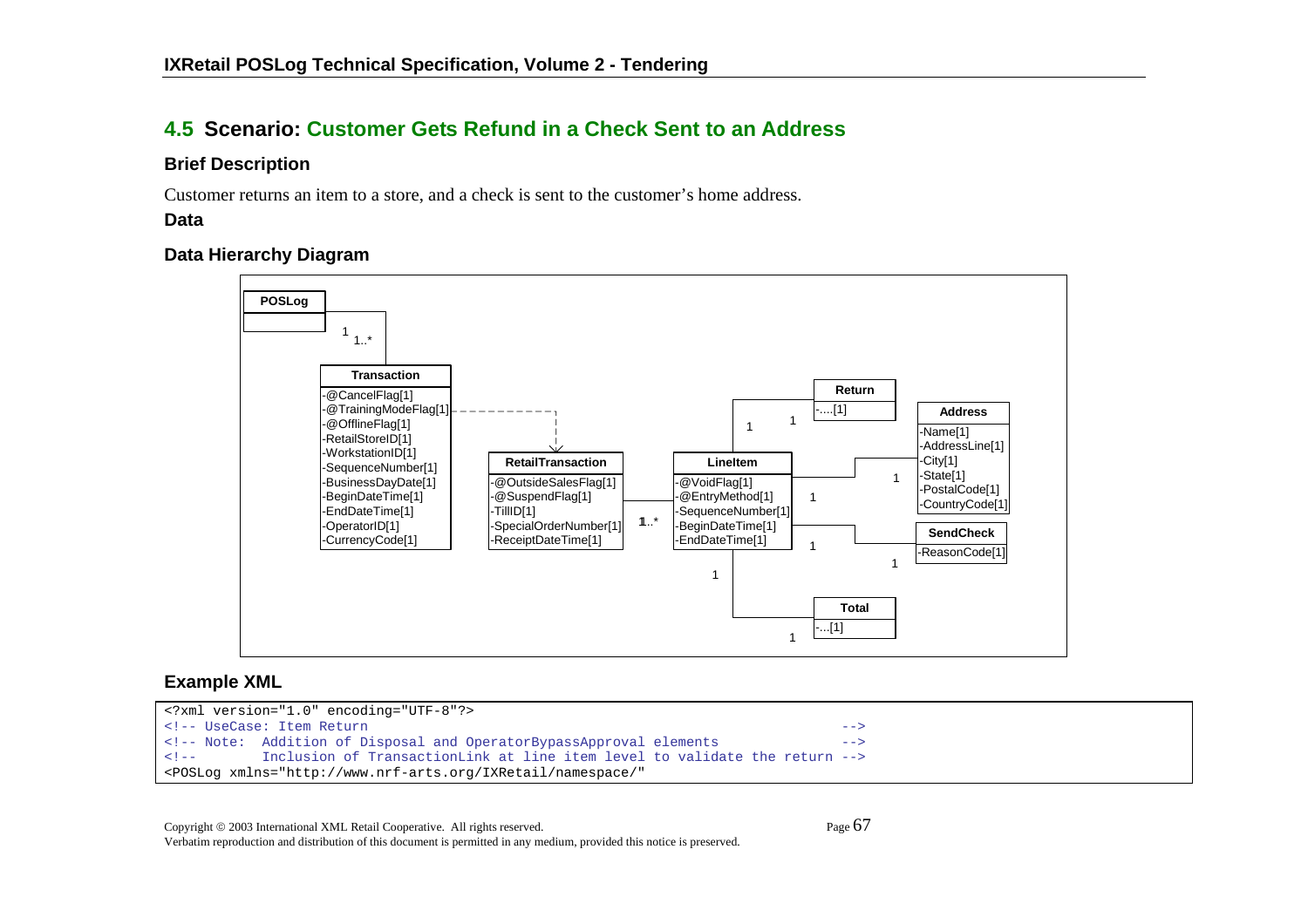```
 xmlns:xsi="http://www.w3.org/2001/XMLSchema-instance" 
  xsi:schemaLocation="http://www.nrf-arts.org/IXRetail/namespace/ POSLogRetailTransactionStockView.xsd"> 
<Transaction>  <RetailTransaction Version="1.0">  <RetailStoreID>HighStreet</RetailStoreID> 
    <WorkstationID>POS5</WorkstationID> 
    <SequenceNumber>4294967295</SequenceNumber> 
    <BusinessDayDate>2001-08-13</BusinessDayDate> 
    <LineItem>  <SequenceNumber>1</SequenceNumber> 
       <BeginDateTime>2001-09-16T09:04:00</BeginDateTime> 
       <Return ItemType="Stock"> 
         <POSIdentity> 
           <POSItemID>01234567890123</POSItemID> 
         </POSIdentity> 
         <ActualSalesUnitPrice>1.63</ActualSalesUnitPrice> 
         <ExtendedAmount>4.89</ExtendedAmount> 
         <Quantity>3</Quantity> 
         <TransactionLink ReasonCode="Return">  <RetailStoreID>HighStreet</RetailStoreID> 
           <WorkstationID>POS5</WorkstationID> 
           <SequenceNumber>42949672912</SequenceNumber> 
           <BusinessDayDate>2001-08-12</BusinessDayDate> 
         </TransactionLink> 
         <Disposal Method="ReturnToStock"/> 
         <OperatorBypassApproval> 
           <SequenceNumber>1</SequenceNumber> 
           <ApproverID>45763</ApproverID> 
           <LineApprovalCode>AA</LineApprovalCode> 
           <EntryMethod>MSR</EntryMethod> 
         </OperatorBypassApproval> 
       </Return> 
    </LineItem> 
      <LineItem>  <SequenceNumber>2</SequenceNumber> 
         <Tender TenderID="Check" TypeCode="Refund"> 
             <Amount>4.89</Amount> 
             <CustomerIdentification>1234</CustomerIdentification> 
             <Address>  <Name>Joe Cool</Name> 
                 <AddressLine>123 Main Street</AddressLine> 
                <City>Mustang</City> 
                <State>Oklahoma</State>
```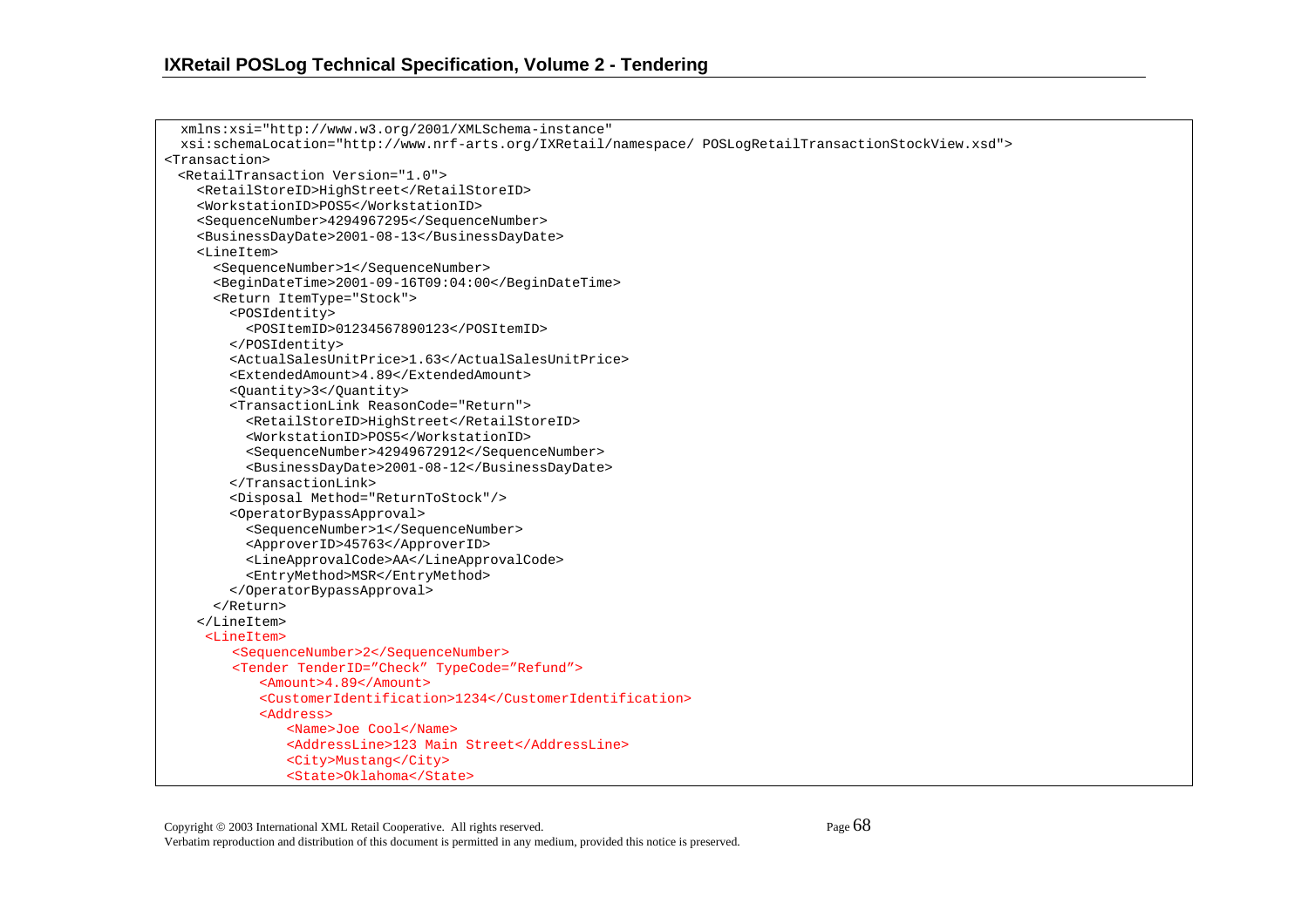| <postalcode>123456</postalcode>                    |
|----------------------------------------------------|
| <countrycode>USA</countrycode>                     |
|                                                    |
| <sendcheck></sendcheck>                            |
| <reasoncode>Too much money</reasoncode>            |
|                                                    |
| $\langle$ Tender>                                  |
| $\langle$ LineItem>                                |
| <total totaltype="TransactionGrandAmount"></total> |
| <amount>4.89</amount>                              |
| $\langle$ Total>                                   |
|                                                    |
|                                                    |
|                                                    |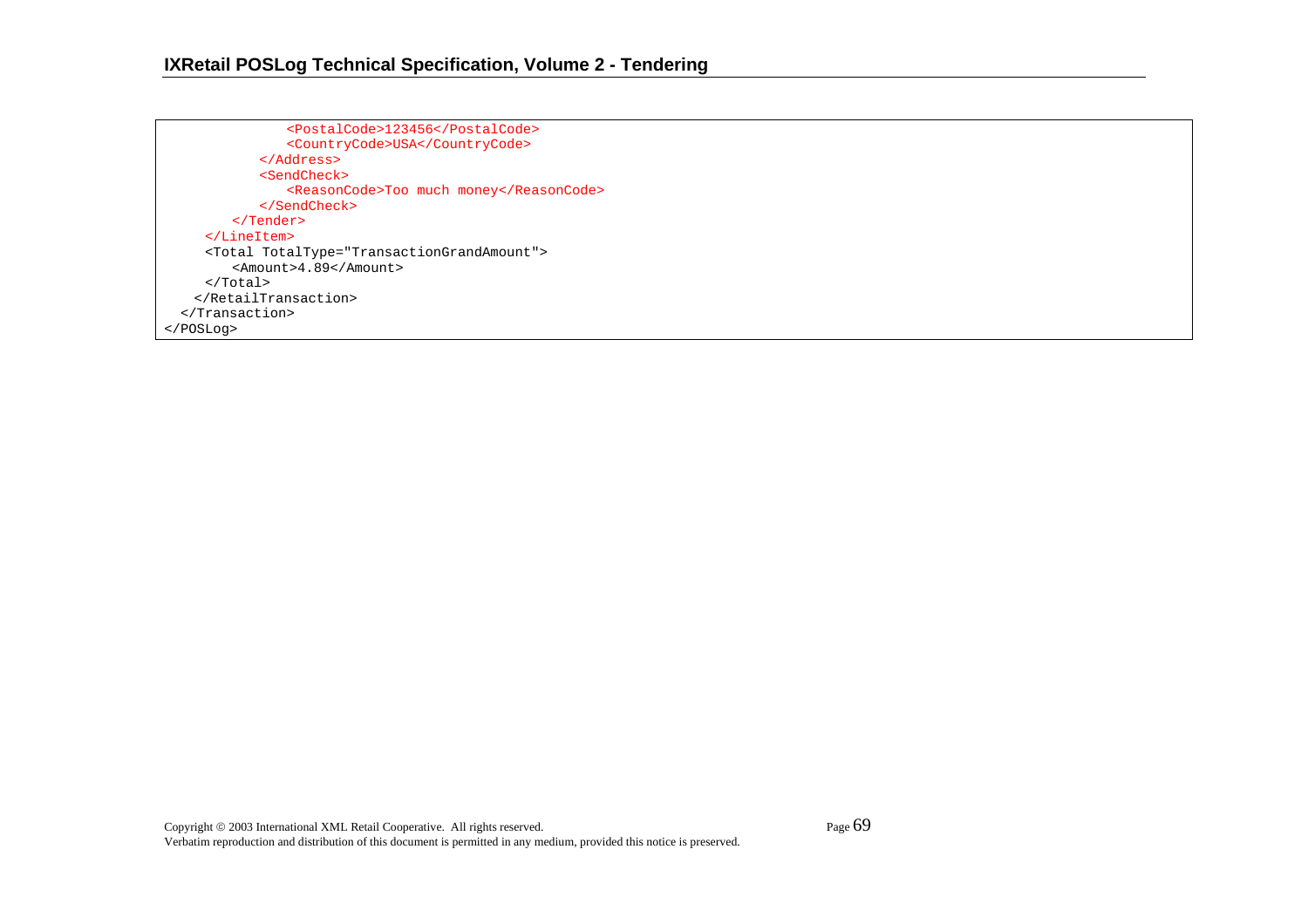# **5. USE CASE: POST PURCHASE PRICE ADJUSTMENT**

# **5.1 Scenario: Customer Gets Refund in Cash After Returning to the Store**

### **Brief Description**

Customer purchases an item. On the way to the car, the customer realizes she was overcharged for the item. She returns to the store and gets cash for the difference.

#### **Flow Description**

- 1. Customer purchases an item.
- 2. Customer leaves the store and heads for his car.
- 3. On the way to the car, he realizes he paid the wrong amount and returns to the store.
- 4. The Manager refunds the difference between what was actually paid and what should have been paid.

#### **Data**

- o Transaction header data, including:
	- o Identifiers for Store, Workstation, & Operator performing the transaction.
	- o The date & time the transaction was performed
	- o A workstation assigned sequence number identifying the transaction
- o The Tender Information
	- o Refund Amount of the Difference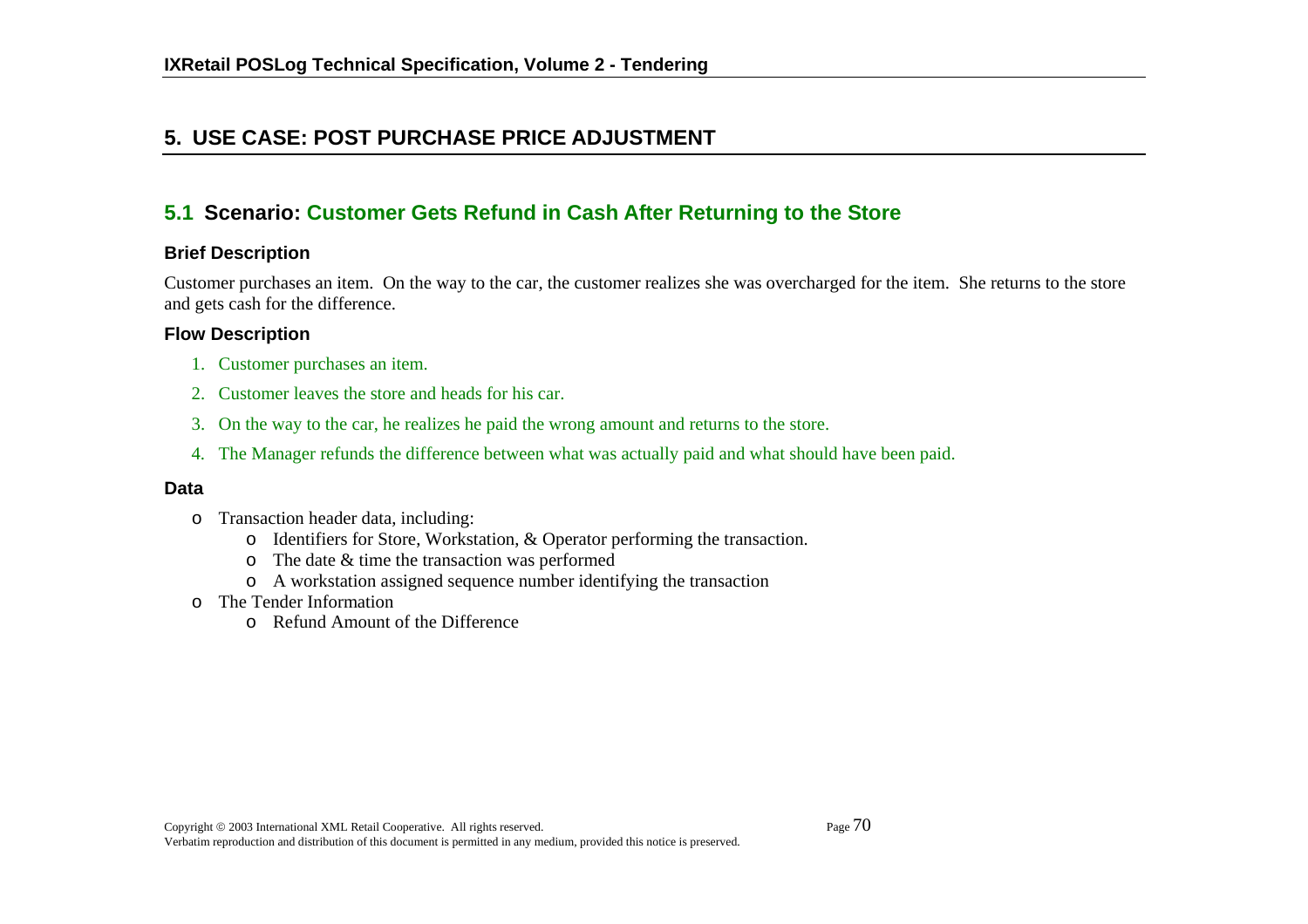

### **IXRetail Example XML**

| xml version="1.0" encoding="UTF-8"?                                                                    |
|--------------------------------------------------------------------------------------------------------|
| <!-- UseCase: Item Return<br> $--$                                                                     |
| <poslog <="" td="" xmlns="http://www.nrf-arts.org/IXRetail/namespace/"></poslog>                       |
| xmlns:xsi="http://www.w3.org/2001/XMLSchema-instance"                                                  |
| xsi:schemaLocation="http://www.nrf-arts.org/IXRetail/namespace/ POSLogRetailTransactionStockView.xsd"> |
| <transaction></transaction>                                                                            |
| <retailtransaction version="1.0"></retailtransaction>                                                  |
| <retailstoreid>HighStreet</retailstoreid>                                                              |
| <workstationid>POS5</workstationid>                                                                    |
| <sequencenumber>4294967295</sequencenumber>                                                            |
| <businessdaydate>2001-08-13</businessdaydate>                                                          |
| <lineitem></lineitem>                                                                                  |
| <sequencenumber>1</sequencenumber>                                                                     |
| <tender tenderid="Cash" typecode="Refund"></tender>                                                    |
| <amount>4.89</amount>                                                                                  |
| <reasoncode>Overcharged Customer</reasoncode>                                                          |
| $\langle$ Tender>                                                                                      |
| $\langle$ LineItem>                                                                                    |
| <total totaltype="TransactionGrandAmount"></total>                                                     |

Copyright © 2003 International XML Retail Cooperative. All rights reserved.  $P_{\text{angle}} 71$ Verbatim reproduction and distribution of this document is permitted in any medium, provided this notice is preserved.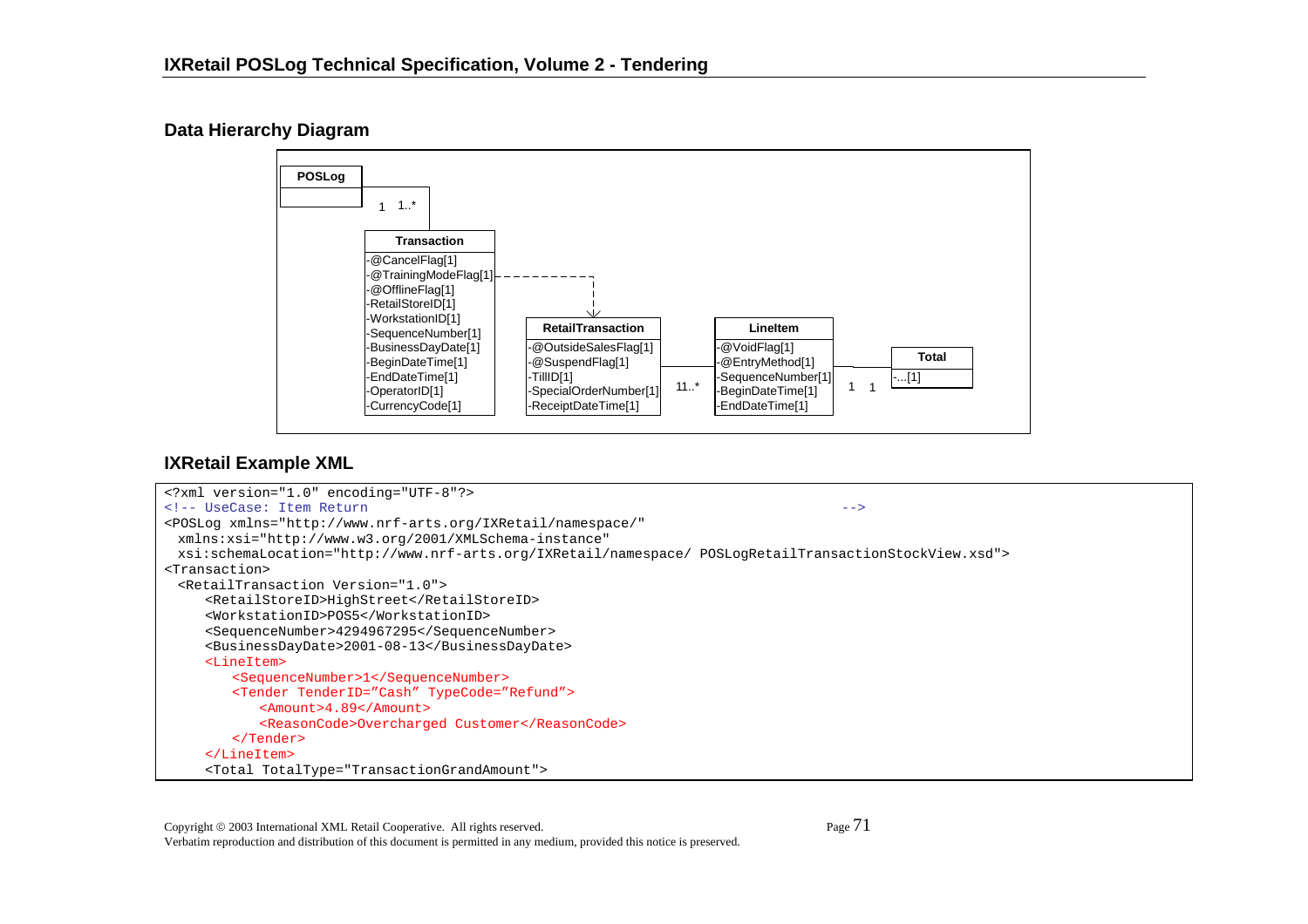<Amount>4.89</Amount> </Total> </RetailTransaction> </Transaction> </POSLog>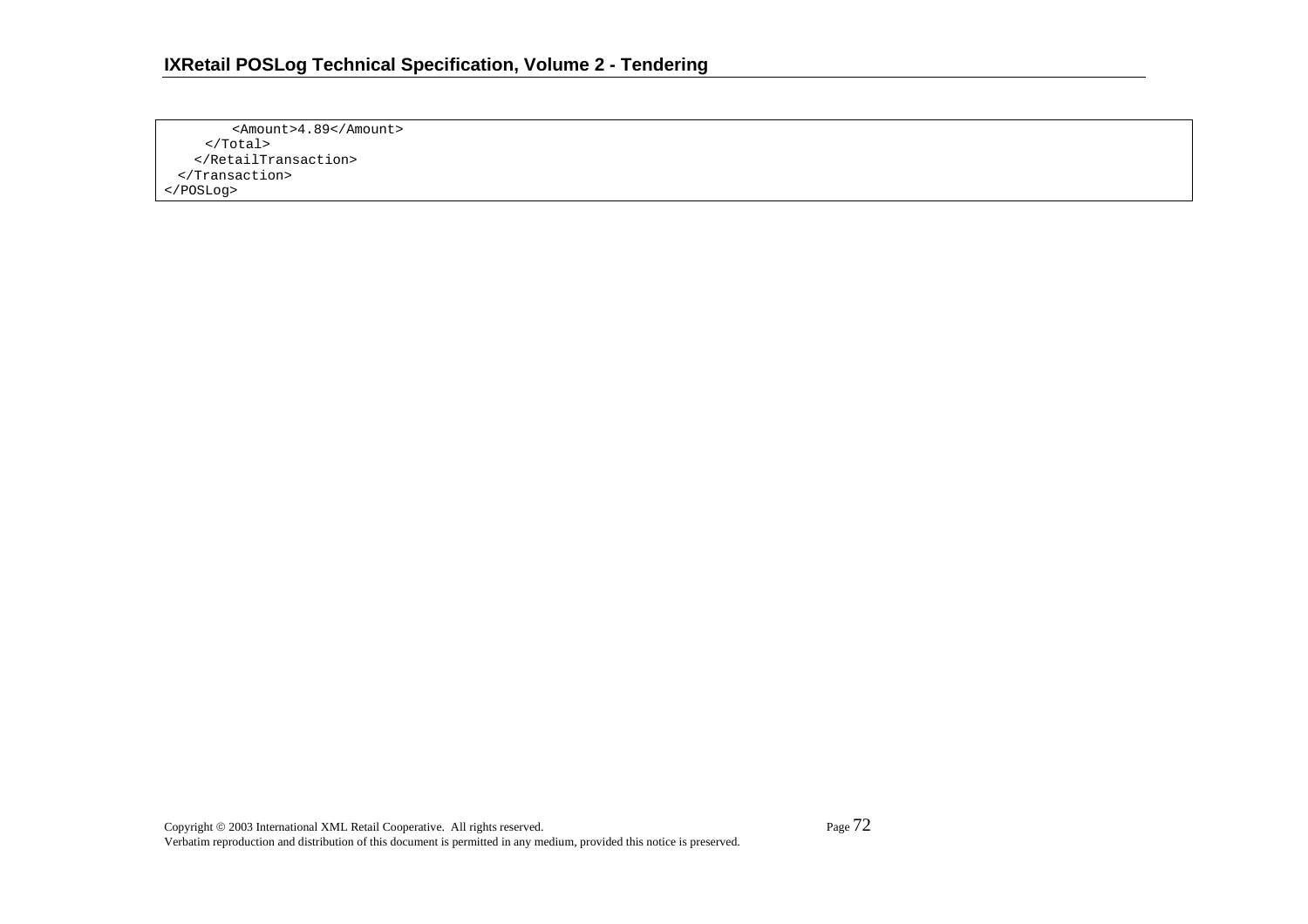## **6. USE CASE: MERCHANDISE FOR STORE USE**

## **6.1 Scenario: Employee Takes an Item Off the Shelf For Use in the Store**

#### **Brief Description**

An employee takes an item off the shelf to use in the store. The store charges the purchase against the store account.

### **Flow Description**

- 1. An Employee brings an item, for use in the store, to the POS to be rung up.
- 2. Cashier enters the item into the POS, and charges the item to the store account.
- 3. POS reports the transaction to POS-Log.
- 4. POS-Log presents the transaction to Stock Recording & Sales History.
- 5. Stock Recording System decrements the inventory counts for the item(s).

#### **Data**

- o Transaction header data, including:
	- o Identifiers for Store, Workstation, & Operator performing the transaction.
	- o The date & time the transaction was performed
	- o A workstation assigned sequence number identifying the transaction
- o Item sale data, including:
	- o An identifier for the item being sold.
	- o The number of multiples of the item being sold.
	- o Unit price for the item being sold.
	- o The extended amount (i.e. Unit price \* the number of items being sold)
- o The Tender Information
	- o Store Account Number
	- o Amount of the Sale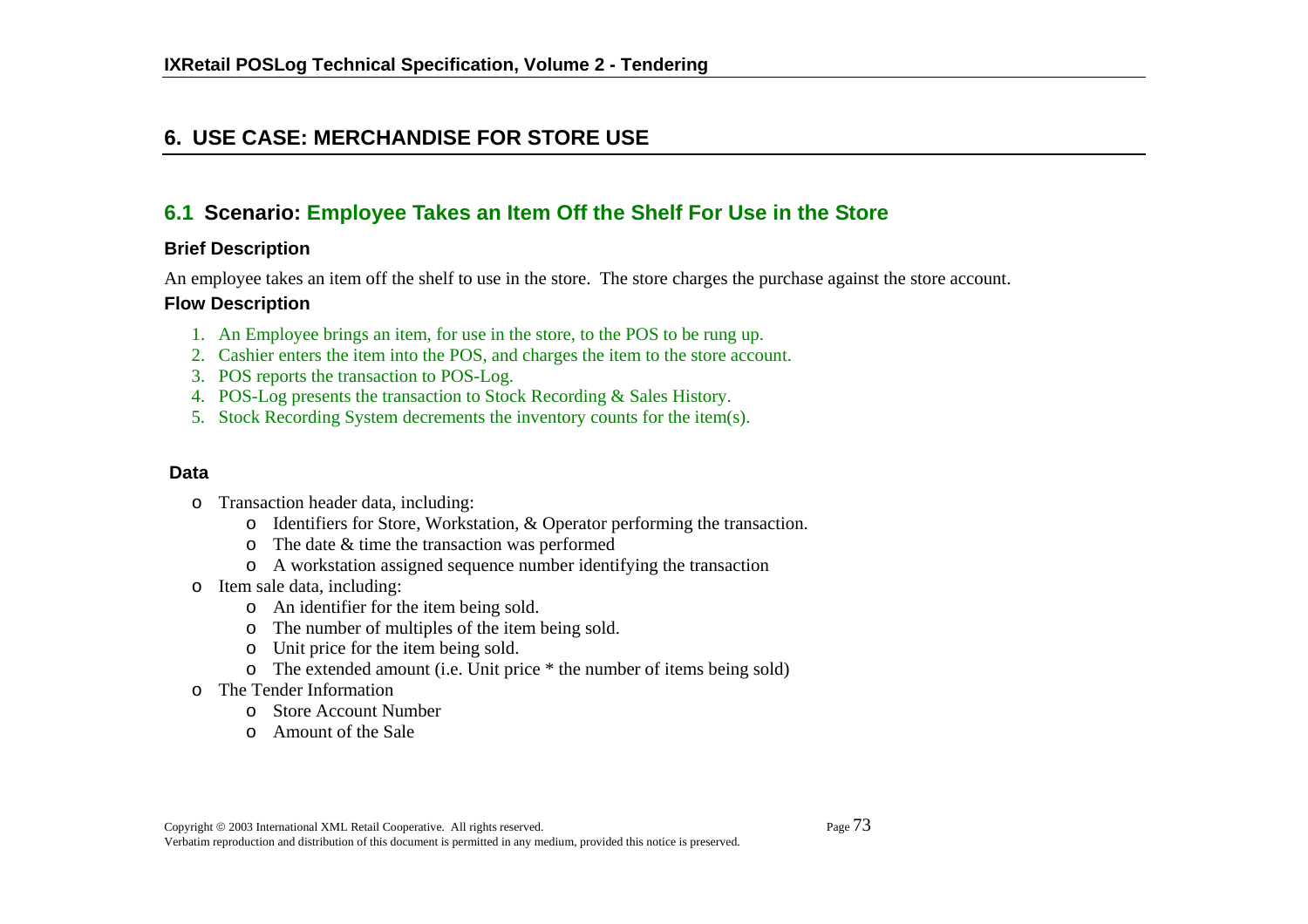## **Data Hierarchy Diagram**

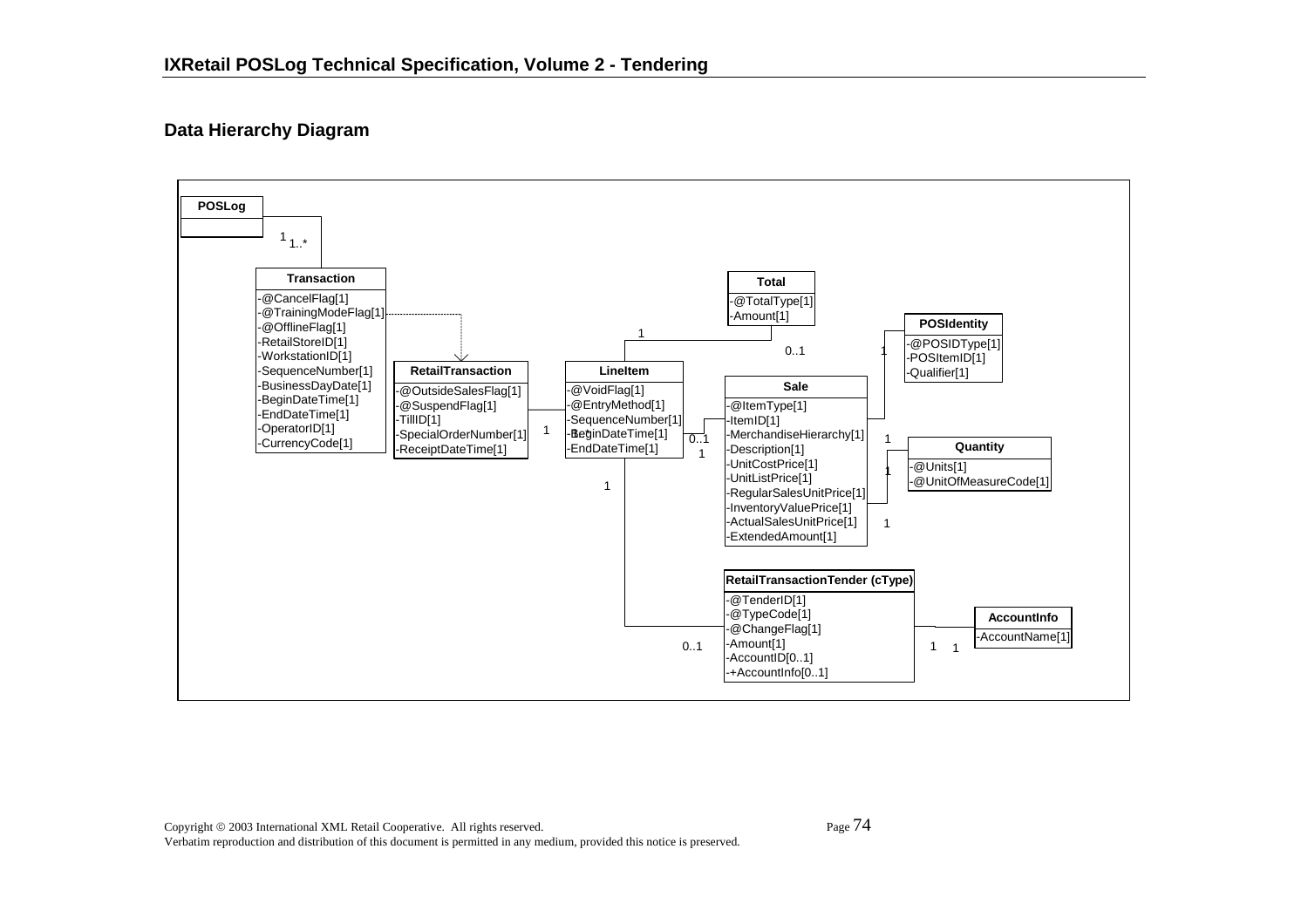#### **Example XML**

```
<?xml version="1.0" encoding="UTF-8"?> 
<!-- UseCase: Item Purchase from shelf --> <POSLog xmlns="http://www.nrf-arts.org/IXRetail/namespace/" 
xmlns:xsi="http://www.w3.org/2001/XMLSchema-instance" 
xsi:schemaLocation="http://www.nrf-arts.org/IXRetail/namespace/ POSLogRetailTransactionStockView.xsd"> 
<Transaction>  <RetailTransaction Version="1.0">  <RetailStoreID>HighStreet</RetailStoreID> 
      <WorkstationID>POS5</WorkstationID> 
      <SequenceNumber>4294967295</SequenceNumber> 
      <BusinessDayDate>2001-08-13</BusinessDayDate> 
      <BeginDateTime>2001-08-13T09:03:00</BeginDateTime> 
      <LineItem>  <SequenceNumber>1</SequenceNumber> 
          <Sale ItemType="Stock"> 
             <POSIdentity> 
                 <POSItemID>01234567890123</POSItemID> 
             </POSIdentity> 
             <ActualSalesUnitPrice>1.63</ActualSalesUnitPrice> 
             <ExtendedAmount>4.89</ExtendedAmount> 
             <Quantity>3</Quantity> 
          </Sale> 
      </LineItem> 
      <LineItem>  <SequenceNumber>2</SequenceNumber> 
          <Tender TenderID="StoreAccount" TypeCode="Sale"> 
             <Amount>4.89</Amount> 
             <AccountID>5678</AccountID> 
             <AccountInfo>  <AccountName>HighStreet</AccountName> 
             </AccountInfo> 
         </Tender> 
      </LineItem> 
     <Total TotalType="TransactionGrandAmount"> 
          <Amount>4.89</Amount> 
      </Total> 
    </RetailTransaction> 
  </Transaction> 
</POSLog>
```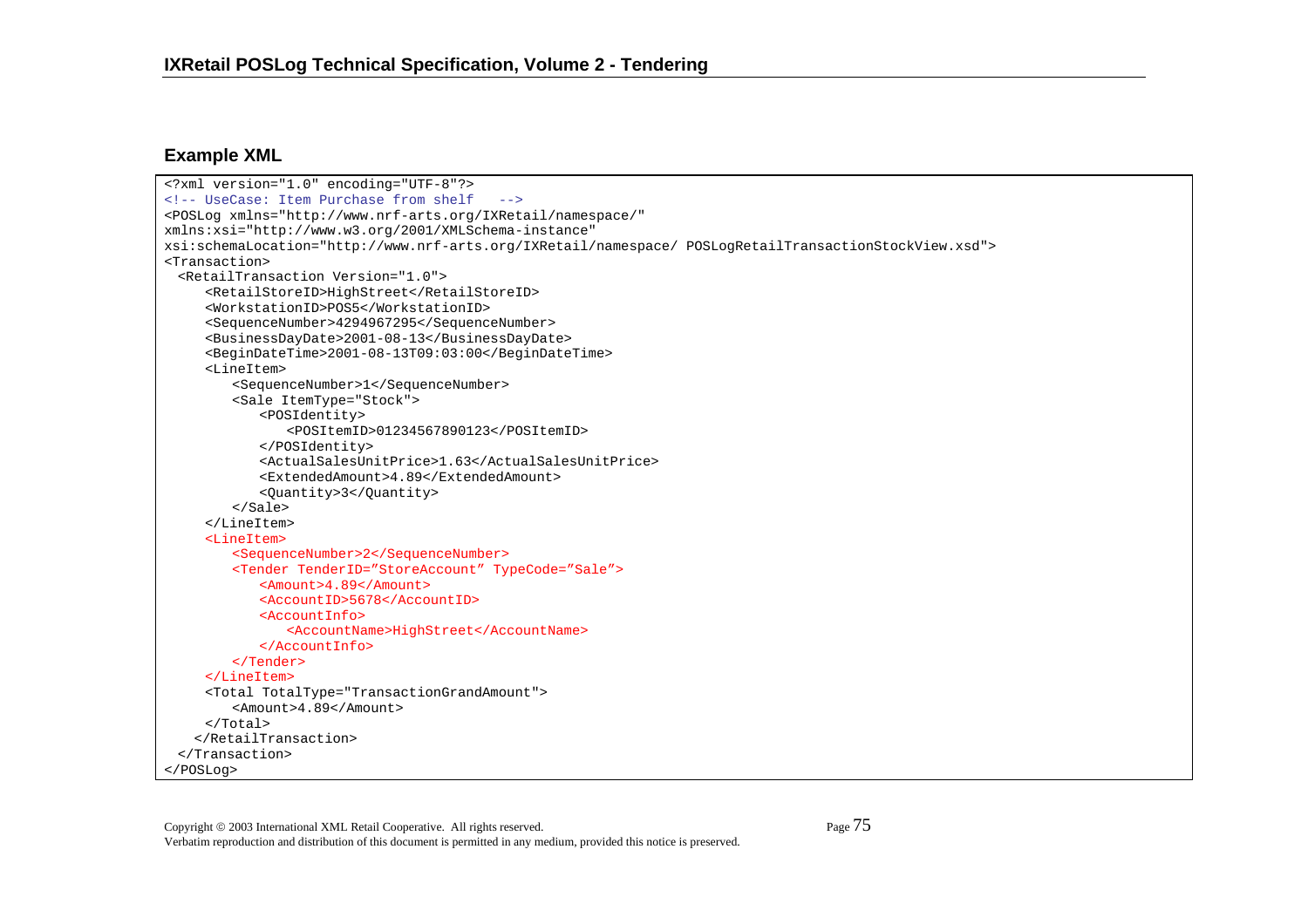## **7. SCHEMA IMPLEMENTATION**

POSLog.XSD – the base schema POSLogLibrary.XSD – POSLogLibraryRetailTransaction.XSD POSLogRetailTransaction.XSD POSLogRetailTransactionLineItem.XSD POSLogRetailTransactionLoyalty.XSD POSLogRetailTransactionTax.XSD POSLogRetailTransactionTender.XSD POSLogTransaction.XSD POSLogControlTransaction.XSD POSLogFoodServiceTransaction.XSD POSLogForeCourtTransaction.XSD POSLogTenderControlTransaction.XSD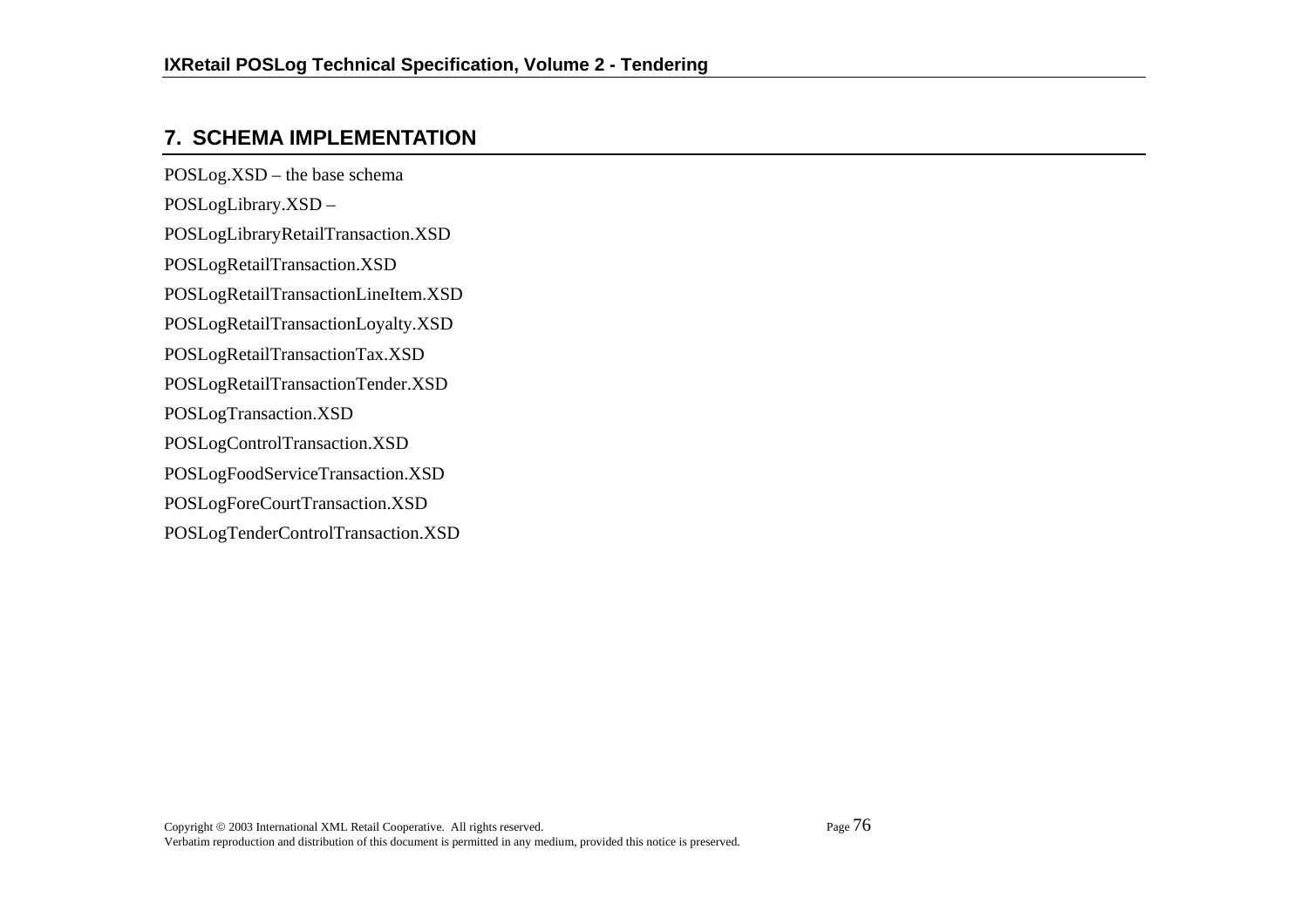# **8. DOCUMENT HISTORY**

# Version History

| <b>Ver</b> | Date:      | Sections | Description of Change       |
|------------|------------|----------|-----------------------------|
| 2.0        | 2003-04-02 | All      | Tendering Volume<br>Created |